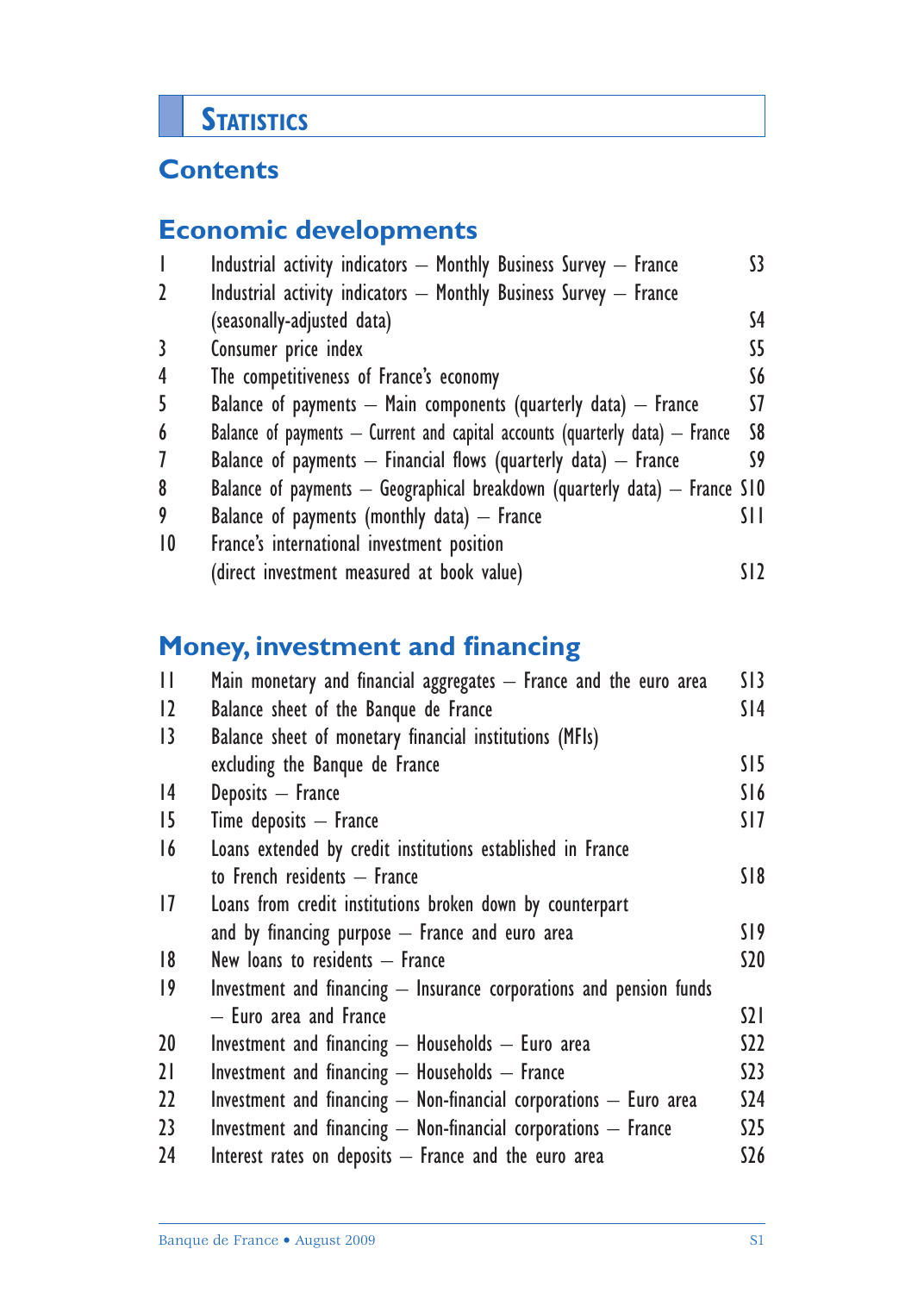| 25 <sub>2</sub> | Cost of credit $-$ France and the euro area |       |
|-----------------|---------------------------------------------|-------|
| 26 <sup>1</sup> | Cost of credit – France                     | $528$ |

# **Financial markets and interest rates**

| 27              | Interest rates                                                          | S29             |
|-----------------|-------------------------------------------------------------------------|-----------------|
| 28 <sup>°</sup> | Banking system liquidity and refinancing operations $-$ Euro area       | <b>S30</b>      |
| 29 <sup>°</sup> | Eurosystem key rates; minimum reserves                                  | $\overline{31}$ |
|                 | $30/31$ Negotiable debt securities $-$ France                           | \$32/33         |
| 32 <sup>2</sup> | Mutual fund shares/units - France                                       | \$34            |
| 33              | Debt securities and quoted shares issued by French residents            | \$35            |
| 34              | Debt securities and quoted shares issued by French residents, by sector | \$36            |

# **Other statistics**

| 35 <sub>1</sub> | Company failures by economic sector $-$ France | S <sub>37</sub> |
|-----------------|------------------------------------------------|-----------------|
| 36              | Retail payment systems - France                | \$38            |
|                 | $37/38$ Large-value payment systems $-$ EU     | \$39/40         |
| 39              | Large-value payment systems $-$ France         | S4 I            |

NB: Since 1 January 2009, the euro area has grown following the accession of Slovakia. The statistical data takes this enlargement into account as from that date.

The data in this section are those available in the Banque de France BSME database at the given dates.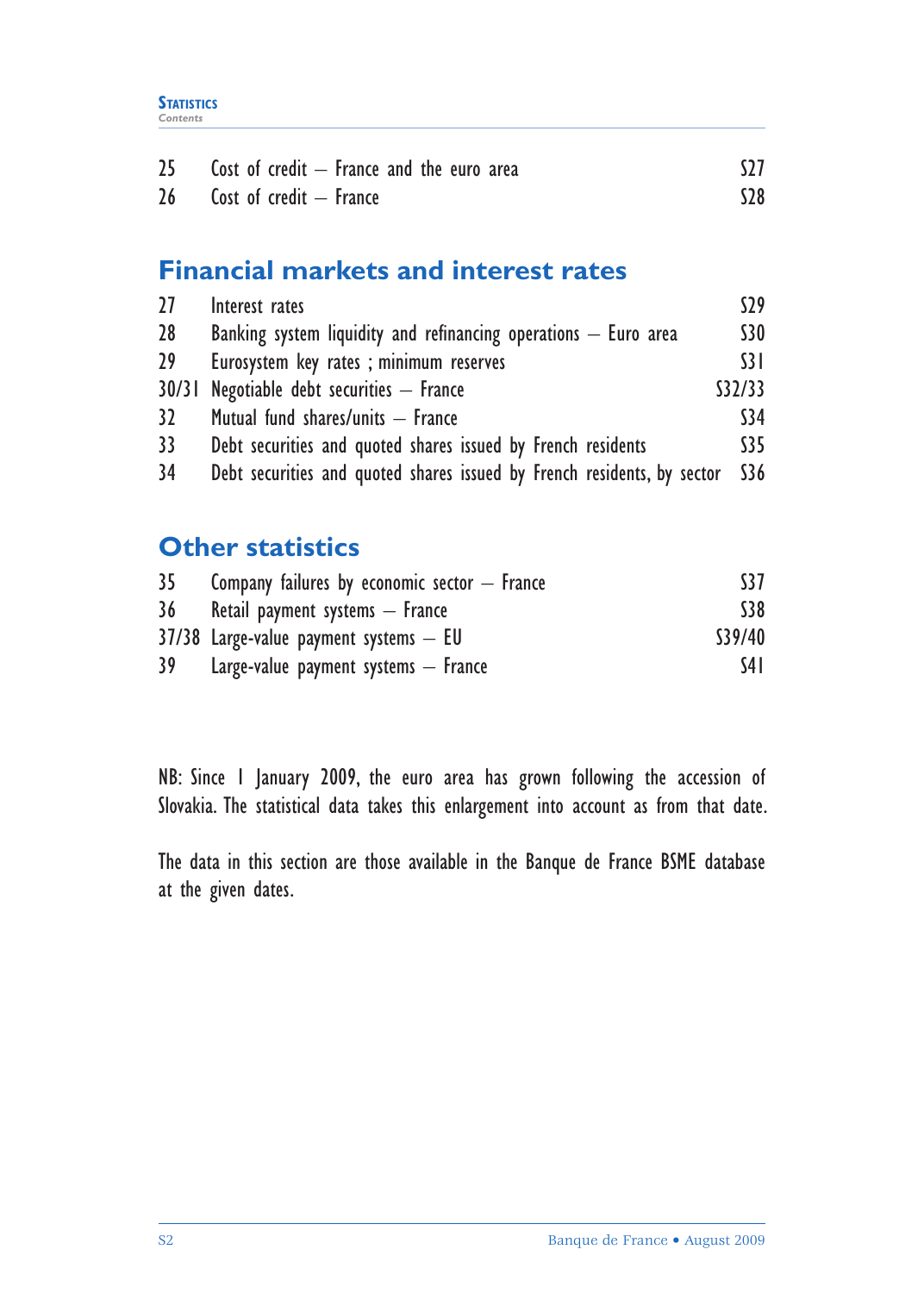**Industrial activity indicators – Monthly Business Survey – France** 

*(seasonally-adjusted data)*

|                                                   | 2009  |              |       |                 |                |                |                         |  |  |
|---------------------------------------------------|-------|--------------|-------|-----------------|----------------|----------------|-------------------------|--|--|
|                                                   | Jan.  | Feb.         | March | April           | May            | June           | July                    |  |  |
| Changes in production from the previous month (a) |       |              |       |                 |                |                |                         |  |  |
| Total                                             | -1    | -17          | $-16$ | -9              | -1             | $-10$          | -1                      |  |  |
| Intermediate goods                                | $-12$ | $-25$        | $-22$ | -11             | -1             | $-10$          | 3                       |  |  |
| Capital goods                                     | 6     | $-10$        | $-14$ | $-12$           | -11            | $-21$          | $\mathsf{I}$            |  |  |
| Automotive industry                               | 16    | $-36$        | $-15$ | $-9$            | 9              | 9              | 5                       |  |  |
| Consumer goods                                    | $-2$  | -1           | $-9$  | $-5$            | 3              | -6             | 9                       |  |  |
| Agri-food industry                                | 4     | $\mathbf 0$  | $-9$  | 7               | 15             | $-7$           | $\mathbf 0$             |  |  |
| Production forecasts (a)                          |       |              |       |                 |                |                |                         |  |  |
| Total                                             | -14   | -12          | -6    | -3              | -3             | -1             | $\overline{\mathbf{4}}$ |  |  |
| Intermediate goods                                | $-24$ | $-25$        | $-15$ | $-11$           | $-11$          | $-7$           | $-3$                    |  |  |
| Capital goods                                     | $-12$ | $-15$        | -8    | $-7$            | -11            | $-9$           | $-2$                    |  |  |
| Automotive industry                               | $-21$ | 6            | 15    | 34              | 37             | 23             | 44                      |  |  |
| Consumer goods                                    | 6     | 7            | 6     | $\overline{10}$ | 16             | 17             | 17                      |  |  |
| Agri-food industry                                | 4     | 4            | 13    | 8               | 5              | 6              | 8                       |  |  |
| Changes in orders from the previous month (a)     |       |              |       |                 |                |                |                         |  |  |
| Total                                             | $-12$ | $-26$        | $-15$ | -6              | 0              | -5             | $\mathbf{2}$            |  |  |
| Foreign                                           | $-18$ | $-26$        | $-17$ | $-11$           | $-7$           | $-7$           | $-3$                    |  |  |
| Order books (a)                                   |       |              |       |                 |                |                |                         |  |  |
| Total                                             | $-44$ | $-52$        | $-50$ | $-51$           | -50            | $-45$          | $-41$                   |  |  |
| Intermediate goods                                | $-74$ | $-81$        | $-80$ | $-82$           | $-77$          | $-75$          | $-66$                   |  |  |
| Capital goods                                     | 0     | $-15$        | $-11$ | $-14$           | $-19$          | $-18$          | $-16$                   |  |  |
| Consumer goods                                    | $-14$ | $-18$        | $-23$ | $-21$           | $-20$          | $-22$          | $-19$                   |  |  |
| Agri-food industry                                | $-20$ | $-24$        | $-21$ | $-21$           | $-21$          | $-16$          | $-16$                   |  |  |
| Inventories of finished goods (a)                 |       |              |       |                 |                |                |                         |  |  |
| Total                                             | 4     | 16           | п     | 7               | 4              | 5              | 8                       |  |  |
| Intermediate goods                                | 15    | 8            | 4     | 7               | $\overline{7}$ | 6              | 3                       |  |  |
| Capital goods                                     | П     | $\mathbf{H}$ | 12    | $\overline{0}$  | 8              | $\overline{7}$ | 8                       |  |  |
| Automotive industry                               | 32    | 37           | 17    | 9               | -1             | П              | 25                      |  |  |
| Consumer goods                                    | 9     | 9            | 4     | 3               | -3             | T              | 6                       |  |  |
| Agri-food industry                                | 6     | $ 0\rangle$  | 9     | 9               | 8              | 4              | 0                       |  |  |
| Capacity utilisation rate (b)                     |       |              |       |                 |                |                |                         |  |  |
| Total                                             | 71.8  | 70.6         | 70.1  | 69.5            | 69.6           | 70.1           | 70.7                    |  |  |
| Staff levels (a)                                  |       |              |       |                 |                |                |                         |  |  |
| Changes from the previous month                   | -11   | $-12$        | -11   | $-11$           | $-9$           | $-9$           | -8                      |  |  |
| Forecast for the coming month                     | $-16$ | $-17$        | $-16$ | $-14$           | $-13$          | $-13$          | -8                      |  |  |
| <b>Business sentiment indicator (c)</b>           |       |              |       |                 |                |                |                         |  |  |
|                                                   | 72    | 72           | 75    | 76              | 82             | 84             | 87                      |  |  |

*(a) Data given as a balance of opinions. Forecast series are adjusted for bias when it is statistically significant.* 

*(b) Data given as a percentage.* 

*(c) The indicator summarises industrial managers' sentiment regarding business conditions. The higher the indicator is, the more positive the assessment. The indicator is calculated using a principal component analysis of survey data smoothed over three months. By construction, the average is 100.*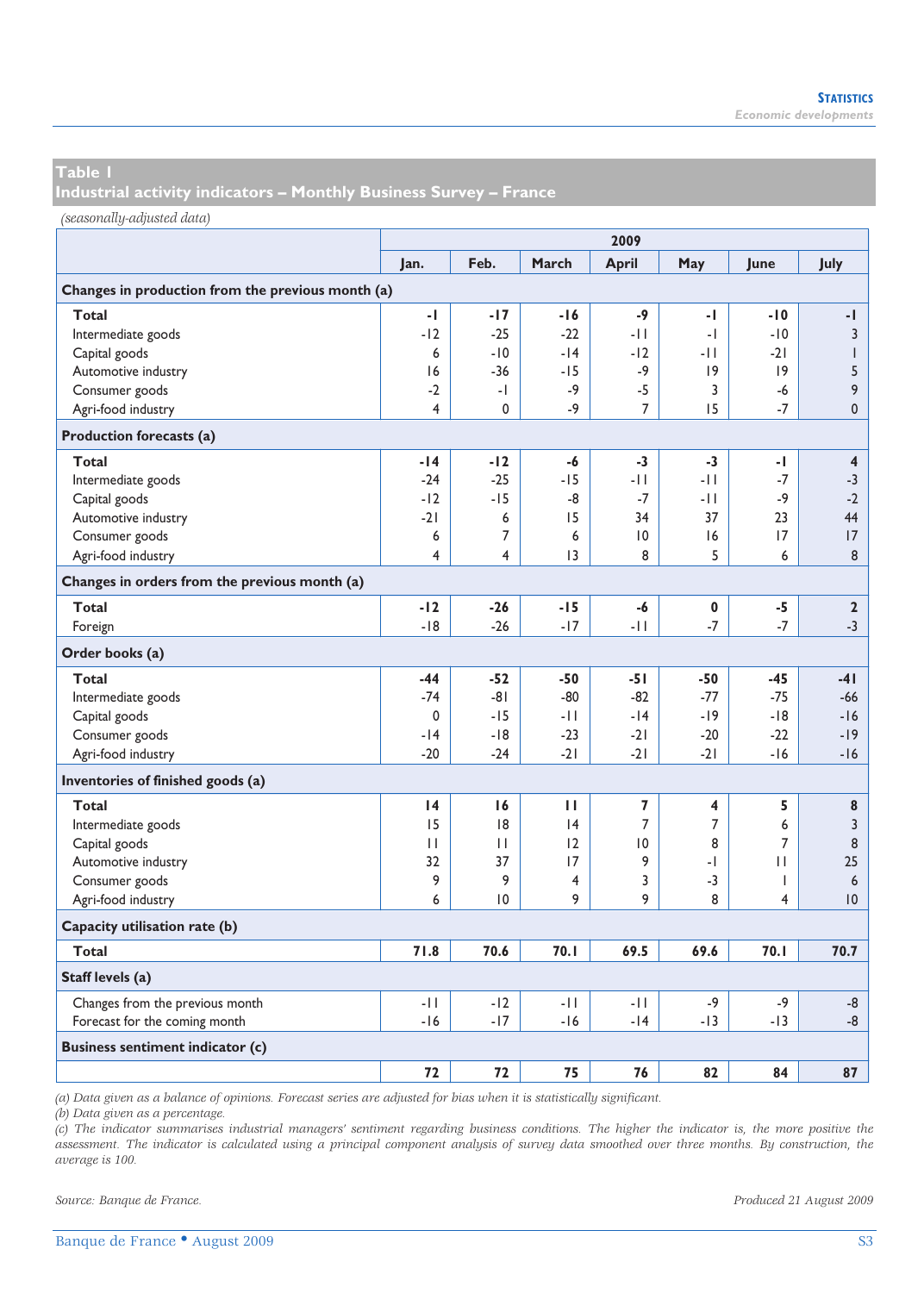**Industrial activity indicators – Monthly Business Survey – France (seasonally-adjusted data)** 









**Orders (balance of opinions) Production (balance of opinions)**



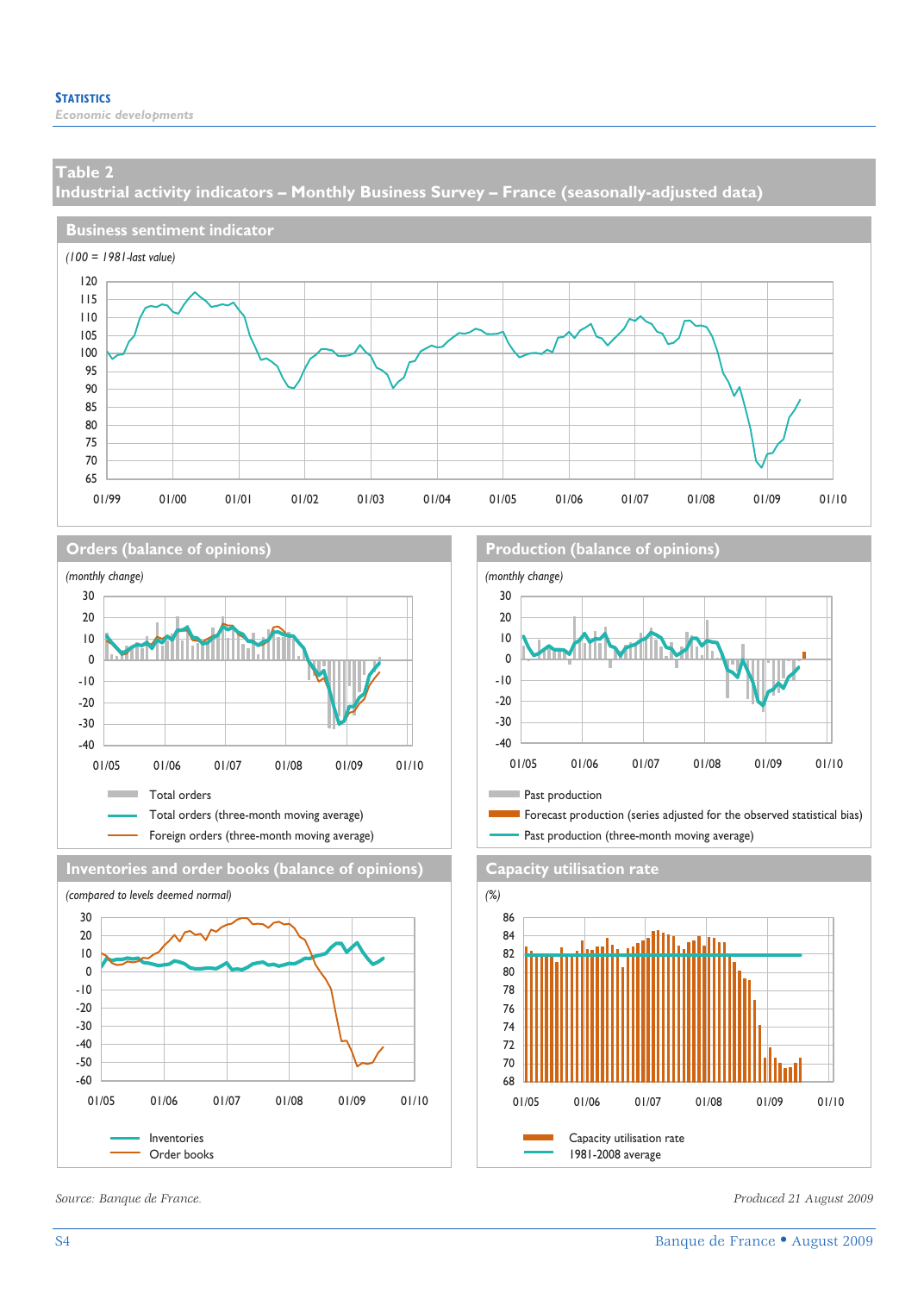**Consumer price index** 

| (annual % change)    |                         |              |                         |        |                 |              |        |        |        |  |  |
|----------------------|-------------------------|--------------|-------------------------|--------|-----------------|--------------|--------|--------|--------|--|--|
|                      |                         | 2009<br>2008 |                         |        |                 |              |        |        |        |  |  |
|                      | Nov.                    | Dec.         | Jan.                    | Feb.   | March           | <b>April</b> | May    | June   | July   |  |  |
| France               | 1.9                     | 1.2          | 0.8                     | 0.1    | 0.4             | 0.1          | $-0.3$ | $-0.6$ | $-0.8$ |  |  |
| Germany              | $\mathsf{I}.\mathsf{4}$ | $\mathsf{L}$ | 0.9                     | 1.0    | 0.4             | 0.8          | 0.0    | 0.0    | $-0.7$ |  |  |
| <b>Italy</b>         | 2.7                     | 2.4          | $\mathsf{I}.\mathsf{4}$ | 1.5    | $\mathsf{L}$    | 1.2          | 0.8    | 0.6    | $-0.1$ |  |  |
| Euro area            | 2.1                     | 1.6          | $\mathsf{L}$            | 1.2    | 0.6             | 0.6          | 0.0    | $-0.1$ | $-0.7$ |  |  |
| United Kingdom       | 4.1                     | 3.1          | 3.0                     | 3.2    | 2.9             | 2.3          | 2.2    | 1.8    | 1.8    |  |  |
| European Union       | 2.8                     | 2.2          | 1.7                     | 1.8    | $\mathsf{I}$ .4 | 1.3          | 0.8    | 0.6    | 0.2    |  |  |
| <b>United States</b> | $\mathsf{L}$            | 0.1          | 0.0                     | 0.2    | $-0.4$          | $-0.7$       | $-1.3$ | $-1.4$ | $-2.1$ |  |  |
| Japan                | 1.0                     | 0.4          | 0.0                     | $-0.1$ | $-0.3$          | $-0.1$       | $-1.1$ | $-1.8$ | na     |  |  |

*(annual average) (seasonally-adjusted monthly % change)*

|                      | 2006<br>2007   |     | 2008            |      |         |              | 2009   |        |        |
|----------------------|----------------|-----|-----------------|------|---------|--------------|--------|--------|--------|
|                      |                |     |                 | Feb. | March   | <b>April</b> | May    | June   | July   |
| France               | 1.9            | 1.6 | 3.2             | 0.2  | $-0.1$  | 0.0          | 0.0    | 0.2    | $-0.1$ |
| Germany              | $\overline{8}$ | 2.3 | 2.8             | 0.2  | $-0.3$  | 0.0          | $-0.1$ | 0.3    | $-0.5$ |
| <b>Italy</b>         | 2.2            | 2.0 | 3.5             | 0.3  | 0.0     | 0.3          | $-0.1$ | $-0.1$ | $-0.4$ |
| Euro area            | 2.2            | 2.1 | 3.3             | 0.2  | $0.0\,$ | 0.1          | 0.0    | 0.3    | $-0.2$ |
| United Kingdom       | 2.3            | 2.3 | 3.6             | 0.5  | $0.0\,$ | 0.0          | 0.3    | 0.2    | na     |
| European Union       | 2.3            | 2.4 | 3.7             | na   | na      | na           | na     | na     | na     |
| <b>United States</b> | 3.2            | 2.9 | 3.8             | 0.4  | $-0.1$  | 0.0          | 0.1    | 0.7    | 0.0    |
| Japan                | 0.2            | 0.1 | $\mathsf{I}$ .4 | 0.1  | $0.0\,$ | $-0.1$       | $-0.4$ | $-0.2$ | na     |







*Harmonised indices except for the United States and Japan.* 

*Amplitude =extreme values of the indices of harmonised prices observed in the euro area (changing composition).*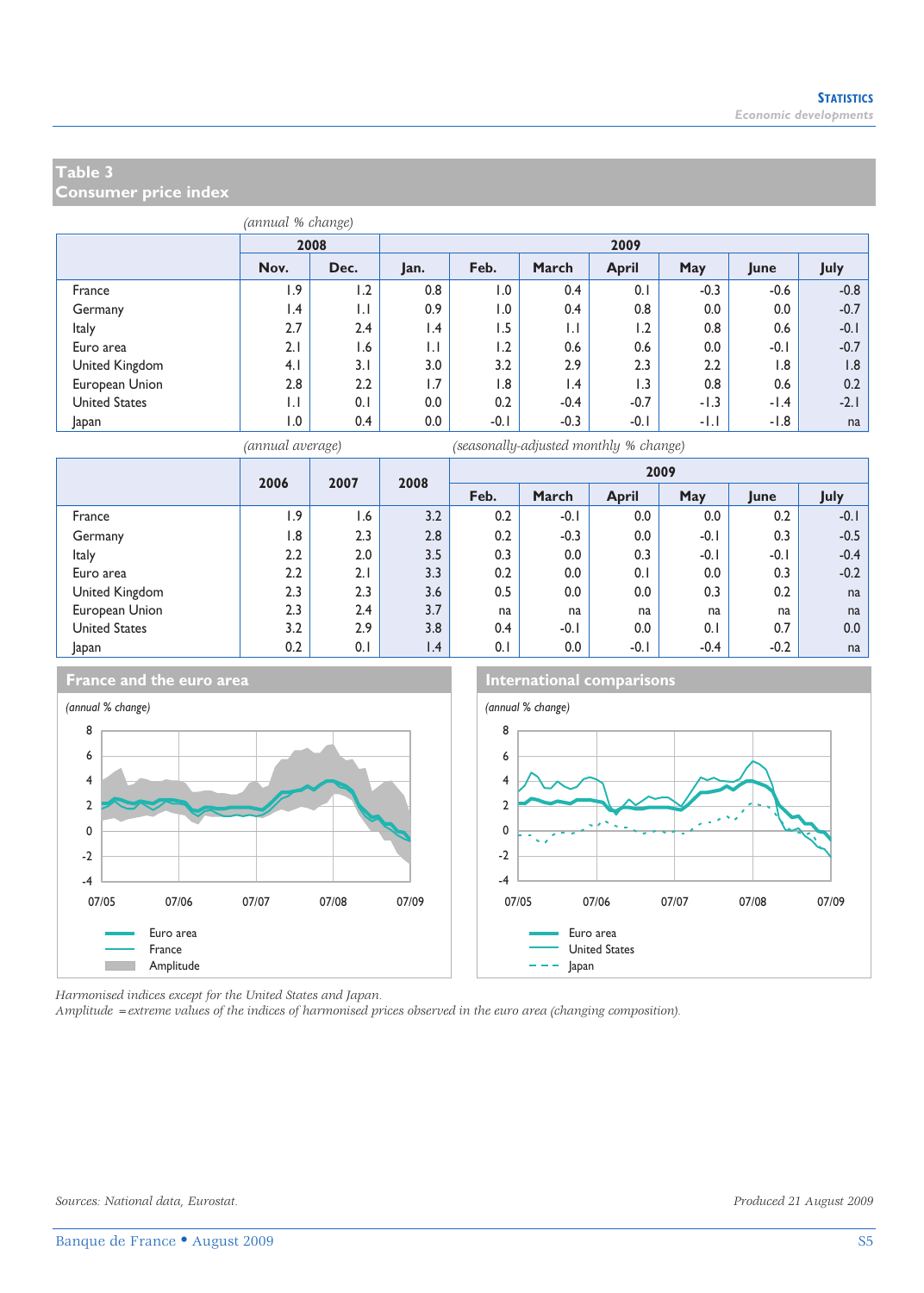

Nominal exchange rate  $-$  Deflated by unit labour costs in the manufacturing industry Deflated by consumer prices **Deflated by unit labour costs for the economy as a whole** 

86 87 88 89 90 91 92 93 94 95 96 97 98 99 00 01 02 03 04 05 06 07 08 09

*Sources: National data, Banque de France, ECB, IMF, INSEE, OECD, Thomson Financial Datastream. Calculations: Banque de France. Produced 21 August 2009*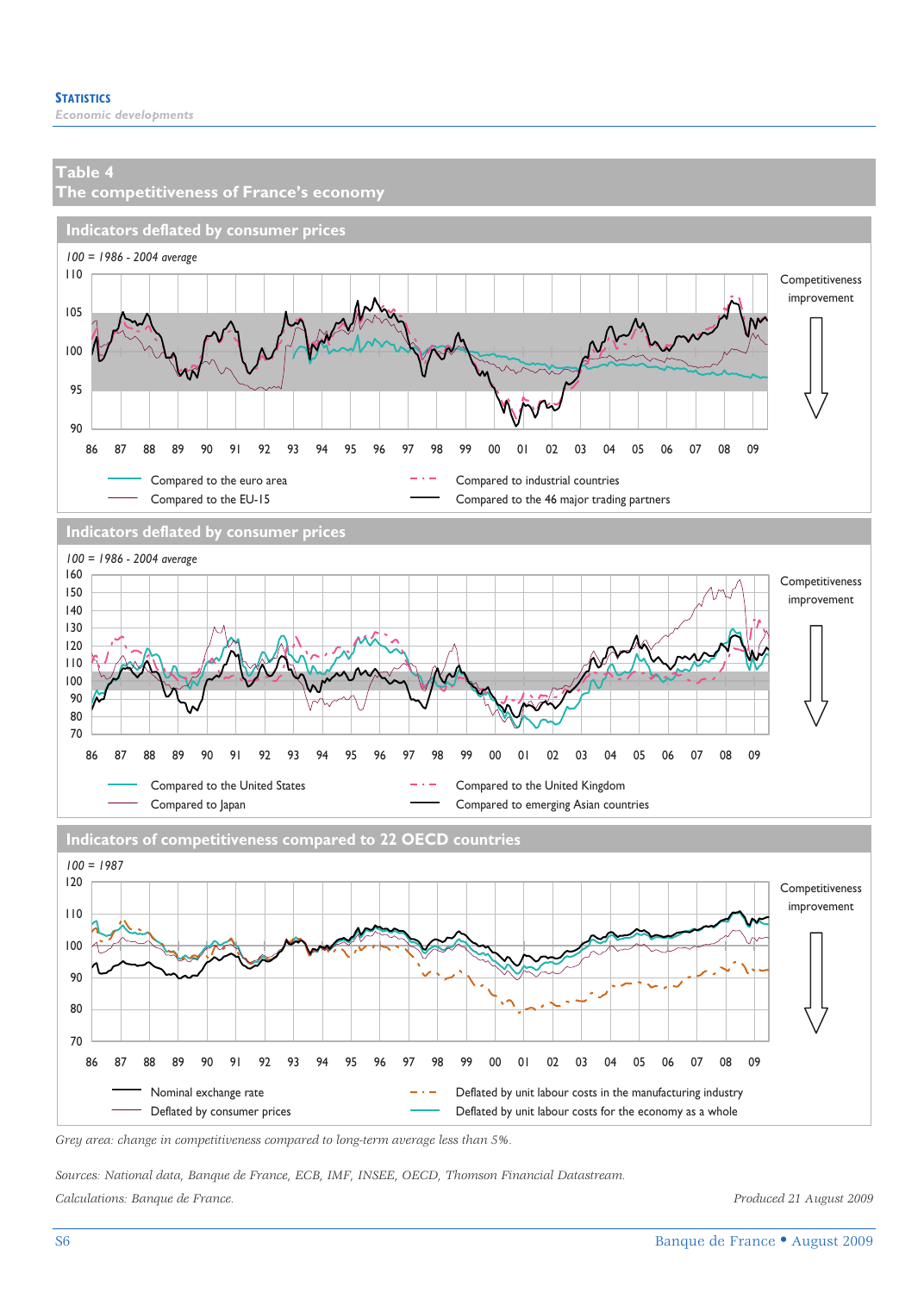## **w Table 5**

**Balance of payments – Main components (quarterly data) – France** 

*(unadjusted data, EUR millions)*

|                                     | 2007       | 2008       |                | 2008           |                | 2009       |                |
|-------------------------------------|------------|------------|----------------|----------------|----------------|------------|----------------|
|                                     |            |            | Q <sub>2</sub> | Q <sub>3</sub> | Q <sub>4</sub> | QI         | Q <sub>2</sub> |
|                                     | (a)        | (a)        | (a)            | (a)            | (a)            | (a)        | (b)            |
| <b>Current account</b>              | $-18,879$  | $-44,014$  | $-13,309$      | $-11,219$      | $-14,354$      | $-4,729$   | $-13,200$      |
| Goods                               | $-40.461$  | $-59.087$  | $-15,245$      | $-16, 154$     | $-15,141$      | $-13,719$  | $-12,040$      |
| <b>Services</b>                     | 15,000     | 14,457     | $4,4$          | 6,653          | 1,612          | 1,801      | 4,437          |
| Income                              | 29,309     | 24,843     | 3,379          | 4,957          | 7,939          | 10,780     | $-37$          |
| <b>Current transfers</b>            | $-22,727$  | $-24,227$  | $-5,854$       | $-6,675$       | $-8,764$       | -3,591     | $-5,560$       |
| Capital account                     | 1,854      | 696        | 196            | 219            | $-87$          | 39         | 273            |
| <b>Financial account</b>            | 37,644     | 78,112     | $-426$         | 26,086         | 55,961         | 51,221     | $-436$         |
| Direct investment                   | $-47.631$  | $-70.436$  | $-21,668$      | $-11,907$      | $-14,383$      | $-24, 134$ | $-14,333$      |
| French direct investment abroad     | $-123,523$ | $-136,774$ | $-45,765$      | $-35,613$      | $-17,864$      | $-28,395$  | $-37,674$      |
| Foreign direct investment in France | 75,892     | 66,338     | 24,097         | 23,706         | 3,481          | 4,261      | 23,341         |
| Portfolio investment                | $-121,048$ | 89,444     | $-31,317$      | 43,271         | 92,208         | 102,464    | 89,916         |
| Assets                              | $-206,824$ | $-76,642$  | $-89,997$      | 16,857         | 35,225         | 8,916      | 12,413         |
| <b>Liabilities</b>                  | 85,776     | 166,080    | 58,677         | 26,417         | 56,980         | 93,546     | 77,503         |
| Financial derivatives               | 44,759     | $-6,966$   | 9,317          | 1,624          | $-20,812$      | 6,042      | 6, 141         |
| Other investment                    | 162,035    | 57,555     | 40,406         | -9,191         | $-6, 105$      | $-40,330$  | $-80,378$      |
| Reserve assets                      | $-478$     | 8,518      | 2,839          | 2,289          | 5,053          | 7,180      | $-1,782$       |
| Net errors and omissions            | $-20,619$  | $-34,794$  | 13,539         | $-15,086$      | $-41,520$      | $-46,531$  | 13,363         |



*(a) Semi-final figures.*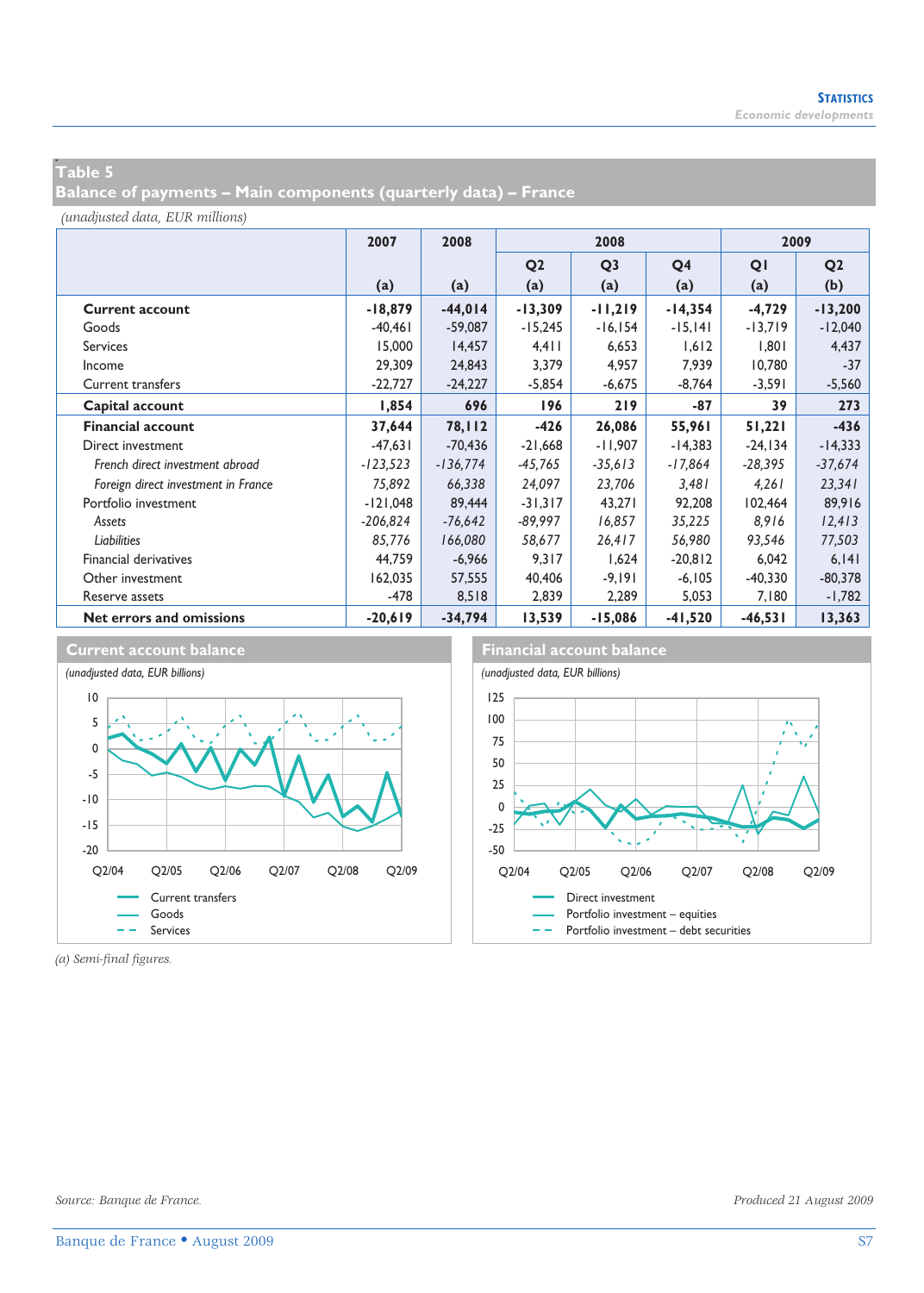*Economic developments* 

# **Table 6**

**Balance of payments – Current and capital accounts (quarterly data) – France** 

*(unadjusted data, EUR millions)*

|                                              | 2007      | 2008      | 2008           |                |                | 2009      |                |  |
|----------------------------------------------|-----------|-----------|----------------|----------------|----------------|-----------|----------------|--|
|                                              |           |           | Q <sub>2</sub> | Q <sub>3</sub> | Q <sub>4</sub> | QI        | Q <sub>2</sub> |  |
|                                              | (a)       | (a)       | (a)            | (a)            | (a)            | (a)       | (b)            |  |
| <b>Current account</b>                       | $-18,879$ | $-44,014$ | $-13,309$      | $-11,219$      | $-14,354$      | $-4,729$  | $-13,200$      |  |
| Goods                                        | $-40,461$ | $-59,087$ | $-15,245$      | $-16, 154$     | $-15,141$      | $-13,719$ | $-12,040$      |  |
| Exports                                      | 399,221   | 410,633   | 106,895        | 100,416        | 96,712         | 83,419    | 83,533         |  |
| <i>Imports</i>                               | 439,682   | 469,720   | 122, 140       | 116,570        | 111,853        | 97,138    | 95,573         |  |
| General merchandise                          | $-38,425$ | $-56,537$ | $-14,594$      | $-15,376$      | $-14,753$      | $-13,428$ | $-11,576$      |  |
| Goods procured in ports by carriers          | $-1,311$  | $-2.694$  | $-645$         | $-846$         | $-543$         | $-358$    | $-493$         |  |
| Goods for processing and repairs on goods    | $-725$    | 44        | -6             | 68             | 155            | 67        | 29             |  |
| <b>Services</b>                              | 15,000    | 14,457    | 4,411          | 6,653          | 1,612          | 1,801     | 4,437          |  |
| Exports                                      | 109,400   | 111,656   | 29,898         | 32,004         | 25,501         | 22,697    | 27,572         |  |
| Imports                                      | 94,400    | 97,199    | 25,487         | 25,351         | 23,889         | 20,896    | 23,135         |  |
| Transportation                               | $-257$    | $-911$    | $-200$         | $-65$          | $-189$         | $-640$    | 278            |  |
| Travel                                       | 12.824    | 8,463     | 2,601          | 5,066          | $-323$         | 1.633     | 2,466          |  |
| Communications services                      | 1,244     | 1,013     | 211            | 278            | 212            | 124       | 293            |  |
| <b>Construction services</b>                 | 2,319     | 2,789     | 671            | 708            | 904            | 633       | 559            |  |
| Insurance services                           | $-750$    | $-771$    | $-313$         | $-58$          | $-112$         | $-465$    | $-302$         |  |
| Financial services                           | $-110$    | 34        | $-67$          | 89             | 32             | 40        | 41             |  |
| Computer and information services            | $-273$    | $-401$    | $-63$          | $-144$         | $-177$         | $-122$    | $-114$         |  |
| Royalties and license fees                   | 3,014     | 3,655     | 837            | 708            | 1,048          | 827       | 699            |  |
| Other business services                      | $-2,017$  | 1,666     | 1,031          | 381            | 559            | 47        | 802            |  |
| Personal, cultural and recreational services | $-858$    | $-978$    | $-284$         | $-238$         | $-233$         | $-317$    | $-251$         |  |
| Government services                          | $-136$    | $-102$    | $-13$          | $-72$          | $-109$         | 41        | $-34$          |  |
| Income                                       | 29,309    | 24,843    | 3,379          | 4,957          | 7,939          | 10,780    | $-37$          |  |
| Compensation of employees                    | 8.787     | 9,167     | 2,288          | 2,290          | 2,313          | 2,391     | 2.109          |  |
| Investment income                            | 20,522    | 15,676    | 1,091          | 2.667          | 5,626          | 8,389     | $-2,146$       |  |
| Direct investment                            | 23,067    | 16,488    | 5,443          | 1,398          | 4,536          | 6,097     | 2,567          |  |
| Portfolio investment                         | 6,629     | 8,616     | $-1,765$       | 3,889          | 2,592          | 3,243     | $-3,731$       |  |
| Other investment                             | $-9,174$  | $-9,428$  | $-2,587$       | $-2,620$       | $-1,502$       | $-951$    | $-982$         |  |
| <b>Current transfers</b>                     | $-22,727$ | $-24,227$ | $-5,854$       | $-6,675$       | $-8,764$       | $-3,591$  | $-5,560$       |  |
| General government                           | $-13,797$ | $-15,338$ | $-3,800$       | $-4,340$       | $-6,503$       | $-969$    | $-3,410$       |  |
| Other sectors                                | $-8,930$  | $-8,889$  | $-2,054$       | $-2,335$       | $-2,261$       | $-2,622$  | $-2,150$       |  |
| of which workers' remittances                | $-2,556$  | $-2,592$  | $-676$         | $-715$         | -591           | $-475$    | $-524$         |  |
| Capital account                              | 1,854     | 696       | 196            | 219            | $-87$          | 39        | 273            |  |

*(a) Semi-final figures.* 

*(b) Provisional figures.*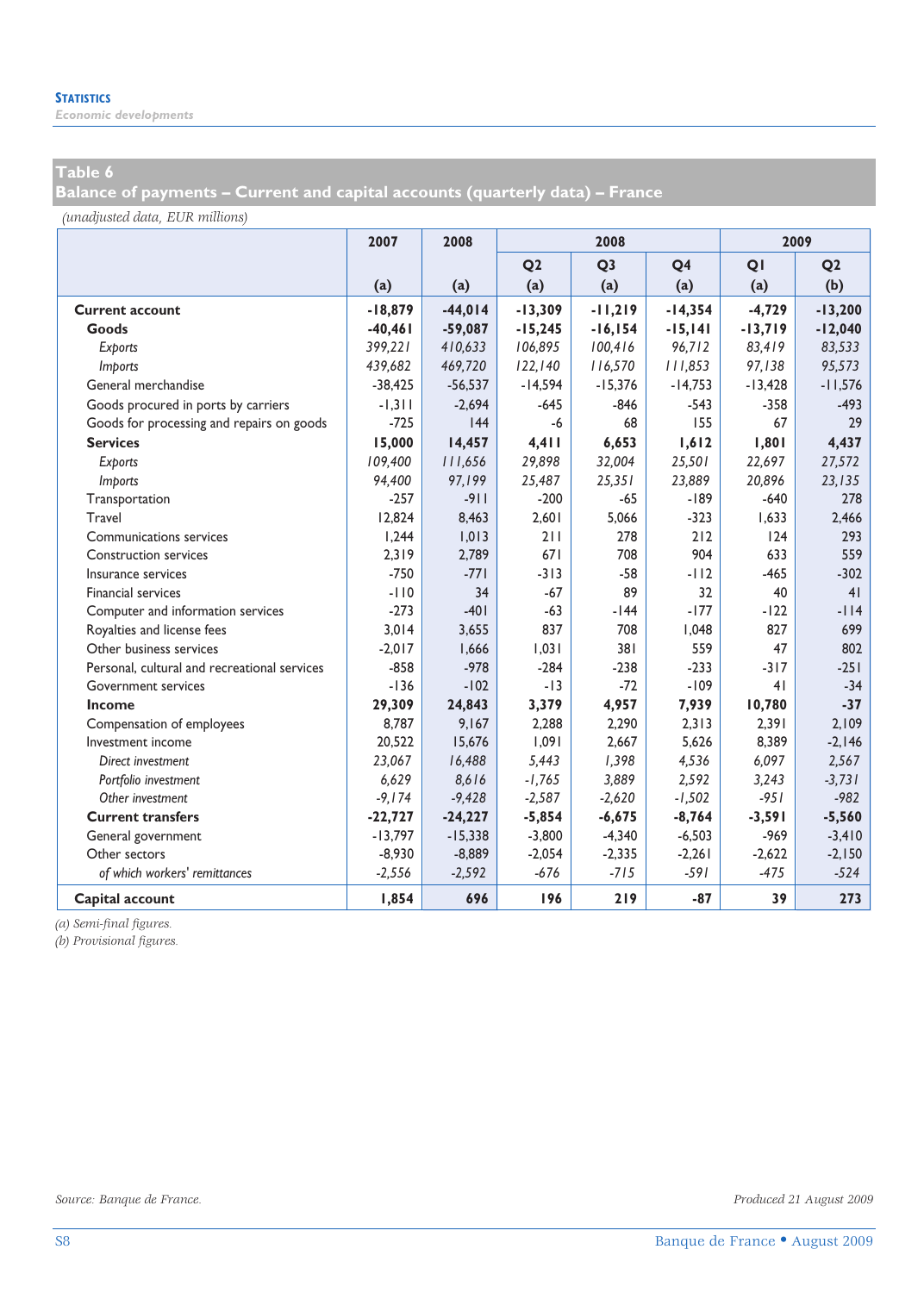**Balance of payments – Financial flows (quarterly data) – France** 

*(unadjusted data, EUR millions)*

|                                                  | 2007       | 2008       |                | 2008           |                | 2009       |                |  |
|--------------------------------------------------|------------|------------|----------------|----------------|----------------|------------|----------------|--|
|                                                  |            |            | Q <sub>2</sub> | Q <sub>3</sub> | Q <sub>4</sub> | QI         | Q <sub>2</sub> |  |
|                                                  | (a)        | (a)        | (a)            | (a)            | (a)            | (a)        | (b)            |  |
| <b>Financial account</b>                         | 37,644     | 78,112     | $-426$         | 26,086         | 55,961         | 51,221     | $-436$         |  |
| Direct investment                                | $-47,631$  | $-70.436$  | $-21,668$      | $-11,907$      | $-14,383$      | $-24, 134$ | $-14,333$      |  |
| French direct investment abroad                  | $-123,523$ | $-136,774$ | $-45,765$      | $-35,613$      | $-17,864$      | $-28,395$  | $-37,674$      |  |
| of which equity capital and reinvested earnings  | $-79,657$  | $-65,286$  | $-9,497$       | $-17,628$      | $-11,363$      | $-4,685$   | $-16,734$      |  |
| Foreign direct investment in France              | 75,892     | 66,338     | 24,097         | 23,706         | 3,481          | 4,261      | 23,341         |  |
| of which equity capital and reinvested earnings  | 34,542     | 22,414     | $-1,377$       | 4,719          | 8,862          | 2,069      | 9,815          |  |
| Portfolio investment                             | $-121,048$ | 89,444     | $-31,317$      | 43,271         | 92,208         | 102,464    | 89,916         |  |
| Assets                                           | $-206,824$ | $-76,642$  | $-89,997$      | 16,857         | 35,225         | 8,916      | 12,413         |  |
| <b>Equity securities</b>                         | $-28,851$  | $-9,516$   | $-16,526$      | 4,897          | $-11,819$      | 23,109     | $-4,903$       |  |
| Bonds and notes                                  | $-185,395$ | $-36,517$  | $-37,412$      | 10,302         | 14,865         | 12,977     | 26,548         |  |
| Money market instruments                         | 7,422      | $-30,608$  | $-36,056$      | 1,656          | 32,179         | $-27,169$  | $-9,232$       |  |
| Liabilities                                      | 85,776     | 166,080    | 58.677         | 26,417         | 56,980         | 93,546     | 77,503         |  |
| <b>Equity securities</b>                         | $-7,038$   | $-9,850$   | $-14,303$      | $-9,742$       | 2,641          | 12,137     | $-1,617$       |  |
| Bonds and notes                                  | 82,257     | 125,463    | 60,823         | 15,701         | 45,955         | 55,851     | 63,661         |  |
| Money market instruments                         | 10,545     | 50,473     | 12,160         | 20,458         | 8,384          | 25,559     | 15,459         |  |
| Financial derivatives                            | 44,759     | $-6,966$   | 9,317          | 1.624          | $-20,812$      | 6.042      | 6, 141         |  |
| Other investment                                 | 162,035    | 57,555     | 40,406         | $-9,191$       | $-6.105$       | $-40,330$  | $-80,378$      |  |
| of which MFIs excl. Banque de France (net flows) | 96,362     | $-101,298$ | $-6,037$       | $-4,361$       | $-82,280$      | 631        | $-26,558$      |  |
| Reserve assets                                   | $-478$     | 8,518      | 2,839          | 2.289          | 5,053          | 7.180      | $-1,782$       |  |
| Net errors and omissions                         | $-20,619$  | $-34,794$  | 13,539         | $-15,086$      | $-41,520$      | $-46,531$  | 13,363         |  |





*(a) Semi-final figures.* 

*(b) Provisional figures.*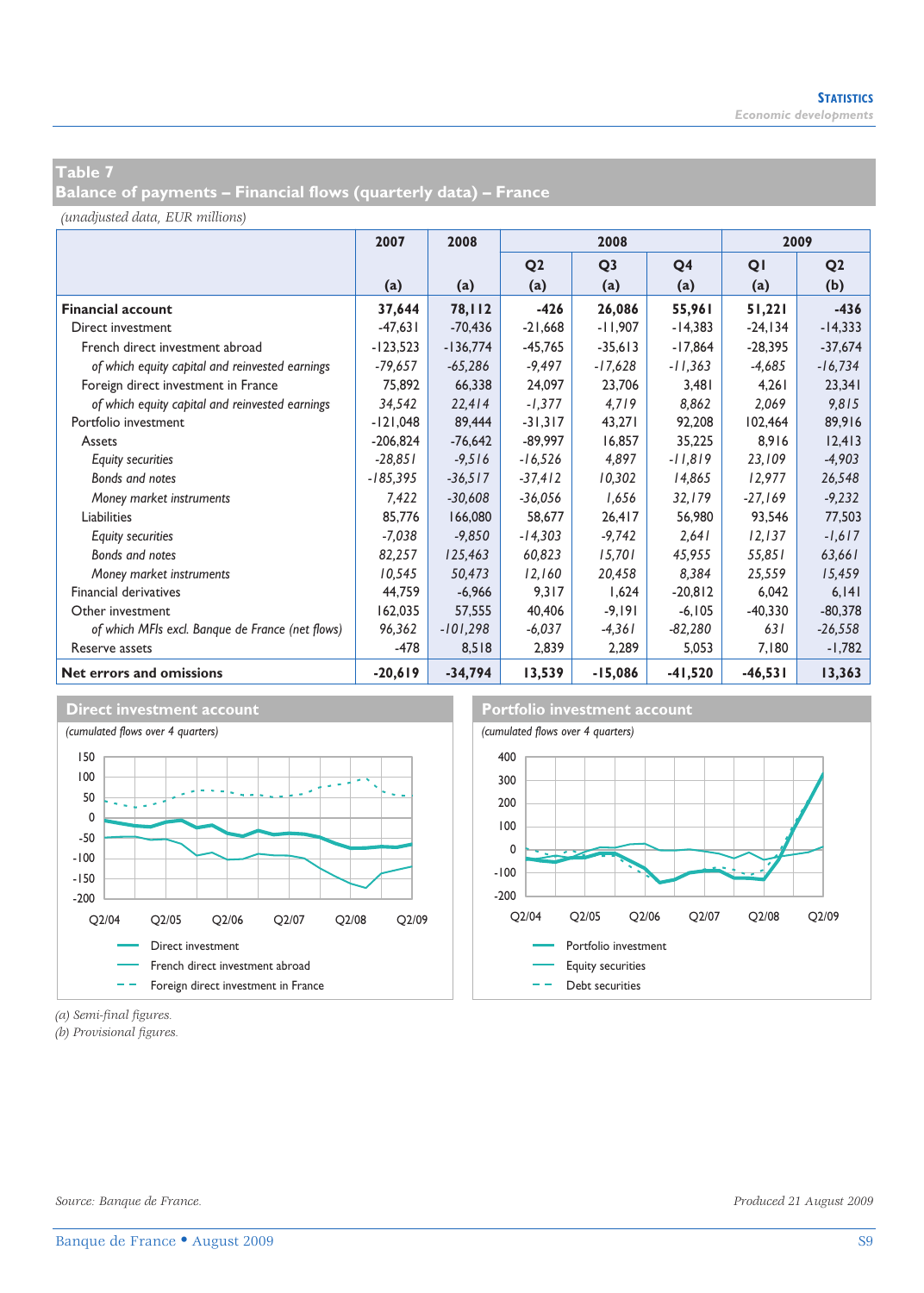*Economic developments* 

## **Table 8**

**Balance of payments – Geographical breakdown (quarterly data) – France** 

*(unadjusted data, EUR millions)*

|                                                      | <b>Ist quarter 2009</b> |                                            |            |           |                    |          |  |  |  |  |
|------------------------------------------------------|-------------------------|--------------------------------------------|------------|-----------|--------------------|----------|--|--|--|--|
|                                                      | <b>EMU</b><br>(a)       | <b>EU-27</b><br>excl.<br><b>EMU</b><br>(b) | <b>USA</b> | Japan     | <b>Switzerland</b> | China    |  |  |  |  |
| <b>Current account</b>                               | na                      | na                                         | na         | na        | na                 | na       |  |  |  |  |
| Receipts                                             | 69.404                  | 29,016                                     | 10,312     | 2.507     | 5,447              | 2,605    |  |  |  |  |
| Expenditure                                          | na                      | na                                         | na         | na        | na                 | na       |  |  |  |  |
| Goods                                                | $-15.434$               | 1.317                                      | $-902$     | 158       | 106                | $-2,785$ |  |  |  |  |
| Receipts                                             | 41,189                  | 11,123                                     | 4,727      | 1,344     | 2,653              | 1,744    |  |  |  |  |
| Expenditure                                          | 56,623                  | 9.808                                      | 5.629      | 1.187     | 2.547              | 4,529    |  |  |  |  |
| <b>Services</b>                                      | 1,179                   | 316                                        | 661        | $-8$      | $-235$             | 256      |  |  |  |  |
| Receipts                                             | 7,349                   | 2,937                                      | 2,831      | 299       | 872                | 793      |  |  |  |  |
| Expenditure                                          | 6,170                   | 2,621                                      | 2,170      | 308       | 1,107              | 536      |  |  |  |  |
| Income                                               | na                      | na                                         | na         | na        | na                 | na       |  |  |  |  |
| Receipts                                             | 20,240                  | 6,132                                      | 2,560      | 854       | 1,702              | 57       |  |  |  |  |
| Expenditure                                          | na                      | na                                         | na         | na        | na                 | na       |  |  |  |  |
| <b>Current Transfers</b>                             | $-1.349$                | 1.386                                      | $-74$      | $-7$      | $-476$             | $-53$    |  |  |  |  |
| <b>Financial account</b>                             | na                      | na                                         | na         | na        | na                 | na       |  |  |  |  |
| Direct investment                                    | $-6,591$                | $-12,750$                                  | $-138$     | 108       | $-2,007$           | $-391$   |  |  |  |  |
| French direct investment abroad                      | $-6,095$                | $-15,860$                                  | 29         | $-290$    | $-2,455$           | $-460$   |  |  |  |  |
| Foreign direct investment in France                  | $-496$                  | 3,108                                      | $-167$     | 397       | 448                | 69       |  |  |  |  |
| Portfolio investment (c)                             | na                      | na                                         | na         | na        | na                 | na       |  |  |  |  |
| Assets                                               | $-23,400$               | $-1.098$                                   | 5.193      | 10.334    | 160                | 784      |  |  |  |  |
| <b>Equity securities</b>                             | $-1,479$                | 4,662                                      | 4,060      | 4,526     | 175                | 607      |  |  |  |  |
| Bonds and notes                                      | $-12,853$               | 11,205                                     | $-677$     | 6,846     | 176                | 177      |  |  |  |  |
| Money market instruments                             | $-9,068$                | $-16,963$                                  | 1.809      | $-1,038$  | $-190$             | 0        |  |  |  |  |
| Other investment                                     | $-52.208$               | 4,894                                      | 30.677     | $-20,349$ | $-8,996$           | 668      |  |  |  |  |
| of which MFIs excluding Banque de France (net flows) | $-12,005$               | 8,173                                      | 36,183     | $-19,724$ | $-7,784$           | $-977$   |  |  |  |  |

*(a) 16 Member States (including Slovakia as of 1 January 2009).* 

*(b) Denmark, United Kingdom, Sweden, European Institutions and New Member States (Czech Republic, Estonia, Hungary, Latvia, Lithuania, Poland, Bulgaria, Romania).* 

*(c) The geographical breakdown is not available for liabilities.*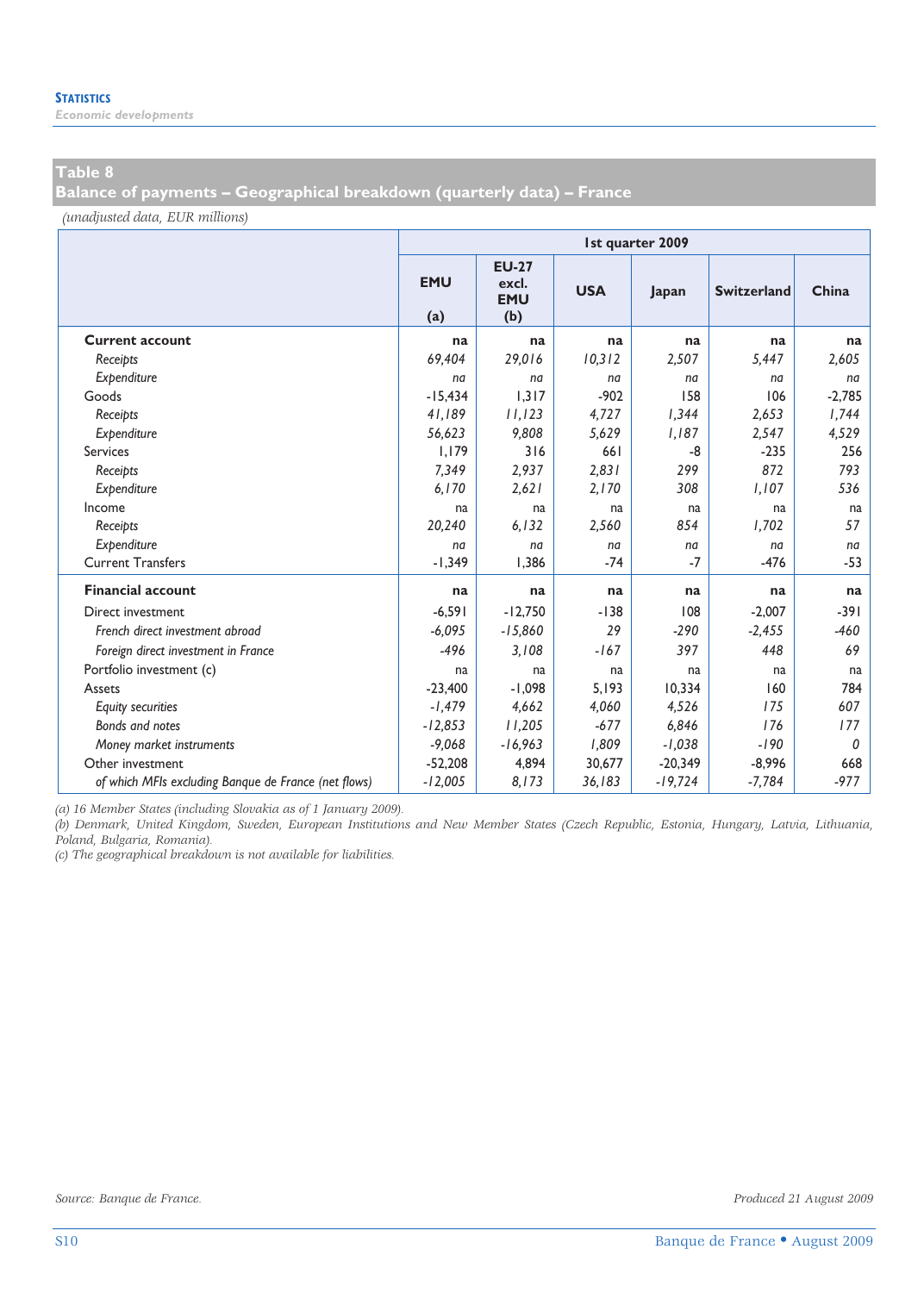**Balance of payments (monthly data) – France** 

*(unadjusted data, EUR millions)*

|                                                  |           |              |           | 12-month total |            |            |
|--------------------------------------------------|-----------|--------------|-----------|----------------|------------|------------|
|                                                  | 2008      |              | 2009      |                | 2008       | 2009       |
|                                                  | June      | <b>April</b> | May       | June           | June       | June       |
|                                                  | (a)       | (b)          | (b)       | (b)            | (a)        | (b)        |
| <b>Current account</b>                           | $-4,695$  | $-4,450$     | $-3,562$  | $-5,188$       | $-30,339$  | $-43,502$  |
| Goods                                            | $-5,963$  | $-4,247$     | $-3,525$  | $-4,268$       | $-51,671$  | $-57,054$  |
| <b>Services</b>                                  | 2,100     | 601          | 1,948     | 1,888          | 14,984     | 14,503     |
| Income                                           | 1,094     | 1,947        | $-123$    | $-1,861$       | 29,911     | 23,639     |
| Current transfers                                | $-1,926$  | $-2,751$     | $-1,862$  | $-947$         | $-23,563$  | $-24,590$  |
| Capital account                                  | 75        | 190          | 4         | 79             | 950        | 444        |
| <b>Financial account</b>                         | $-11,885$ | $-16,213$    | 16,965    | $-1,188$       | 12,322     | 132,832    |
| Direct investment                                | $-5.894$  | $-5,692$     | $-3,051$  | $-5,590$       | $-74.228$  | $-64,757$  |
| French direct investment abroad                  | $-29,518$ | $-9,410$     | $-15,604$ | $-12,660$      | $-161,445$ | $-119,546$ |
| Equity capital                                   | $-3,936$  | $-2,096$     | $-9,074$  | $-2,714$       | $-61,202$  | $-38,410$  |
| Reinvested earnings                              | $-1,050$  | $-950$       | $-950$    | $-950$         | $-17,454$  | $-12,000$  |
| Other capital                                    | $-24,532$ | $-6,364$     | $-5,580$  | $-8,996$       | $-82,789$  | $-69, 136$ |
| Foreign direct investment in France              | 23,624    | 3,718        | 12,553    | 7,070          | 87,217     | 54,789     |
| Equity capital                                   | 1,257     | 115          | 7,453     | 948            | 17,399     | 19,369     |
| Reinvested earnings                              | 583       | 433          | 433       | 433            | 9,408      | 6,096      |
| Other capital                                    | 21,784    | 3,170        | 4,667     | 5,689          | 60,410     | 29,324     |
| Portfolio investment                             | $-17,257$ | 12,381       | 22,694    | 54,841         | $-127,483$ | 327,859    |
| Assets                                           | $-30,720$ | $-9,399$     | 363       | 21,449         | $-207,570$ | 73,411     |
| <b>Equity securities</b>                         | $-13,903$ | $-4,213$     | $-2,292$  | 1,602          | $-37,343$  | 11,284     |
| Bonds and notes                                  | $-7,324$  | 3,506        | 4,603     | 18,439         | $-113,741$ | 64,692     |
| Money market instruments                         | $-9,492$  | $-8,692$     | $-1,948$  | 1,408          | $-56,483$  | $-2,566$   |
| Liabilities                                      | 13,462    | 21,780       | 22,331    | 33,392         | 80,081     | 254,446    |
| <b>Equity securities</b>                         | $-2,903$  | $-2,147$     | 490       | 40             | $-4,999$   | 3,419      |
| Bonds and notes                                  | 19,430    | 9,951        | 23,862    | 29,848         | 74,134     | 181,168    |
| Money market instruments                         | $-3,064$  | 13,976       | $-2,021$  | 3,504          | 10,946     | 69,860     |
| <b>Financial derivatives</b>                     | $-4,475$  | 2,819        | 3,531     | $-209$         | 52,699     | $-7,005$   |
| Other investment                                 | 15,097    | $-25,476$    | $-4,889$  | $-50,013$      | 160,834    | $-136,004$ |
| of which MFIs excl. Banque de France (net flows) | $-16,679$ | $-6,941$     | 14,520    | $-34, 137$     | 22,221     | $-112,568$ |
| Reserve assets                                   | 645       | $-245$       | $-1,320$  | $-217$         | 500        | 12,740     |
| Net errors and omissions                         | 16,505    | 20,473       | $-13,407$ | 6,297          | 17,067     | $-89,774$  |

*(a) Semi-final figures.* 

*(b) Provisional figures.*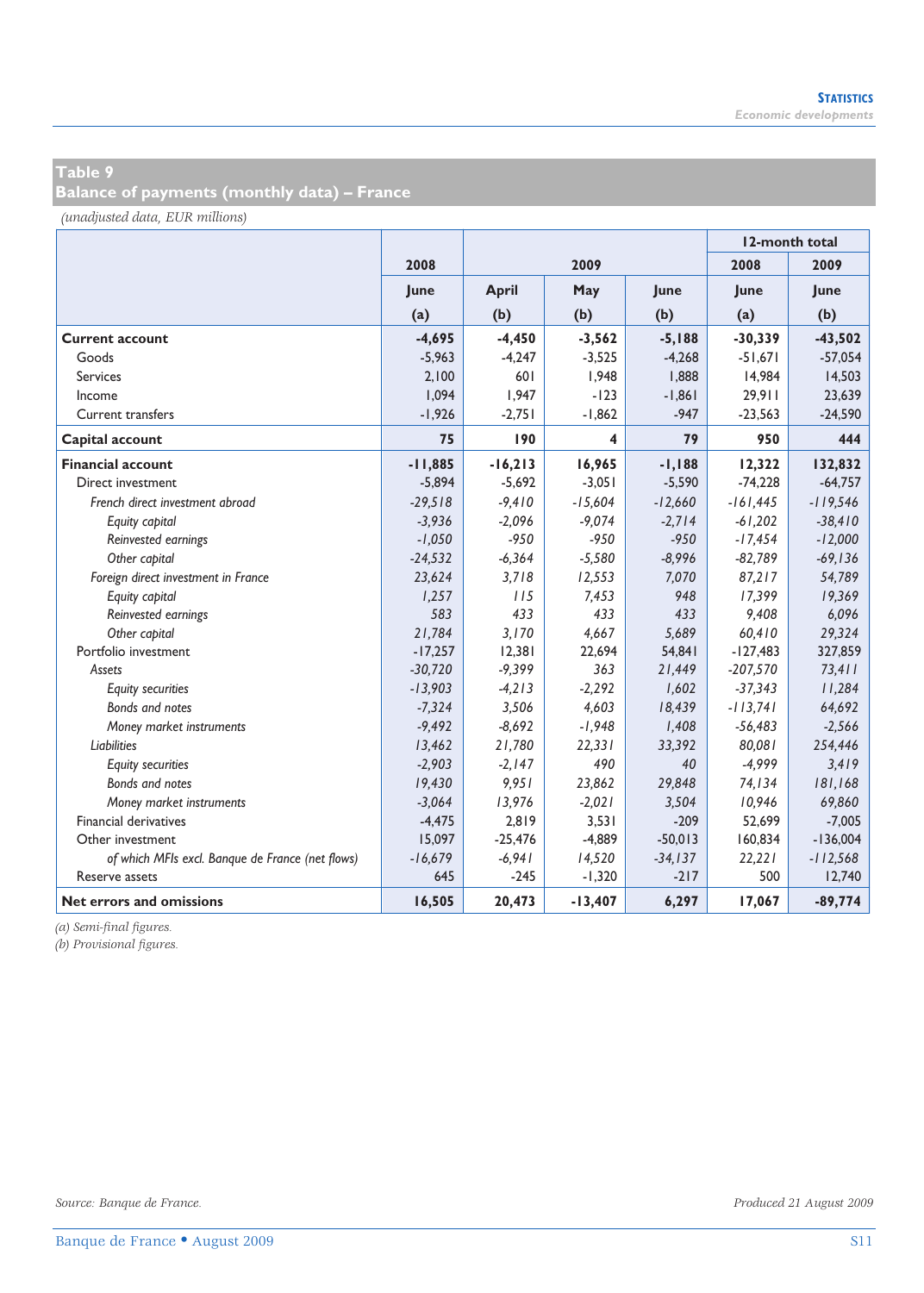## **p Table 10**

**France's international investment position (direct investment measured at book value)** 

*(EUR billions)*

|                                             | 2004        | 2005       | 2006        | 2007       | 2008       | 2009       |
|---------------------------------------------|-------------|------------|-------------|------------|------------|------------|
|                                             | Dec.        | Dec.       | Dec.        | Dec.       | Dec.       | QI         |
| <b>Assets</b>                               | 2,883.5     | 3,573.4    | 4,061.1     | 4,541.8    | 4.408.5    | 4,362.2    |
| French direct investment abroad             | 620.6       | 736.2      | 793.0       | 877.4      | 1.003.8    | 1.041.4    |
| Equity capital and reinvested earnings      | 418.0       | 491.3      | 548.8       | 595.7      | 649.3      | 660.0      |
| Other capital                               | 202.6       | 244.8      | 244.3       | 281.7      | 354.5      | 381.4      |
| Portfolio investment                        | 1.285.3     | 1,587.9    | 1.870.9     | 2.036.0    | 1.817.2    | 1,774.2    |
| (foreign securities held by residents)      |             |            |             |            |            |            |
| MFIs (resident security-holding sector)     | 562.3       | 665.9      | 755.0       | 743.1      | 718.5      | 724.9      |
| Non-MFIs (resident security-holding sector) | 722.8       | 922.0      | 1.115.9     | 1,292.9    | 1.098.8    | 1,049.3    |
| Financial derivatives                       | 116.9       | 124.5      | 159.2       | 229.7      | 237.8      | 247.5      |
| Other investment                            | 803.9       | 1.061.8    | 1.163.3     | 1.320.1    | 1.275.7    | 1.225.8    |
| <b>MFIs</b>                                 | 578.9       | 840.7      | 945.6       | 1,094.7    | 1,058.6    | 1,011.3    |
| Non-MFIs                                    | 225.0       | 221.1      | 217.7       | 225.4      | 217.1      | 214.5      |
| Reserve assets                              | 56.8        | 63.0       | 74.6        | 78.6       | 74.0       | 73.3       |
| <b>Liabilities</b>                          | $-2,961.2$  | $-3,641.3$ | $-4, 188.3$ | $-4,685.6$ | $-4,685.6$ | $-4,676.6$ |
| Foreign direct investment in France         | $-471.2$    | $-532.4$   | $-578.7$    | $-645.6$   | $-712.4$   | $-718.9$   |
| Equity capital and reinvested earnings      | $-295.2$    | $-325.0$   | $-348.7$    | $-378.2$   | $-400.6$   | $-402.6$   |
| Other capital                               | $-176.0$    | $-207.3$   | $-230.0$    | $-267.4$   | $-311.8$   | $-316.3$   |
| Portfolio investment                        | $-1,459.8$  | $-1,764.8$ | $-1.963.0$  | $-1.987.9$ | $-1.896.2$ | $-1,949.0$ |
| (French securities held by non-residents)   |             |            |             |            |            |            |
| MFIs (resident security-issuing sector)     | $-325.5$    | $-414.5$   | $-484.4$    | $-505.4$   | $-502.9$   | $-490.8$   |
| Non-MFIs (resident security-issuing sector) | $-1, 134.3$ | $-1,350.3$ | $-1,478.6$  | $-1,482.5$ | $-1,393.3$ | $-1,458.2$ |
| Financial derivatives                       | $-136.6$    | $-147.4$   | $-188.9$    | $-304.2$   | $-305.3$   | $-321.0$   |
| Other investment                            | $-893.7$    | $-1.196.8$ | $-1,457.7$  | $-1.748.0$ | $-1,771.7$ | $-1,687.7$ |
| <b>MFIs</b>                                 | $-740.4$    | $-1,016.1$ | $-1,245.0$  | $-1,465.6$ | $-1,345.2$ | $-1,305.5$ |
| Non-MFIs                                    | $-153.3$    | $-180.6$   | $-212.7$    | $-282.4$   | $-426.5$   | $-382.2$   |
| <b>Net position</b>                         | $-77.8$     | $-67.9$    | $-127.2$    | $-143.8$   | $-277.1$   | $-314.4$   |



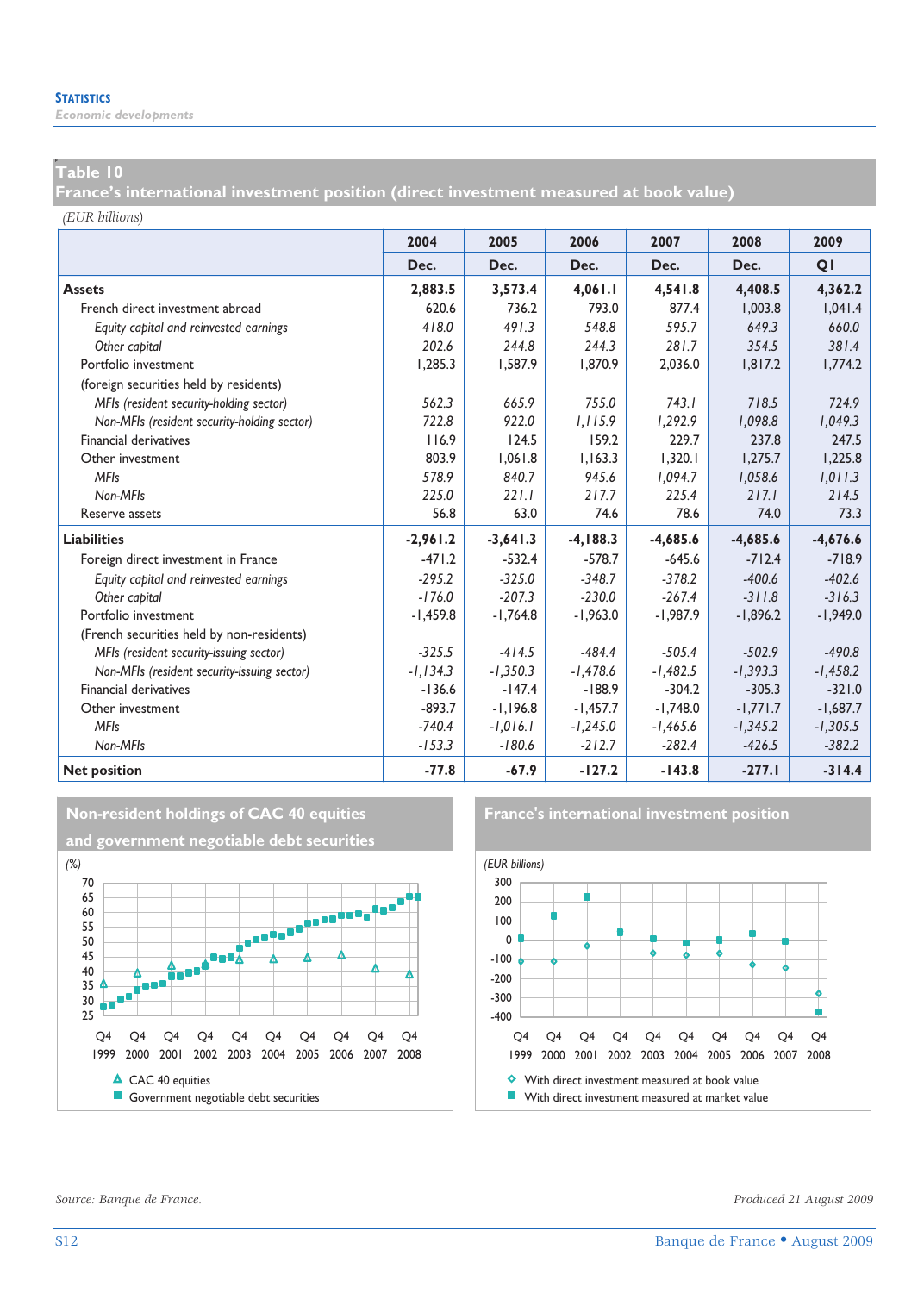**Main monetary and financial aggregates – France and the euro area** 

### *(annual percentage growth rate)*

|                             | 2006 | 2007 | 2008 | 2008   | 2008 | 2009   |        |        |              |     |                  |
|-----------------------------|------|------|------|--------|------|--------|--------|--------|--------------|-----|------------------|
|                             | Dec. | Dec. | Dec. | June   | Dec. | Jan.   | Feb.   | March  | <b>April</b> | May | June             |
| M <sub>1</sub>              |      |      |      |        |      |        |        |        |              |     |                  |
| Euro area (a)               | 7.6  | 4.0  | 3.3  | 1.5    | 3.3  | 5.1    | 6.1    | 5.9    | 8.3          | 7.9 | 9.3              |
| France (contribution)       | 7.4  | 6.0  | 0.1  | $-0.4$ | 0.1  | $-0.5$ | $-0.1$ | $-0.6$ | 2.3          | 2.6 | 2.0              |
| M <sub>2</sub>              |      |      |      |        |      |        |        |        |              |     |                  |
| Euro area (a)               | 9.4  | 10.2 | 8.3  | 9.7    | 8.3  | 7.5    | 6.9    | 6.2    | 5.9          | 5.0 | 4.8              |
| France (contribution)       | 8.4  | 13.9 | 8.1  | 10.2   | 8.1  | 4.6    | 3.6    | 2.7    | 3.7          | 3.0 | 1.5              |
| M <sub>3</sub>              |      |      |      |        |      |        |        |        |              |     |                  |
| Euro area (a)               | 9.9  | 11.6 | 7.5  | 9.7    | 7.5  | 5.9    | 5.8    | 5.1    | 4.9          | 3.7 | 3.5              |
| France (contribution)       | 10.7 | 15.7 | 5.3  | 9.5    | 5.3  | 2.3    | 2.9    | 2.8    | 2.8          | 1.7 | 0.7              |
| Loans to the private sector |      |      |      |        |      |        |        |        |              |     |                  |
| Euro area (a)               | 0.8  | 11.2 | 5.8  | 9.9    | 5.8  | 5.1    | 4.3    | 3.1    | 2.3          | 1.8 | 1.5              |
| France (b)                  | 12.7 | 14.9 | 7.0  | 12.2   | 7.0  | 5.8    | 4.9    | 3.0    | 2.0          | 1.8 | $\overline{1}$ . |













*(a) Seasonal and calendar effect adjusted data.* 

*(b) Loans extended by MFIs resident in France to euro area residents excluding MFIs and central government. Sources: Banque de France, European Central Bank. Produced 21 August 2009*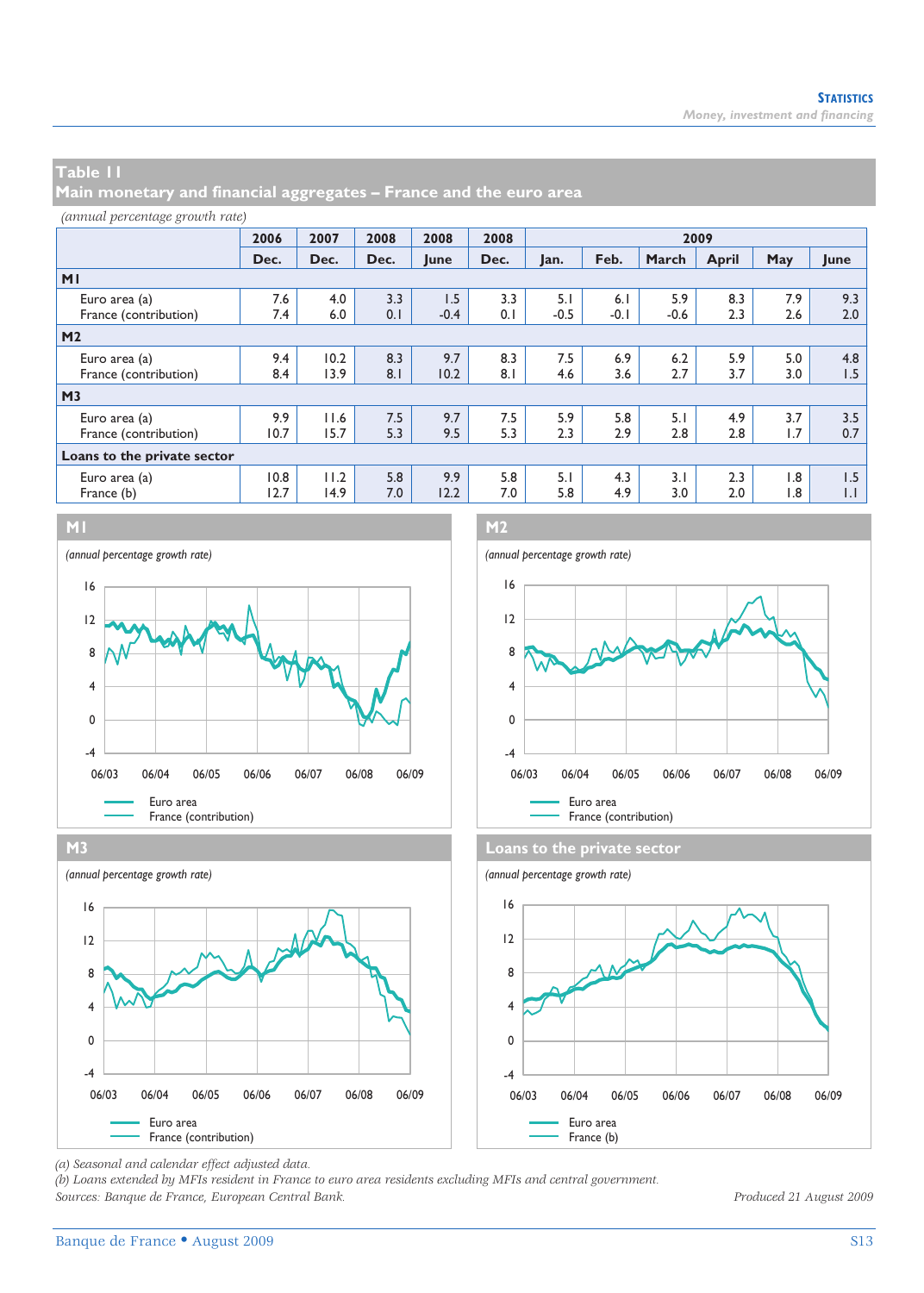*Money, investment and financing* 

### **Table 12**

**Balance sheet of the Banque de France** 

*(outstanding amounts at the end of the period, EUR billions)*

|                                          | 2006  | 2007  | 2008  | 2008  |       | 2009         |       |             |
|------------------------------------------|-------|-------|-------|-------|-------|--------------|-------|-------------|
|                                          | Dec.  | Dec.  | Dec.  | June  | March | <b>April</b> | May   | <b>lune</b> |
| <b>Assets</b>                            |       |       |       |       |       |              |       |             |
| National territory                       | 31.7  | 101.6 | 266.5 | 95.8  | 174.8 | 168.4        | 156.9 | 208.7       |
| Loans                                    | 23.6  | 87.3  | 199.0 | 82.2  | 105.0 | 98.5         | 87.9  | 140.5       |
| <b>MFIs</b>                              | 23.3  | 87.1  | 198.8 | 82.0  | 104.8 | 98.4         | 87.7  | 140.3       |
| Central government                       | 0.1   | 0.0   | 0.0   | 0.0   | 0.0   | 0.0          | 0.0   | 0.0         |
| Private sector                           | 0.2   | 0.2   | 0.2   | 0.2   | 0.2   | 0.2          | 0.2   | 0.1         |
| Securities other than shares             | 8.1   | 14.3  | 67.5  | 13.7  | 69.8  | 69.9         | 69.0  | 68.3        |
| <b>MFIs</b>                              | 0.0   | 0.0   | 0.0   | 0.0   | 0.0   | 0.0          | 0.0   | 0.0         |
| Central government                       | 8.1   | 14.3  | 67.5  | 13.7  | 69.8  | 69.9         | 69.0  | 68.3        |
| Private sector                           | 0.0   | 0.0   | 0.0   | 0.0   | 0.0   | 0.0          | 0.0   | 0.0         |
| Money market instruments                 | 0.0   | 0.0   | 0.0   | 0.0   | 0.0   | 0.0          | 0.0   | 0.0         |
| Shares and other equity                  | 0.0   | 0.0   | 0.0   | 0.0   | 0.0   | 0.0          | 0.0   | 0.0         |
| Other euro area countries                | 9.1   | 9.1   | 9.1   | 9.1   | 10.0  | 9.0          | 9.0   | 9.0         |
| Rest of the world                        | 37.7  | 35.5  | 105.7 | 33.5  | 92.4  | 96.5         | 93.7  | 93.6        |
| Gold                                     | 42.2  | 47.6  | 49.8  | 48.5  | 54.4  | 52.5         | 54.7  | 52.3        |
| Not broken down by geographical area (a) | 114.2 | 170.1 | 126.0 | 226.4 | 124.0 | 124.3        | 118.6 | 116.3       |
| <b>Total</b>                             | 234.9 | 363.8 | 557.I | 413.3 | 455.6 | 450.6        | 433.0 | 480.0       |
| <b>Liabilities</b>                       |       |       |       |       |       |              |       |             |
| National territory - Deposits            | 30.5  | 53.4  | 82.0  | 44.3  | 43.1  | 41.0         | 57.5  | 50.3        |
| <b>MFIs</b>                              | 29.8  | 52.4  | 71.2  | 43.8  | 41.8  | 39.8         | 56.2  | 46.2        |
| Central government                       | 0.0   | 0.3   | 10.3  | 0.1   | 0.3   | 0.3          | 0.3   | 3.1         |
| Other sectors (overnight deposits)       | 0.8   | 0.7   | 0.5   | 0.4   | 0.9   | 1.0          | 0.9   | 1.0         |
| Other euro area countries - Deposits     | 0.0   | 11.9  | 117.7 | 67.6  | 81.3  | 60.0         | 46.5  | 50.2        |
| <b>MFIs</b>                              | 0.0   | 11.9  | 117.7 | 67.6  | 81.3  | 60.0         | 46.5  | 50.2        |
| Other sectors                            | 0.0   | 0.0   | 0.0   | 0.0   | 0.0   | 0.0          | 0.0   | 0.0         |
| Rest of the world - Deposits             | 6.1   | 20.3  | 99.0  | 27.2  | 103.8 | 108.4        | 104.3 | 99.7        |
| Not broken down by geographical area     | 188.2 | 278.2 | 258.5 | 274.3 | 227.3 | 241.2        | 224.7 | 279.9       |
| Currency in circulation (b)              | 122.3 | 131.1 | 147.3 | 131.1 | 142.5 | 144.7        | 145.2 | 145.6       |
| Debt securities issued                   | 0.0   | 0.0   | 0.0   | 0.0   | 0.0   | 0.0          | 0.0   | 0.0         |
| Money market instruments                 | 0.0   | 0.0   | 0.0   | 0.0   | 0.0   | 0.0          | 0.0   | 0.0         |
| Capital and reserves                     | 48.0  | 55.2  | 58.6  | 55.5  | 65.2  | 65.7         | 65.7  | 63.0        |
| Other                                    | 17.9  | 91.9  | 52.6  | 87.6  | 19.7  | 30.8         | 13.8  | 71.3        |
| Total                                    | 234.9 | 363.8 | 557.1 | 413.3 | 455.6 | 450.6        | 433.0 | 480.0       |

*(a) Including adjustments for the new accounting method for banknotes on the liability side of the Banque de France balance sheet since January 2002.* 

*(b) Since January 2002, banknotes in circulation have been treated according to specific euro area accounting conventions. 8% of the total value of euro banknotes in circulation is allocated to the European Central Bank. The remaining 92% is broken down between the NCBs in proportion to their share in the paid-up capital of the ECB.*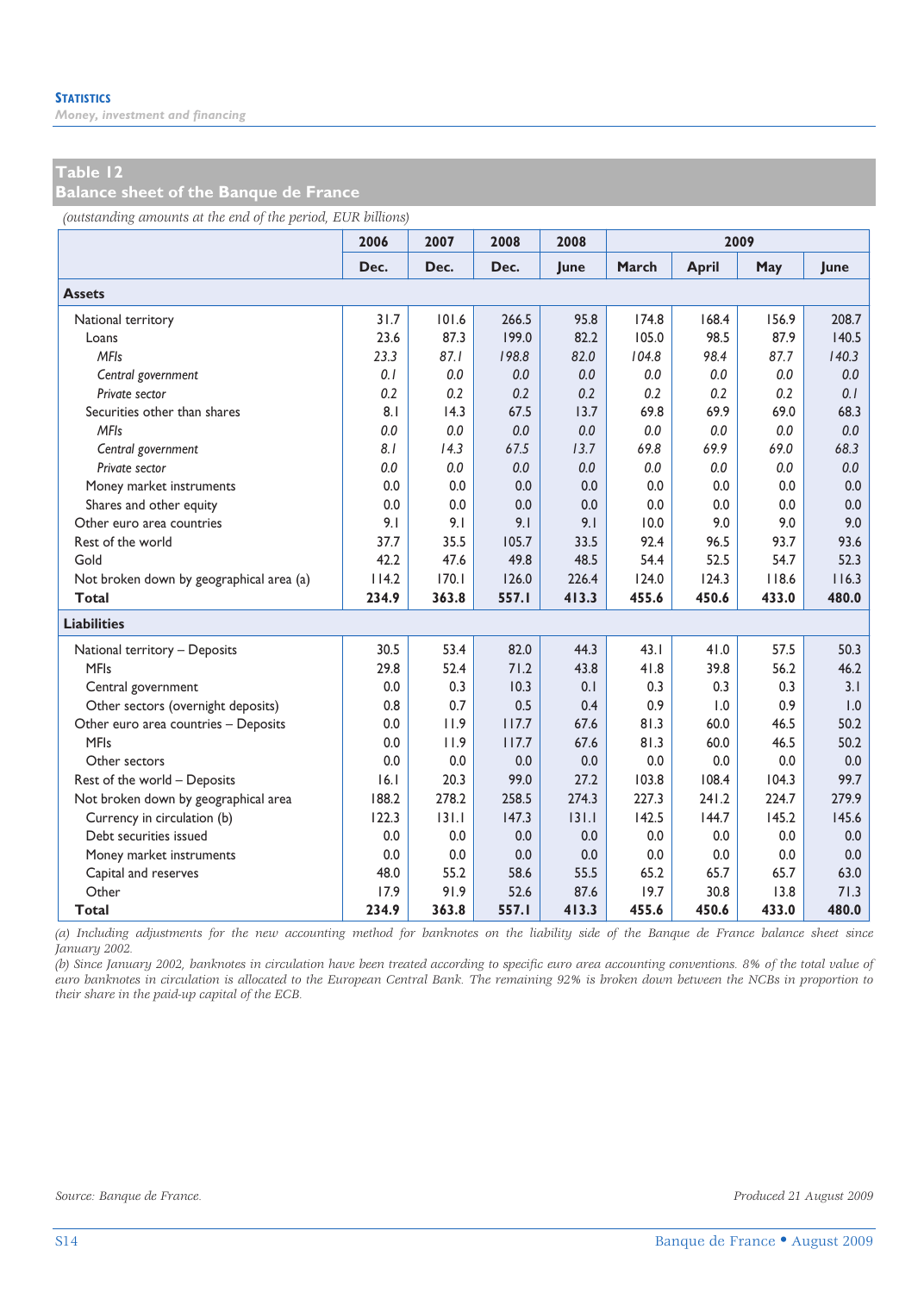**Balance sheet of monetary financial institutions (MFIs) excluding the Banque de France** 

*(outstanding amounts at the end of the period in EUR billions)*

| ு                                             | 2006    | 2007    | 2008    | 2008    |         |              | 2009    |         |
|-----------------------------------------------|---------|---------|---------|---------|---------|--------------|---------|---------|
|                                               | Dec.    | Dec.    | Dec.    | June    | March   | <b>April</b> | May     | June    |
| <b>Assets</b>                                 |         |         |         |         |         |              |         |         |
| National territory                            | 3,593.1 | 4,128.8 | 4,517.7 | 4,264.9 | 4,512.6 | 4,557.9      | 4,567.5 | 4,575.7 |
| Loans                                         | 2.745.1 | 3.211.3 | 3,493.6 | 3,305.2 | 3.463.5 | 3.489.4      | 3,487.3 | 3,520.5 |
| <b>MFIs</b>                                   | 1,062.0 | 1,310.6 | 1,480.2 | 1,302.0 | 1,452.7 | 1,484.7      | 1,483.6 | 1,514.5 |
| General government                            | 155.7   | 168.5   | 173.8   | 182.7   | 168.9   | 170.1        | 170.4   | 176.7   |
| Private sector                                | 1,527.4 | 1,732.2 | 1,839.6 | 1,820.4 | 1,841.9 | 1,834.6      | 1,833.2 | 1,829.3 |
| Securities other than shares                  | 481.2   | 535.2   | 636.2   | 566.9   | 660.0   | 673.3        | 682.8   | 666.8   |
| MFIs $\leq$ 2 years                           | 172.4   | 207.3   | 242.6   | 226.8   | 264.4   | 270.7        | 281.0   | 262.3   |
| $MFIs > 2 \text{ years}$                      | 65.7    | 75.8    | 121.8   | 74.8    | 113.5   | 115.3        | 115.4   | 115.2   |
| General government                            | 152.7   | 150.0   | 149.7   | 149.1   | 165.0   | 166.3        | 167.9   | 173.9   |
| Private sector                                | 90.3    | 102.2   | 122.1   | 116.2   | 117.1   | 121.1        | 118.4   | 115.3   |
| Money market fund shares/units                | 77.3    | 81.4    | 90.3    | 87.8    | 97.0    | 97.3         | 95.9    | 89.3    |
| Shares and other equity                       | 289.5   | 300.8   | 297.7   | 305.1   | 292.1   | 297.9        | 301.6   | 299.1   |
| Other euro area countries                     | 848.9   | 1,011.5 | 1,006.4 | 1,042.0 | 1,016.8 | 1,040.6      | 1,038.4 | 1,021.1 |
| Rest of the world                             | 963.4   | 1,004.3 | 926.0   | 966.7   | 873.2   | 887.2        | 854.4   | 847.1   |
| Not broken down by geographical area          | 766.8   | 975.8   | 1,260.2 | 1,042.3 | 1,226.5 | 1,246.0      | 1,138.7 | 1,359.8 |
| <b>Total</b>                                  | 6,172.3 | 7,120.4 | 7,710.3 | 7,315.9 | 7,629.1 | 7,731.8      | 7,599.0 | 7,803.7 |
| <b>Liabilities</b>                            |         |         |         |         |         |              |         |         |
| National territory - Deposits                 | 2,302.6 | 2,649.7 | 3,043.5 | 2.740.9 | 2,981.9 | 2.999.2      | 2.969.8 | 3,071.6 |
| <b>MFIs</b>                                   | 1,055.4 | 1,303.2 | 1,605.1 | 1,347.4 | 1,523.1 | 1,533.4      | 1,505.9 | 1,569.1 |
| Central government                            | 16.0    | 16.3    | 23.4    | 33.9    | 42.9    | 24.6         | 23.5    | 48.3    |
| Other sectors                                 | 1,231.2 | 1,330.2 | 1,415.0 | 1,359.7 | 1,415.9 | 1,441.2      | 1,440.4 | 1,454.2 |
| Overnight deposits                            | 419.1   | 445.8   | 434.4   | 429.9   | 408.6   | 423.7        | 420.2   | 429.5   |
| Deposits with agreed maturity $\leq 2$ years  | 64.2    | 127.8   | 185.3   | 156.9   | 139.9   | 136.8        | 133.2   | 133.8   |
| Deposits with agreed maturity > 2 years       | 297.3   | 277.2   | 260.9   | 265.7   | 304.1   | 315.2        | 324.6   | 335.9   |
| Deposits redeemable at notice $\leq$ 3 months | 416.7   | 437.6   | 486.0   | 454.8   | 508.7   | 510.9        | 507.2   | 502.8   |
| Repos                                         | 33.9    | 41.7    | 48.5    | 52.5    | 54.6    | 54.7         | 55.2    | 52.2    |
| Other euro area countries - Deposits          | 327.5   | 396.I   | 377.6   | 411.7   | 367.3   | 374.6        | 372.7   | 360.6   |
| <b>MFIs</b>                                   | 265.8   | 296.9   | 277.6   | 303.3   | 268.1   | 268.4        | 261.9   | 257.2   |
| Other sectors                                 | 61.7    | 99.2    | 100.1   | 108.4   | 99.3    | 106.2        | 110.8   | 103.5   |
| Rest of the world - Deposits                  | 933.3   | 1,088.4 | 985.3   | 1,048.1 | 958.4   | 972.0        | 935.7   | 905.1   |
| Not broken down by geographical area          | 2,608.9 | 2,986.2 | 3,303.8 | 3,115.2 | 3,321.4 | 3,386.0      | 3,320.9 | 3,466.4 |
| Debt securities issued $\leq$ 2 years         | 335.6   | 447.5   | 458.6   | 469.0   | 475.0   | 484.0        | 486.8   | 454.8   |
| Debt securities issued > 2 years              | 531.2   | 604.1   | 689.3   | 636.0   | 687.6   | 690.9        | 688.6   | 689.3   |
| Money market fund shares/units                | 429.6   | 428.5   | 483.3   | 465.3   | 529.6   | 535.3        | 544.0   | 524.0   |
| Capital and reserves                          | 367.9   | 392.5   | 416.1   | 401.4   | 416.6   | 415.6        | 424.9   | 419.0   |
| Other                                         | 944.6   | 1,113.5 | 1,256.5 | 1,143.5 | 1,212.5 | 1,260.2      | 1,176.5 | 1,379.2 |
| Total                                         | 6,172.3 | 7,120.4 | 7,710.3 | 7,315.9 | 7,629.1 | 7,731.8      | 7,599.0 | 7,803.7 |

*NB: Since July 2003, financial transactions carried out by La Poste have been accounted for in the balance sheet of monetary financial institutions. This has resulted in an increase in the item "Shares and other equity" in Assets, and in "Overnight deposits" and "Capital and reserves" in Liabilities.*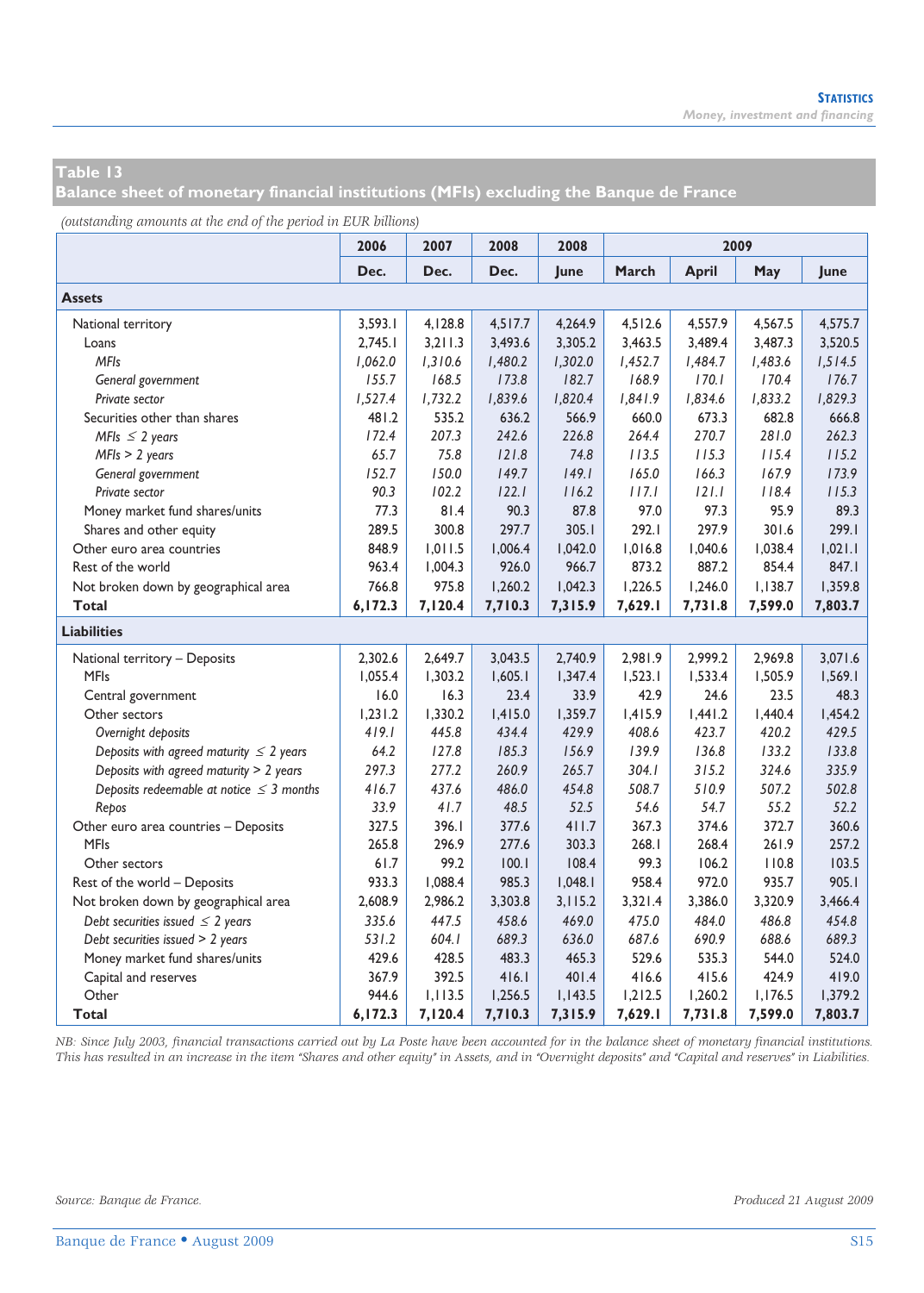*Money, investment and financing* 

### **Table 14**

**Deposits – France** 

*(outstanding amounts at the end of the period in EUR billions – % growth)*

|                                               | 2006  | 2007  | 2008   | 2008        |        | 2009   |        |        |  |
|-----------------------------------------------|-------|-------|--------|-------------|--------|--------|--------|--------|--|
|                                               | Dec.  | Dec.  | Dec.   | <b>lune</b> | March  | April  | May    | lune   |  |
| <b>Overnight deposits</b>                     |       |       |        |             |        |        |        |        |  |
| Total non-financial sectors                   | 448.0 | 463.3 | 447.8  | 436.6       | 413.4  | 424.9  | 423.2  | 432.1  |  |
| (excluding central government)                |       |       |        |             |        |        |        |        |  |
| Households and similar                        | 240.0 | 246.8 | 243.7  | 243.4       | 236.8  | 247.6  | 243.8  | 247.6  |  |
| Non-financial corporations                    | 151.9 | 159.7 | 154.5  | 150.3       | 135.7  | 134.6  | 138.9  | 146.1  |  |
| General government (excl. central government) | 56.1  | 56.8  | 49.6   | 42.9        | 40.9   | 42.7   | 40.5   | 38.4   |  |
| Other sectors                                 | 25.4  | 37.2  | 33.6   | 33.2        | 33.0   | 37.7   | 34.4   | 32.5   |  |
| Total - Outstanding amounts                   | 473.4 | 500.4 | 481.4  | 469.8       | 446.4  | 462.6  | 457.6  | 464.7  |  |
| <b>Total - Growth rate</b>                    | 5.7   | 6.0   | $-3.8$ | $-2.4$      | $-3.8$ | $-0.3$ | $-0.4$ | $-1.3$ |  |
| Passbook savings accounts                     |       |       |        |             |        |        |        |        |  |
| "A" passbooks                                 | 115.4 | 120.4 | 139.2  | 127.5       | 162.4  | 163.1  | 162.5  | 161.6  |  |
| "Blue" passbooks                              | 18.3  | 20.3  | 25.1   | 22.5        | 24.5   | 24.2   | 23.8   | 23.5   |  |
| Housing savings accounts                      | 38.4  | 38.1  | 36.7   | 38.0        | 36.6   | 36.7   | 36.7   | 36.6   |  |
| Sustainable development passbook accounts     | 51.1  | 63.1  | 70.2   | 67.6        | 71.7   | 71.7   | 71.2   | 70.5   |  |
| People's savings passbooks                    | 58.2  | 60.6  | 62.0   | 61.7        | 59.7   | 59.9   | 60.0   | 59.8   |  |
| Youth passbooks                               | 6.7   | 7.1   | 7.4    | 7.1         | 7.3    | 7.4    | 7.3    | 7.2    |  |
| Taxable passbooks                             | 128.6 | 128.0 | 145.4  | 130.4       | 146.5  | 147.9  | 145.7  | 143.6  |  |
| <b>Total - Outstanding amounts</b>            | 416.7 | 437.6 | 486.0  | 454.8       | 508.7  | 510.9  | 507.2  | 502.8  |  |
| <b>Total - Growth rate</b>                    | 6.2   | 5.0   | 11.1   | 7.2         | 13.1   | 12.4   | 11.4   | 10.6   |  |



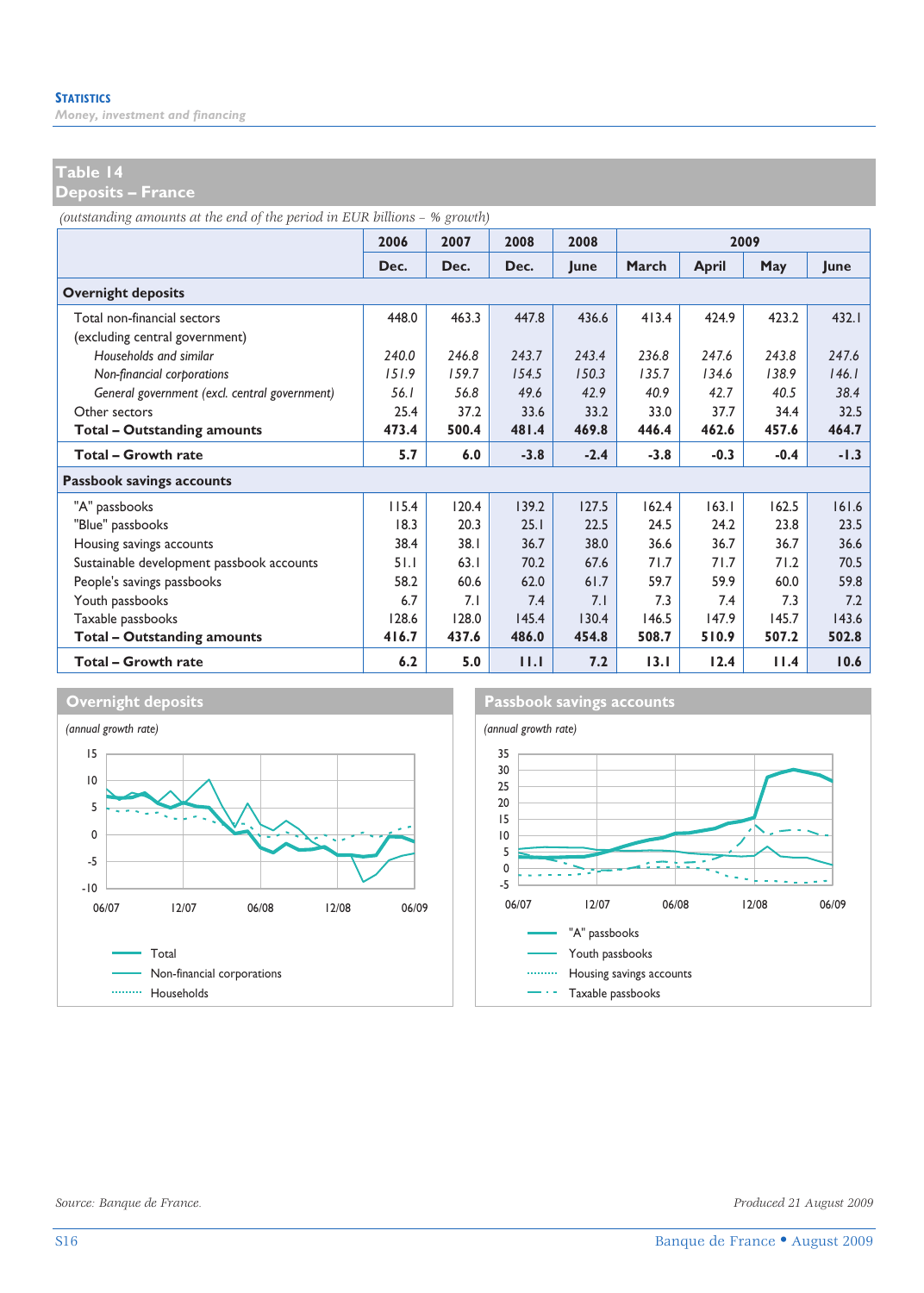**Time deposits – France** 

*(outstanding amounts at the end of the period in EUR billions – % growth)*

|                                                        | 2006   | 2007   | 2008   | 2008   |        | 2009    |         |         |
|--------------------------------------------------------|--------|--------|--------|--------|--------|---------|---------|---------|
|                                                        | Dec.   | Dec.   | Dec.   | lune   | March  | April   | May     | lune    |
| Deposits with agreed maturity up to two years          |        |        |        |        |        |         |         |         |
| Total non-financial sectors (excl. central government) | 58.0   | 94.0   | 121.9  | 108.9  | 100.0  | 95.9    | 92.2    | 91.0    |
| Households and similar                                 | 27.2   | 48.2   | 62.4   | 59.1   | 44.5   | 41.2    | 39.1    | 37.6    |
| Non-financial corporations                             | 30.4   | 45.1   | 58.8   | 48.8   | 54.5   | 53.7    | 52.2    | 52.6    |
| General government (excl. central government)          | 0.5    | 0.6    | 0.8    | 1.0    | 1.0    | 1.0     | 0.9     | 0.8     |
| Other sectors                                          | 6.3    | 33.8   | 63.4   | 48.1   | 39.9   | 40.9    | 41.1    | 42.8    |
| Total - Outstanding amounts                            | 64.2   | 127.8  | 185.3  | 156.9  | 139.9  | 136.8   | 133.2   | 133.8   |
| <b>Total - Growth rate</b>                             | 21.3   | 100.4  | 45.1   | 81.8   | $-6.7$ | $-10.0$ | $-13.3$ | $-13.2$ |
| Deposits with agreed maturity of over two years        |        |        |        |        |        |         |         |         |
| Total non-financial sectors (excl. central government) | 273.6  | 255.0  | 236.5  | 242.8  | 244.9  | 247.8   | 249.8   | 250.0   |
| Households and similar                                 | 260.1  | 245.2  | 223.2  | 232.1  | 228.0  | 229.6   | 230.8   | 230.7   |
| PEL                                                    | 206.1  | 190.4  | 168.7  | 177.4  | 167.4  | 167.3   | 167.4   | 167.0   |
| PEP                                                    | 35.0   | 32.4   | 29.3   | 30.6   | 29.4   | 29.3    | 29.2    | 29.0    |
| Other                                                  | 19.1   | 22.4   | 25.1   | 24.1   | 31.1   | 33.1    | 34.2    | 34.8    |
| Non-financial corporations                             | 13.4   | 9.8    | 13.3   | 10.7   | 16.8   | 18.0    | 18.8    | 19.0    |
| General government (excl. central government)          | 0.0    | 0.0    | 0.1    | 0.1    | 0.1    | 0.2     | 0.3     | 0.3     |
| Other sectors                                          | 23.7   | 22.2   | 24.4   | 22.8   | 59.2   | 67.3    | 74.8    | 85.9    |
| <b>Total - Outstanding amounts</b>                     | 297.3  | 277.2  | 260.9  | 265.7  | 304.1  | 315.2   | 324.6   | 335.9   |
| <b>Total - Growth rate</b>                             | $-4.7$ | $-6.7$ | $-5.9$ | $-6.4$ | 11.9   | 16.2    | 20.1    | 25.4    |



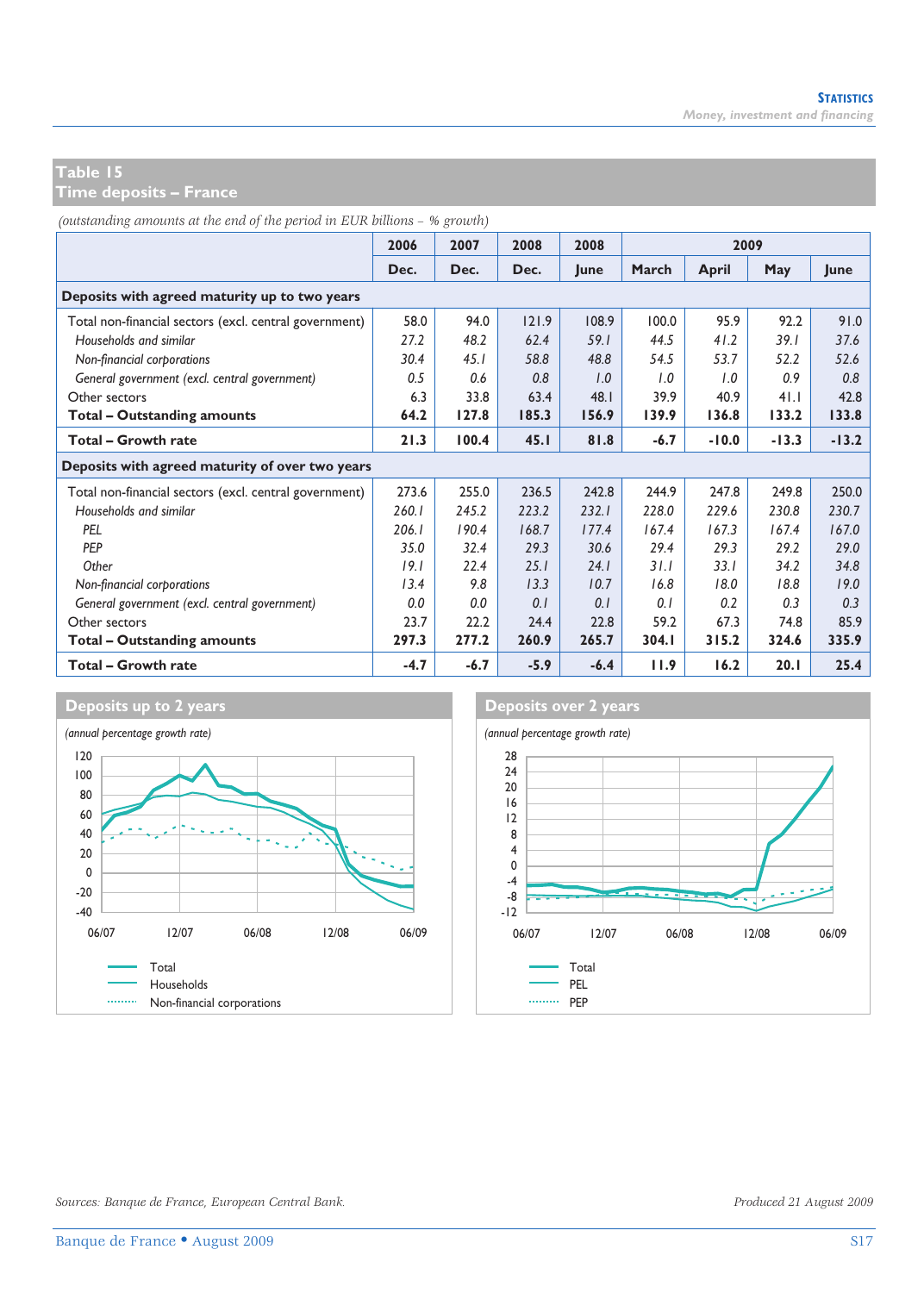*Money, investment and financing* 

# **Table 16**

**Loans extended by credit institutions established in France to French residents – France** 

| (outstanding amounts at the end of the period in EUR billions - % growth) |  |  |  |
|---------------------------------------------------------------------------|--|--|--|
|---------------------------------------------------------------------------|--|--|--|

|                                              | 2006                                                         | 2007    | 2008    | 2008    | 2009    |         |         |         |             |
|----------------------------------------------|--------------------------------------------------------------|---------|---------|---------|---------|---------|---------|---------|-------------|
|                                              | Dec.                                                         | Dec.    | Dec.    | lune    | Feb.    | March   | April   | May     | <b>lune</b> |
| Loans from monetary financial institutions   |                                                              |         |         |         |         |         |         |         |             |
| Private sector                               | 1.527.6                                                      | 1.732.4 | 1.839.8 | 1.820.6 | 1.840.1 | 1.842.0 | 1.834.7 | 1.833.3 | 1.829.5     |
| General government                           | 155.8                                                        | 168.5   | 173.8   | 182.7   | 167.1   | 168.9   | 170.1   | 170.4   | 176.7       |
| <b>Total - Outstanding amounts</b>           | 1.683.4                                                      | 1,900.9 | 2,013.5 | 2,003.3 | 2,007.2 | 2,010.9 | 2,004.9 | 2.003.8 | 2,006.2     |
| Private sector                               | 11.7                                                         | 14.0    | 6.2     | 11.8    | 4.1     | 2.4     | 1.6     | 1.5     | 0.5         |
| General government                           | 3.3                                                          | 8.2     | 3.1     | 11.5    | $-2.2$  | $-3.9$  | $-4.0$  | $-4.7$  | $-3.3$      |
| <b>Total - Growth rate</b>                   | 10.9                                                         | 13.5    | 5.9     | 11.8    | 3.6     | 1.9     | 1.1     | 0.9     | 0.1         |
|                                              | Loans from credit institutions to non-financial corporations |         |         |         |         |         |         |         |             |
| <b>Fixed investment</b>                      | 250.7                                                        | 279.5   | 312.6   | 297.6   | 318.5   | 317.4   | 317.7   | 317.4   | 316.0       |
| Inventories and working capital              | 171.4                                                        | 199.1   | 216.2   | 214.5   | 210.5   | 208.6   | 208.0   | 204.1   | 196.9       |
| Other lending                                | 208.4                                                        | 234.7   | 252.9   | 241.6   | 256.1   | 258.2   | 258.1   | 257.8   | 258.9       |
| <b>Total - Outstanding amounts</b>           | 630.5                                                        | 713.3   | 781.6   | 753.8   | 785.I   | 784.2   | 783.7   | 779.4   | 771.9       |
| Total - Growth rate                          | 10.0                                                         | 13.7    | 9.5     | 13.7    | 8.1     | 6.4     | 4.7     | 4.2     | 2.4         |
| Loans from credit institutions to households |                                                              |         |         |         |         |         |         |         |             |
| Loans for house purchase                     | 578.6                                                        | 652.9   | 710.0   | 681.7   | 710.2   | 710.5   | 709.7   | 710.1   | 713.4       |
| Consumer loans                               | 134.7                                                        | 141.2   | 145.5   | 144.2   | 142.7   | 44.1    | 140.2   | 140.6   | 141.9       |
| Other lending                                | 79.4                                                         | 83.0    | 84.7    | 84.4    | 85.1    | 85.2    | 85.6    | 86.2    | 86.2        |
| <b>Total - Outstanding amounts</b>           | 792.7                                                        | 877.I   | 940.I   | 910.3   | 938.0   | 939.9   | 935.5   | 936.9   | 941.5       |
| <b>Total - Growth rate</b>                   | 11.6                                                         | 11.0    | 7.3     | 9.4     | 5.9     | 5.4     | 5.2     | 5.0     | 4.4         |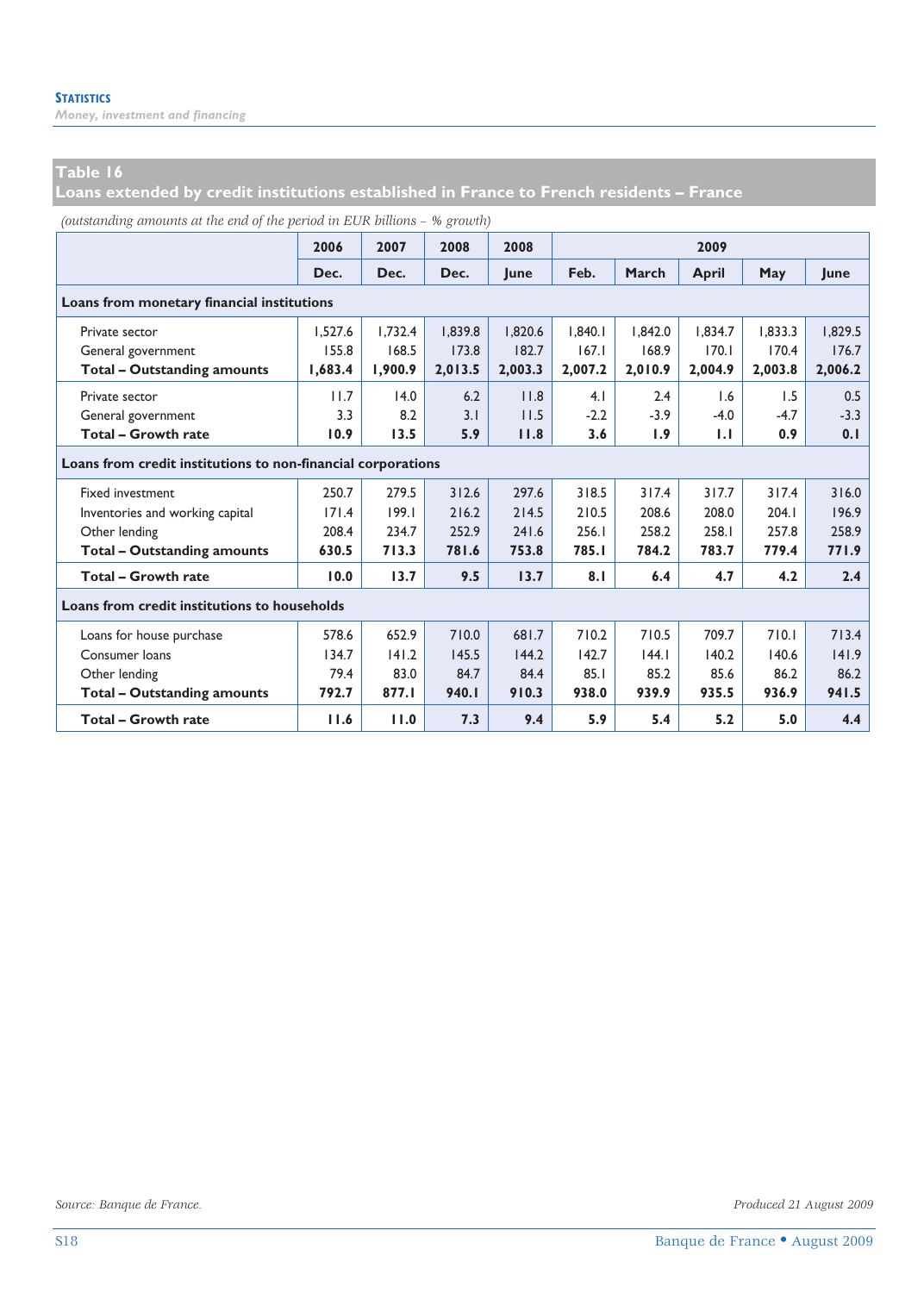**Loans from credit institutions broken down by counterpart and by financing purpose – France (a) and euro area** 



*(a) Loans extended by credit institutions established in France to French residents.*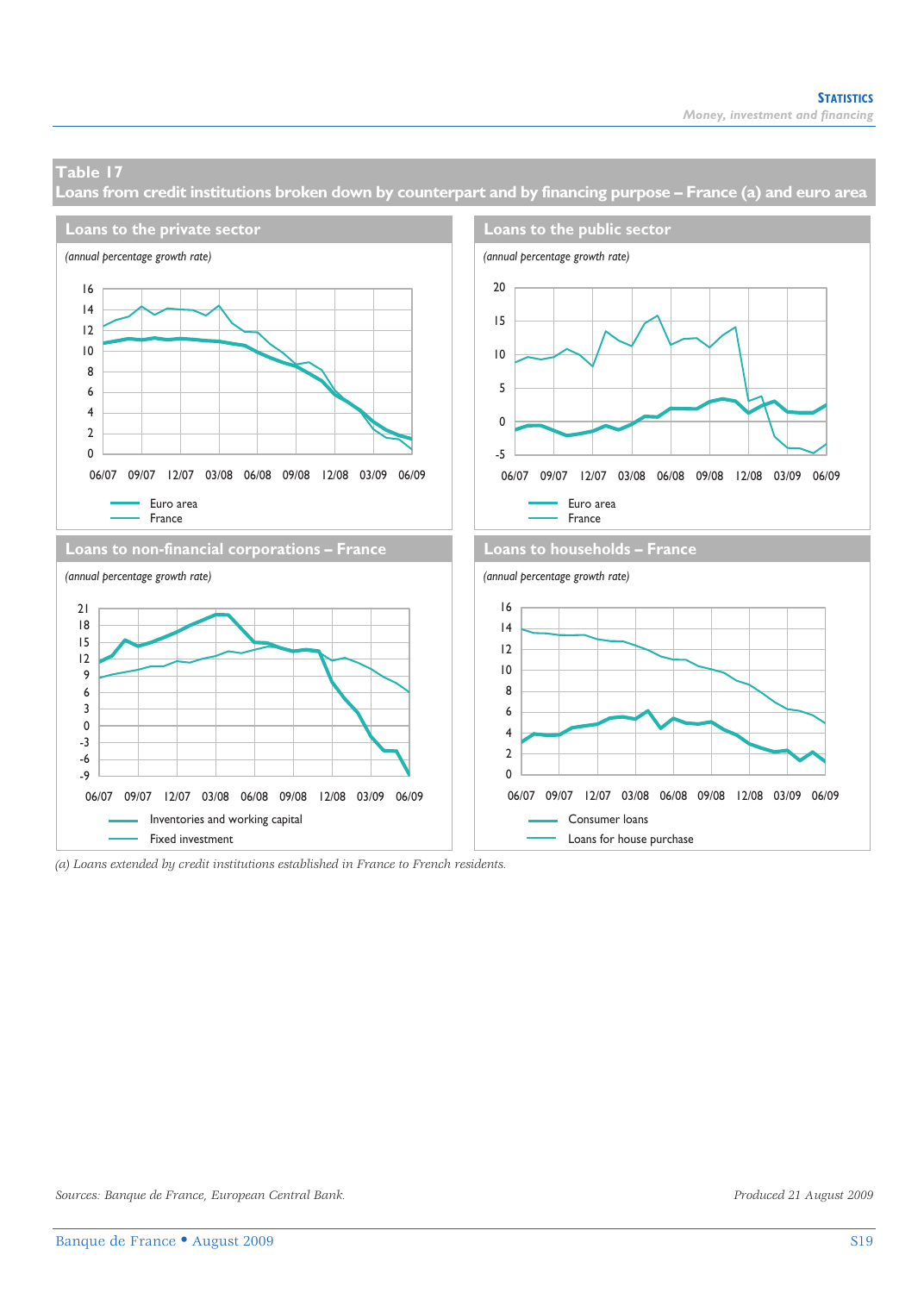*Money, investment and financing* 

### **Table 18**

**New loans to residents – France** 

*(excl. overdrafts, cumulative amounts over 12 months in EUR billions)*

|                                                         |       | 2008  |       | 2009  |       |       |  |  |
|---------------------------------------------------------|-------|-------|-------|-------|-------|-------|--|--|
|                                                         | April | May   | June  | April | May   | June  |  |  |
| Total – new loans                                       | 513.4 | 508.6 | 501.2 | 406.5 | 401.0 | 397.5 |  |  |
| <b>Loans to households</b>                              | 196.0 | 192.6 | 188.1 | 140.8 | 138.0 | 137.7 |  |  |
| Consumer loans (excl. overdrafts)                       | 56.4  | 56.I  | 55.5  | 51.4  | 50.9  | 50.8  |  |  |
| Loans for house purchase with an IRFP $\leq$ 1 year (a) | 21.1  | 20.0  | 8.8   | 8.5   | 8.3   | 8.4   |  |  |
| Loans for house purchase with an IRFP $> 1$ year (a)    | 118.5 | 116.5 | 113.8 | 81.0  | 78.9  | 78.5  |  |  |
| Loans to non-financial corporations                     | 317.4 | 316.1 | 313.1 | 265.7 | 262.9 | 259.8 |  |  |
| Loans with an IRFP $\leq$ I year (excl. overdrafts) (a) | 203.6 | 204.4 | 202.7 | 180.4 | 178.7 | 177.8 |  |  |
| Loans with an IRFP $> 1$ year (a)                       | 113.8 | 111.6 | 110.4 | 85.3  | 84.2  | 82.0  |  |  |











*Data revised over the entire period.* 

*(a) IRFP: initial rate fixation period i.e. the period for which the rate of a loan is fixed.* 

 *IRFP* ≤ *1 year: loans for which the rate is adjusted at least once a year + fixed-rate loans with an initial maturity of up to 1 year. IRFP > 1 year: loans for which the rate is adjusted less than once a year + fixed-rate loans with an initial maturity of over 1 year.* 

*Sources: Banque de France, European Central Bank. Produced 21 August 2009*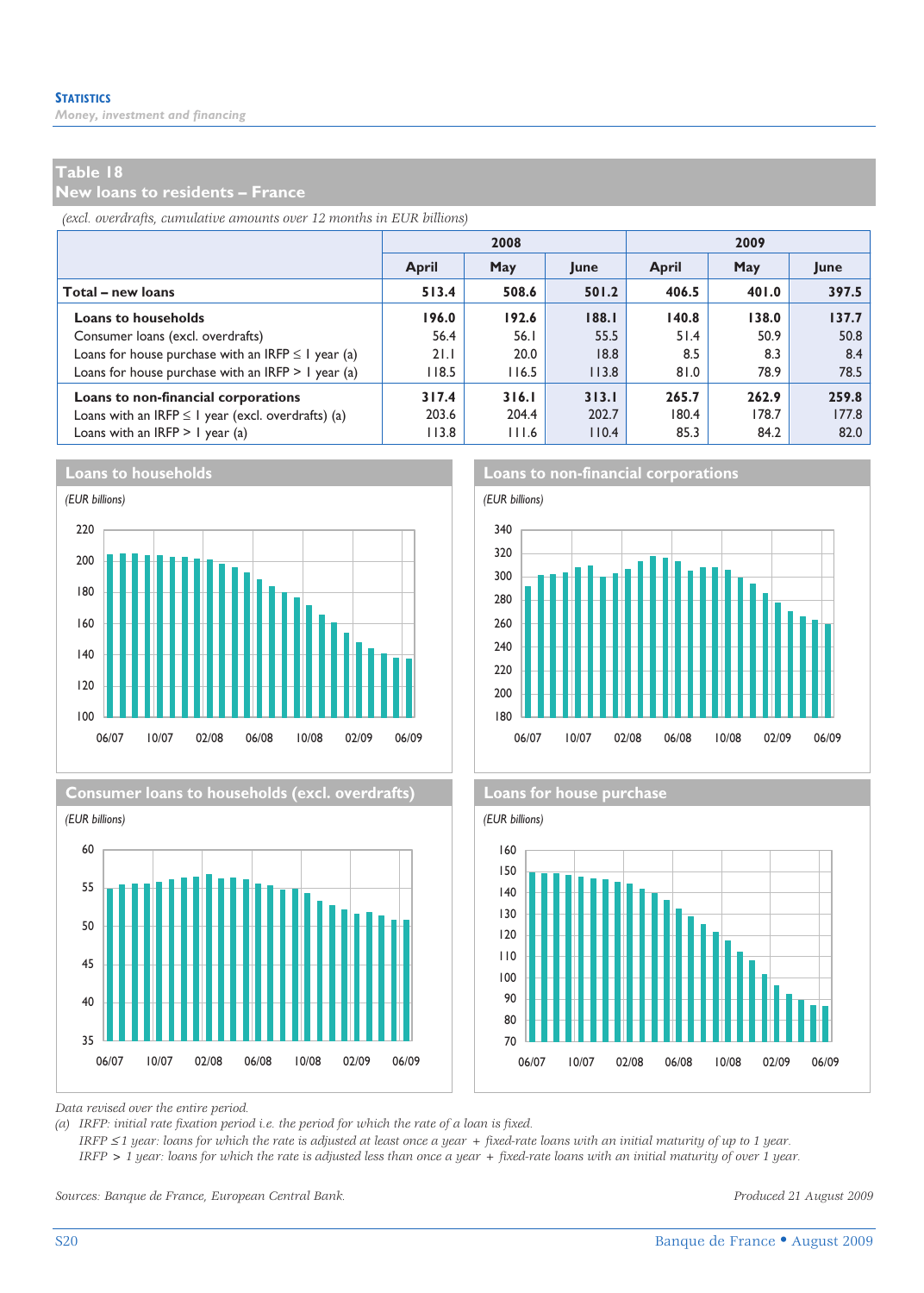**Investment and financing – Insurance corporations and pension funds – Euro area and France** 

*(EUR billions)*

**Euro area**

|                                      |         | <b>Cumulated transaction flows over 4 quarters</b> | Outstanding<br>amounts |                |        |         |
|--------------------------------------|---------|----------------------------------------------------|------------------------|----------------|--------|---------|
|                                      |         | 2009                                               | 2009                   |                |        |         |
|                                      | QI      | Q <sub>2</sub>                                     | Q <sub>3</sub>         | Q <sub>4</sub> | QI     | March   |
| <b>Financial assets</b>              |         |                                                    |                        |                |        |         |
| Currency and deposits                | 60.5    | 51.6                                               | 32.7                   | 57.9           | 28.6   | 877.7   |
| of which deposits included in M3 (a) | 32.6    | 35.6                                               | 32.0                   | 59.0           | 18.6   | 215.5   |
| Short-term debt securities           | 48.7    | 34.0                                               | 17.3                   | 10.9           | 2.1    | 338.9   |
| Long-term debt securities            | 95.9    | 93.0                                               | 109.0                  | 84.6           | 88.9   | 2,051.2 |
| Loans                                | 20.2    | 16.3                                               | 20.0                   | 30.3           | 6.3    | 363.3   |
| Shares and other equity              | 98.9    | 80.8                                               | 66.1                   | 54.9           | 36.4   | 1,846.6 |
| of which quoted shares               | $-2.9$  | $-1.7$                                             | $-9.4$                 | $-6.0$         | $-4.4$ | 392.7   |
| Remaining net assets                 | $-20.9$ | $-17.4$                                            | $-7.8$                 | 23.7           | $-5.2$ | 216.9   |
| <b>Financing</b>                     |         |                                                    |                        |                |        |         |
| Debt securities                      | 4.4     | 5.2                                                | 5.4                    | 9.3            | 9.8    | 41.5    |
| Loans                                | 44.0    | 8.1                                                | 4.1                    | 21.7           | $-9.9$ | 219.1   |
| Shares and other equity              | $-0.9$  | $-1.9$                                             | $-7.1$                 | 3.6            | 4.5    | 402.8   |
| Insurance technical reserves         | 269.6   | 252.2                                              | 237.8                  | 193.1          | 160.2  | 5,157.7 |
| Life insurance                       | 264.3   | 242.1                                              | 222.5                  | 179.0          | 152.1  | 4,469.6 |
| Non-life insurance                   | 5.4     | 10.2                                               | 15.3                   | 14.2           | 8.1    | 688.1   |
| Net lending/net borrowing (B9B)      | $-13.8$ | $-15.3$                                            | $-3.0$                 | 34.6           | $-7.4$ |         |

### *(EUR billions)*

| <b>France</b>                        |                |                                                    |                               |                |         |               |
|--------------------------------------|----------------|----------------------------------------------------|-------------------------------|----------------|---------|---------------|
|                                      |                | <b>Cumulated transaction flows over 4 quarters</b> | <b>Outstanding</b><br>amounts |                |         |               |
|                                      |                | 2009                                               | 2009                          |                |         |               |
|                                      | Q <sub>1</sub> | Q <sub>2</sub>                                     | Q <sub>3</sub>                | Q <sub>4</sub> | QI      | March         |
| <b>Financial assets</b>              |                |                                                    |                               |                |         |               |
| Currency and deposits                | 4.9            | 5.5                                                | $-0.1$                        | 3.1            | 1.3     | 23.3          |
| of which deposits included in M3 (a) | 1.1            | 2.7                                                | 0.5                           | 2.4            | 0.1     | 12.6          |
| Short-term debt securities           | 45.3           | 30.7                                               | 13.8                          | 13.3           | 7.5     | 300.8         |
| Long-term debt securities            | 24.0           | 31.1                                               | 42.3                          | 28.7           | 15.8    | 605.7         |
| Loans                                | 4.7            | 1.6                                                | $-0.5$                        | 0.0            | $-0.2$  | 39.0          |
| Shares and other equity              | 49.3           | 36.2                                               | 20.2                          | 21.4           | 12.8    | 559.4         |
| of which quoted shares               | 1.4            | 5.5                                                | 0.8                           | 1.2            | 0.3     | 44.9          |
| Remaining net assets                 | $-12.7$        | $-9.6$                                             | $-5.6$                        | 3.5            | 2.1     | $ 2.1\rangle$ |
| Financing                            |                |                                                    |                               |                |         |               |
| Debt securities                      | 3.4            | 3.5                                                | 3.7                           | 8.2            | 6.9     | 27.7          |
| Loans                                | 3.1            | $-3.1$                                             | $-15.0$                       | $-6.4$         | $-14.2$ | 53.6          |
| Shares and other equity              | 3.0            | 2.0                                                | 0.5                           | 1.7            | 2.0     | 103.6         |
| Insurance technical reserves         | 88.5           | 84.9                                               | 80.5                          | 72.4           | 63.7    | 1,404.5       |
| Life insurance                       | 81.7           | 78.2                                               | 73.9                          | 65.7           | 57.1    | 1,249.3       |
| Non-life insurance                   | 6.7            | 6.7                                                | 6.6                           | 6.6            | 6.7     | 155.2         |
| Net lending/net borrowing (B9B)      | 7.4            | 8.2                                                | 0.4                           | $-5.9$         | $-19.1$ |               |

*(a) Deposits with agreed maturity up to 2 years and redeemable at notice up to 3 months of insurance corporations held with MFIs and central government. Sources: Banque de France, European Central Bank. Produced 21 August 2009*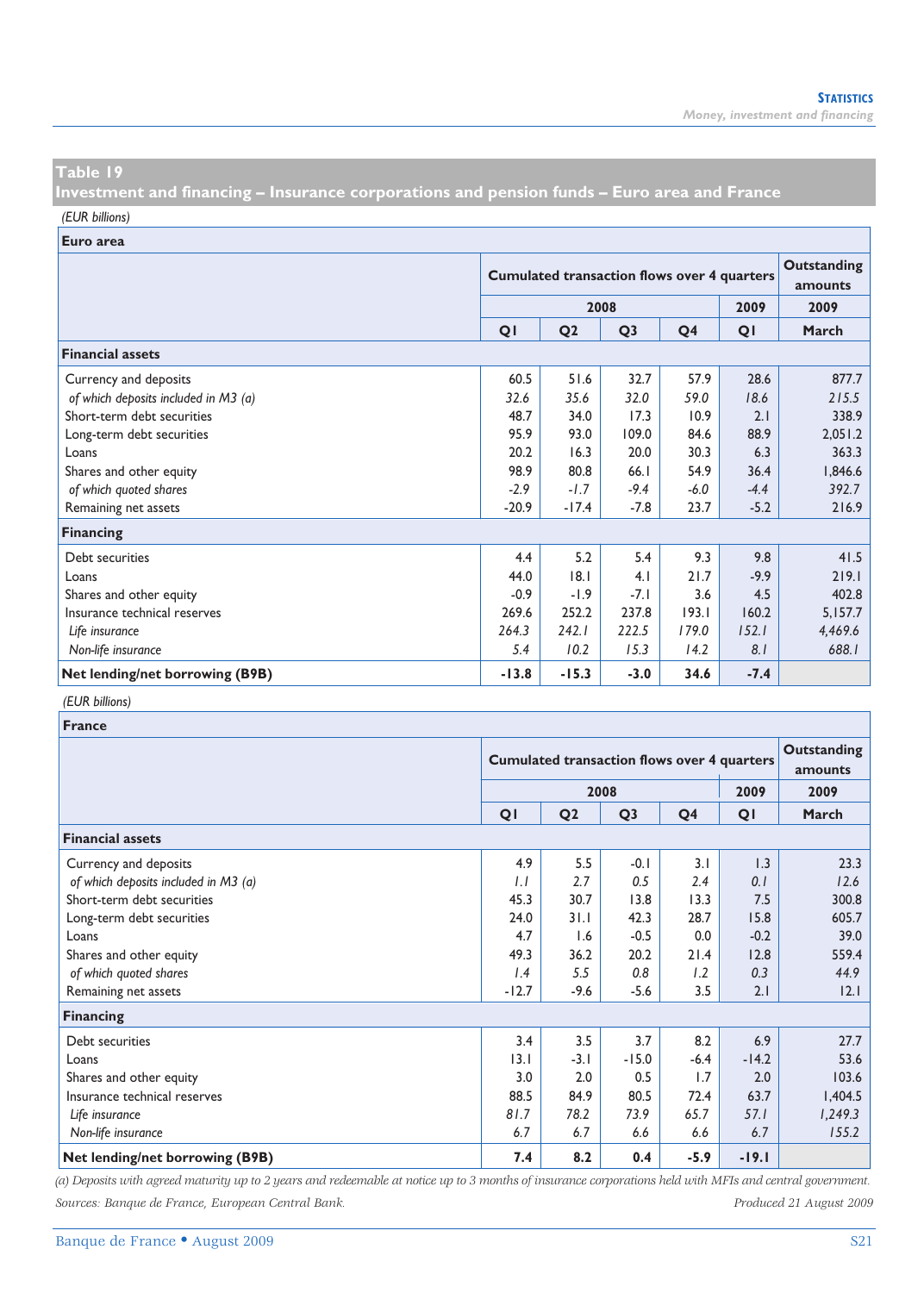*Money, investment and financing* 

### **Table 20**

**Investment and financing – Households – Euro area** 

*(EUR billions)*

|                                        |                | <b>Cumulated transaction flows over 4 quarters</b> | Outstanding<br>amounts |                |             |          |  |  |
|----------------------------------------|----------------|----------------------------------------------------|------------------------|----------------|-------------|----------|--|--|
|                                        |                |                                                    | 2008                   |                | 2009        | 2009     |  |  |
|                                        | Q <sub>1</sub> | Q <sub>2</sub>                                     | Q <sub>3</sub>         | Q <sub>4</sub> | QI          | March    |  |  |
| <b>Financial assets</b>                |                |                                                    |                        |                |             |          |  |  |
| Currency and deposits                  | 350.2          | 350.5                                              | 351.8                  | 404.4          | 382.1       | 6.161.7  |  |  |
| of which deposits included in M3 (a)   | 355.2          | 355.4                                              | 361.7                  | 384.4          | 344.6       | 4,866.1  |  |  |
| Short-term debt securities             | 18.7           | 17.9                                               | 16.4                   | 7.7            | $-18.5$     | 45.0     |  |  |
| Long-term debt securities              | 35.7           | 67.2                                               | 75.2                   | 52.1           | 61.5        | 1.291.9  |  |  |
| Shares and other equity                | $-85.2$        | $-117.1$                                           | $-155.6$               | $-167.8$       | $-120.0$    | 3.515.8  |  |  |
| <b>Ouoted shares</b>                   | $-39.6$        | $-33.0$                                            | $-39.9$                | $-24.3$        | $-3.2$      | 525.1    |  |  |
| Unquoted shares and other equity       | 19.4           | 19.4                                               | 8.3                    | 7.3            | 3.3         | 1.705.5  |  |  |
| Mutual fund shares                     | $-65.0$        | $-103.4$                                           | $-124.1$               | $-150.8$       | $-120.1$    | 1,285.1  |  |  |
| of which money market fund shares      | 34.0           | 10.5                                               | 13.5                   | $-9.6$         | 2.1         | 352.0    |  |  |
| Insurance technical reserves           | 259.0          | 241.9                                              | 229.5                  | 188.6          | 169.2       | 5,154.6  |  |  |
| Remaining net assets                   | $-56.5$        | $-61.7$                                            | $-38.2$                | $-24.8$        | $-30.3$     | $-387.7$ |  |  |
| <b>Financing</b>                       |                |                                                    |                        |                |             |          |  |  |
| Loans                                  | 318.1          | 288.I                                              | 251.2                  | 200.6          | 141.7       | 5,678.5  |  |  |
| of which from euro area MFIs           | 249.1          | 196.5                                              | 181.0                  | 78.9           | 17.2        | 4,879.6  |  |  |
| <b>Revaluation of financial assets</b> |                |                                                    |                        |                |             |          |  |  |
| Shares and other equity                | $-681.4$       | $-1,024.3$                                         | $-1,065.1$             | $-1,394.2$     | $-1, 111.6$ |          |  |  |
| Insurance technical reserves           | $-82.9$        | $-134.3$                                           | $-189.4$               | $-258.6$       | $-216.2$    |          |  |  |
| Other flows                            | 3.4            | $-8.9$                                             | $-91.9$                | $-132.3$       | $-90.1$     |          |  |  |
| Change in net financial worth          | $-557.1$       | $-956.8$                                           | $-1, 118.6$            | $-1,525.4$     | $-1, 115.6$ |          |  |  |







*(a) Deposits with agreed maturity up to 2 years and redeemable at notice up to 3 months of households held with MFIs and central government.*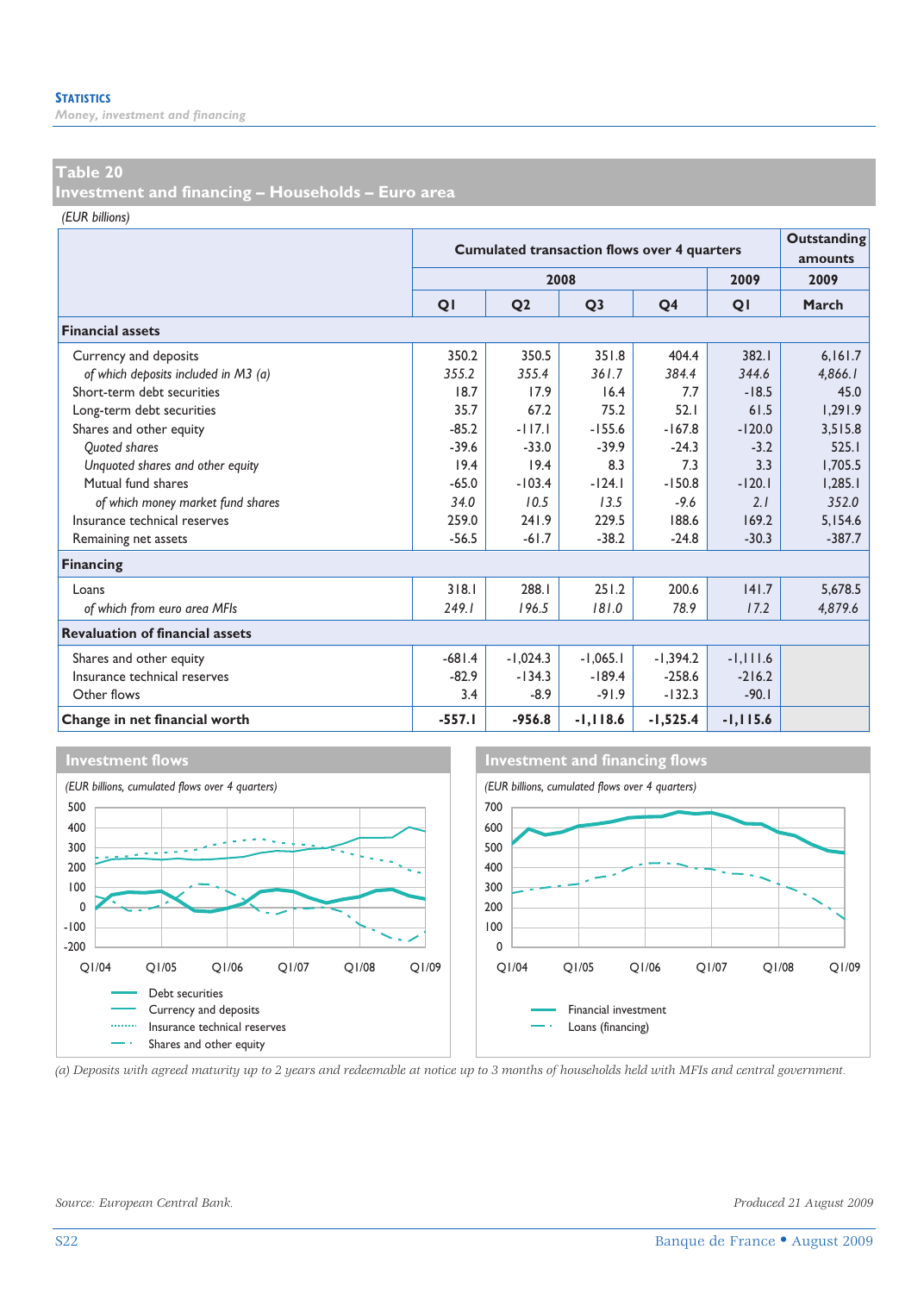**Investment and financing – Households – France** 

*(EUR billions)*

|                                        |                | <b>Cumulated transaction flows over 4 quarters</b> | Outstanding<br>amounts |                |          |         |
|----------------------------------------|----------------|----------------------------------------------------|------------------------|----------------|----------|---------|
|                                        |                |                                                    | 2008                   |                | 2009     | 2009    |
|                                        | Q <sub>1</sub> | Q <sub>2</sub>                                     | Q <sub>3</sub>         | Q <sub>4</sub> | QI       | March   |
| <b>Financial assets</b>                |                |                                                    |                        |                |          |         |
| Currency and deposits                  | 44.9           | 43.8                                               | 45.8                   | 49.6           | 44.7     | 1,100.8 |
| of which deposits included in M3 (a)   | 56.5           | 57.3                                               | 59.4                   | 63.9           | 50.1     | 829.7   |
| Short-term debt securities             | 4.6            | 3.5                                                | 2.5                    | 2.1            | 1.6      | 23.6    |
| Long-term debt securities              | 6.3            | 1.2                                                | 1.5                    | $-1.8$         | $-3.2$   | 39.3    |
| Shares and other equity                | $-8.1$         | $-16.0$                                            | $-12.5$                | $-11.5$        | $-0.3$   | 763.7   |
| <b>Ouoted shares</b>                   | $-7.9$         | $-7.1$                                             | $-4.7$                 | $-2.6$         | 1.8      | 89.1    |
| Unquoted shares and other equity       | 3.0            | 4.6                                                | 4.9                    | 6.9            | 14.8     | 385.5   |
| Mutual fund shares                     | $-3.2$         | $-13.5$                                            | $-12.7$                | $-15.9$        | $-16.9$  | 289.1   |
| of which money market fund shares      | 19.0           | 14.5                                               | 10.9                   | 7.2            | 0.6      | 71.8    |
| Insurance technical reserves           | 87.7           | 84.1                                               | 79.9                   | 71.8           | 63.2     | 1,380.2 |
| Remaining net assets                   | 23.2           | 26.6                                               | 37.9                   | 17.9           | $-0.8$   | $-66.9$ |
| <b>Financing</b>                       |                |                                                    |                        |                |          |         |
| Loans                                  | 81.6           | 76.9                                               | 74.3                   | 65.8           | 51.3     | 989.6   |
| of which from resident MFIs            | 85.0           | 74.7                                               | 71.3                   | 52.0           | 37.4     | 942.3   |
| <b>Revaluation of financial assets</b> |                |                                                    |                        |                |          |         |
| Shares and other equity                | $-94.3$        | $-171.4$                                           | $-164.8$               | $-247.0$       | $-204.5$ |         |
| Insurance technical reserves           | $-22.7$        | $-39.8$                                            | $-42.3$                | $-57.1$        | $-44.4$  |         |
| Other flows                            | 49.6           | 49.6                                               | 47.6                   | $\mathsf{L}$   | 0.0      |         |
| Change in net financial worth          | 9.7            | $-95.3$                                            | $-78.6$                | $-240.8$       | $-195.1$ |         |



*(a) Deposits with agreed maturity up to 2 years and redeemable at notice up to 3 months of households held with MFIs and central government.*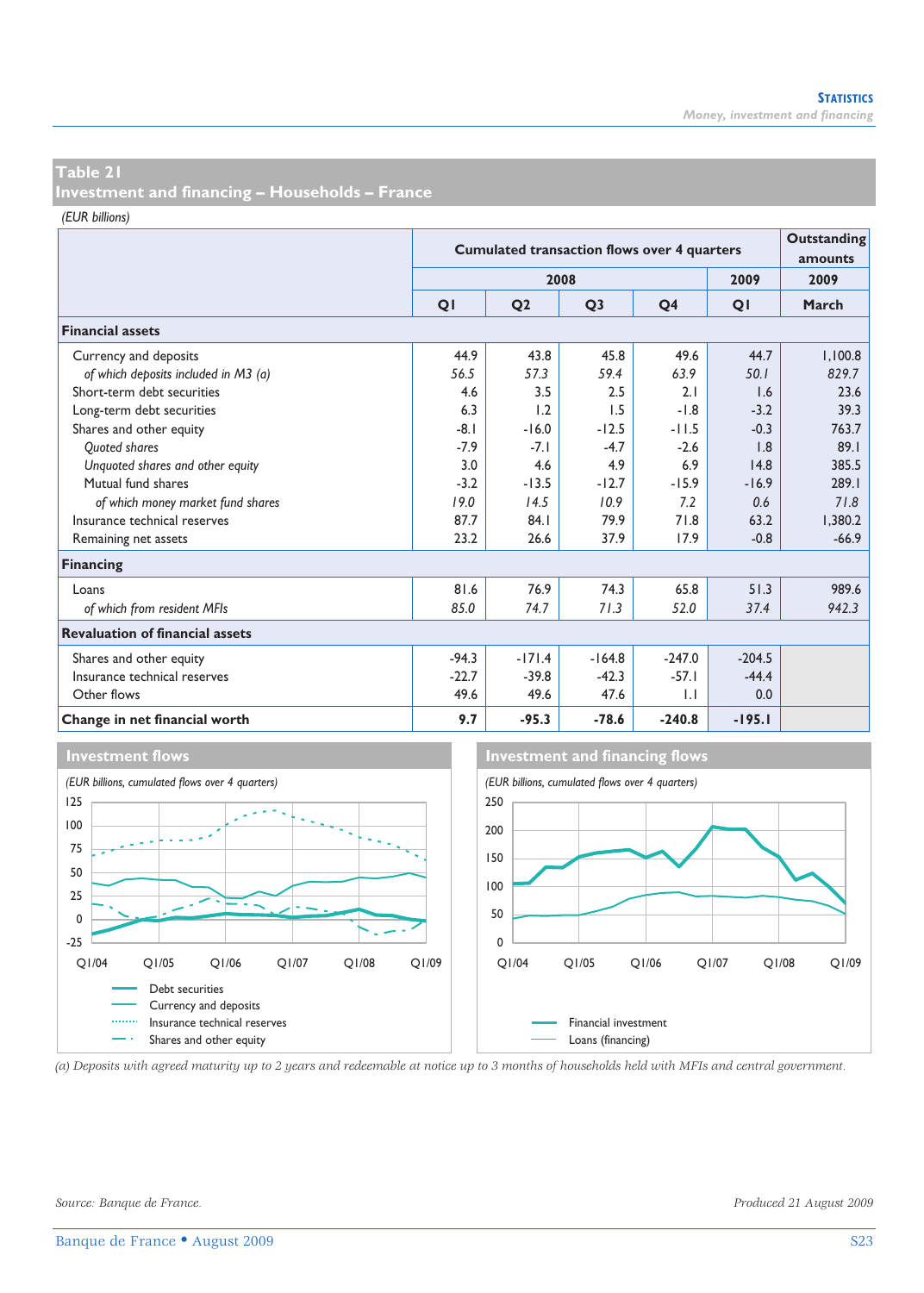*Money, investment and financing* 

### **Table 22**

**Investment and financing – Non-financial corporations – Euro area** 

*(EUR billions)*

|                                      |          | <b>Cumulated transaction flows over 4 quarters</b> | Outstanding<br>amounts |                 |          |         |
|--------------------------------------|----------|----------------------------------------------------|------------------------|-----------------|----------|---------|
|                                      |          |                                                    | 2008                   |                 | 2009     | 2009    |
|                                      | QI       | Q <sub>2</sub>                                     | Q <sub>3</sub>         | Q <sub>4</sub>  | QI       | March   |
| <b>Financial assets</b>              |          |                                                    |                        |                 |          |         |
| Currency and deposits                | 133.0    | 90.3                                               | 93.0                   | 27.2            | 5.9      | 1,790.6 |
| of which deposits included in M3 (a) | 121.0    | 108.1                                              | 82.1                   | 3.9             | $-20.3$  | 1,419.3 |
| Debt securities                      | $-41.7$  | $-90.8$                                            | $-64.0$                | $-36.8$         | $-31.6$  | 273.4   |
| Loans                                | 213.3    | 242.9                                              | 241.8                  | 313.0           | 293.9    | 2,621.1 |
| Shares and other equity              | 357.5    | 379.7                                              | 361.6                  | 385.6           | 344.9    | 5,754.8 |
| Insurance technical reserves         | 4.1      | 3.2                                                | 2.8                    | $\mathsf{I}$ .4 | $-0.5$   | 138.1   |
| Remaining net assets                 | 124.4    | 62.0                                               | $-10.8$                | $-80.0$         | $-144.9$ | 373.9   |
| <b>Financing</b>                     |          |                                                    |                        |                 |          |         |
| Debt                                 | 778.6    | 733.6                                              | 734.4                  | 668.8           | 553.3    | 9,335.8 |
| Loans                                | 740.8    | 716.6                                              | 695.0                  | 626.1           | 500.7    | 8,249.9 |
| of which from euro area MFIs         | 589.8    | 561.5                                              | 514.5                  | 421.7           | 284.4    | 4,843.0 |
| Debt securities                      | 37.4     | 15.9                                               | 38.2                   | 42.6            | 52.4     | 757.0   |
| Pension fund reserves                | 0.4      | $\mathsf{L}$                                       | 1.2                    | 0.1             | 0.2      | 328.9   |
| Shares and other equity              | 292.4    | 241.5                                              | 199.4                  | 249.7           | 225.7    | 9,637.0 |
| Quoted shares                        | 23.5     | $-12.6$                                            | $-29.2$                | 1.8             | 9.9      | 2,517.1 |
| Unquoted shares and other equity     | 269.0    | 254.1                                              | 228.6                  | 247.9           | 215.7    | 7,119.9 |
| Net lending/net borrowing (B9B)      | $-280.3$ | $-287.7$                                           | $-309.3$               | $-308.2$        | $-311.1$ |         |



*(a) Deposits with agreed maturity up to 2 years and redeemable at notice up to 3 months of non-financial corporations held with MFIs and central government.*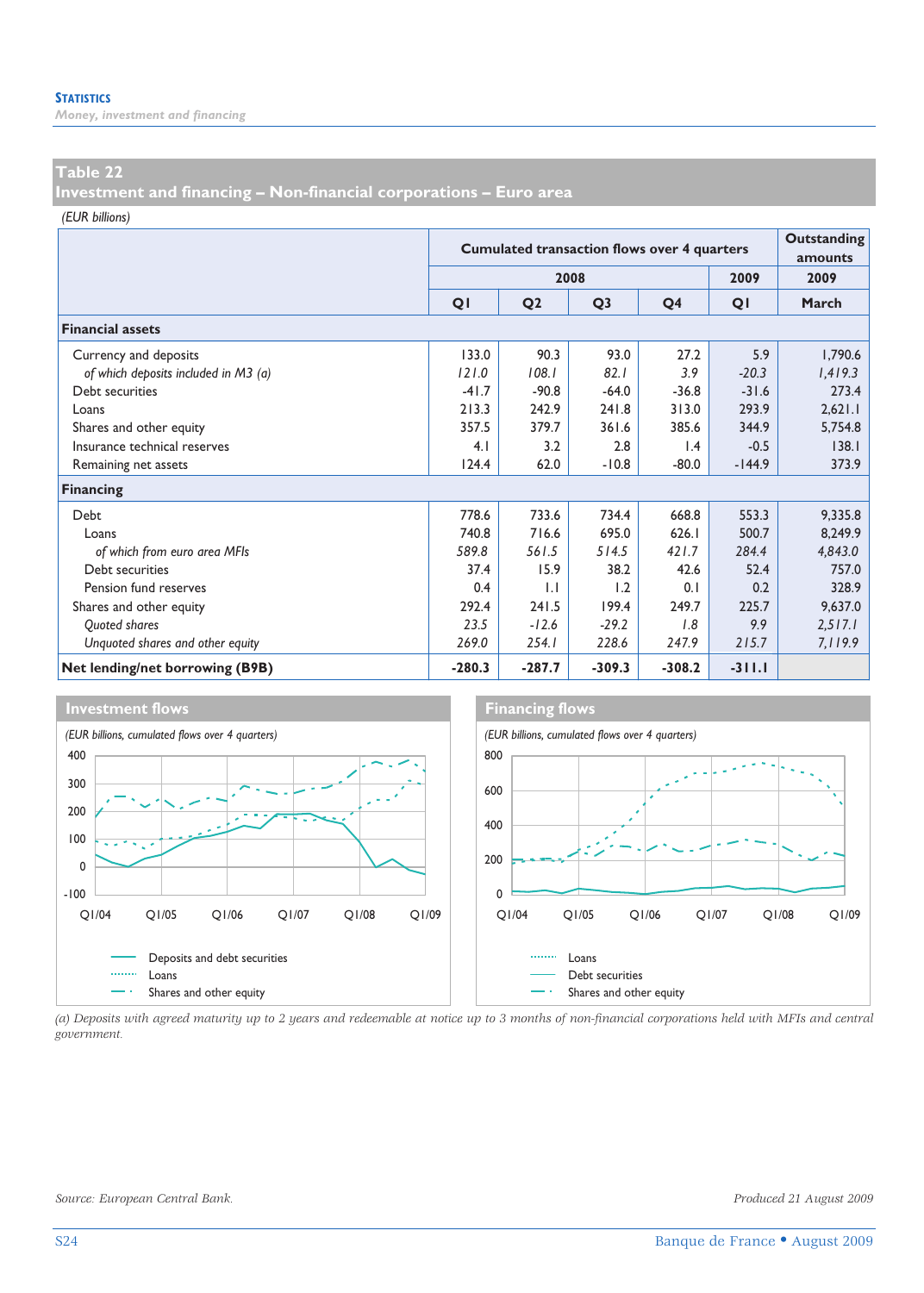**Investment and financing – Non-financial corporations – France** 

*(EUR billions)*

|                                      |         | <b>Cumulated transaction flows over 4 quarters</b> | <b>Outstanding</b><br>amounts |                |         |         |
|--------------------------------------|---------|----------------------------------------------------|-------------------------------|----------------|---------|---------|
|                                      |         |                                                    | 2008                          |                | 2009    | 2009    |
|                                      | QI      | Q <sub>2</sub>                                     | Q <sub>3</sub>                | Q <sub>4</sub> | QI      | March   |
| <b>Financial assets</b>              |         |                                                    |                               |                |         |         |
| Currency and deposits                | 28.3    | 21.8                                               | 15.5                          | 20.0           | 5.3     | 257.4   |
| of which deposits included in M3 (a) | 20.5    | 14.6                                               | 13.0                          | 10.1           | 1.6     | 204.1   |
| Debt securities                      | 31.2    | 10.2                                               | $-3.0$                        | $-10.0$        | $-19.4$ | 78.0    |
| Loans                                | 93.1    | 103.7                                              | 129.3                         | 116.8          | 106.0   | 858.7   |
| Shares and other equity              | 42.5    | 38.0                                               | 61.7                          | 75.4           | 86.8    | 1,978.7 |
| Insurance technical reserves         | 0.6     | 0.6                                                | 0.6                           | 0.5            | 0.5     | 19.6    |
| Remaining net assets                 | 2.5     | 17.9                                               | 5.8                           | $-28.9$        | $-16.3$ | 87.9    |
| <b>Financing</b>                     |         |                                                    |                               |                |         |         |
| Debt                                 | 152.7   | 175.1                                              | 197.9                         | 178.1          | 170.4   | 2,027.3 |
| Loans                                | 159.1   | 178.7                                              | 195.1                         | 161.2          | 135.7   | 1,693.8 |
| of which from resident MFIs          | 97.7    | 91.8                                               | 84.3                          | 68.I           | 47.3    | 793.6   |
| Debt securities                      | $-6.4$  | $-3.6$                                             | 2.8                           | 16.9           | 34.7    | 333.5   |
| Shares and other equity              | 94.5    | 71.3                                               | 62.6                          | 67.5           | 81.4    | 2,841.5 |
| Quoted shares                        | 28.0    | 16.0                                               | 9.6                           | 5.3            | 5.6     | 767.7   |
| Unquoted shares and other equity     | 66.5    | 55.2                                               | 53.0                          | 62.2           | 75.9    | 2,073.9 |
| Net lending/net borrowing (B9B)      | $-49.1$ | $-54.1$                                            | $-50.6$                       | $-71.6$        | $-88.9$ |         |



*(a) Deposits with agreed maturity up to 2 years and redeemable at notice up to 3 months of non-financial corporations held with MFIs and central government.*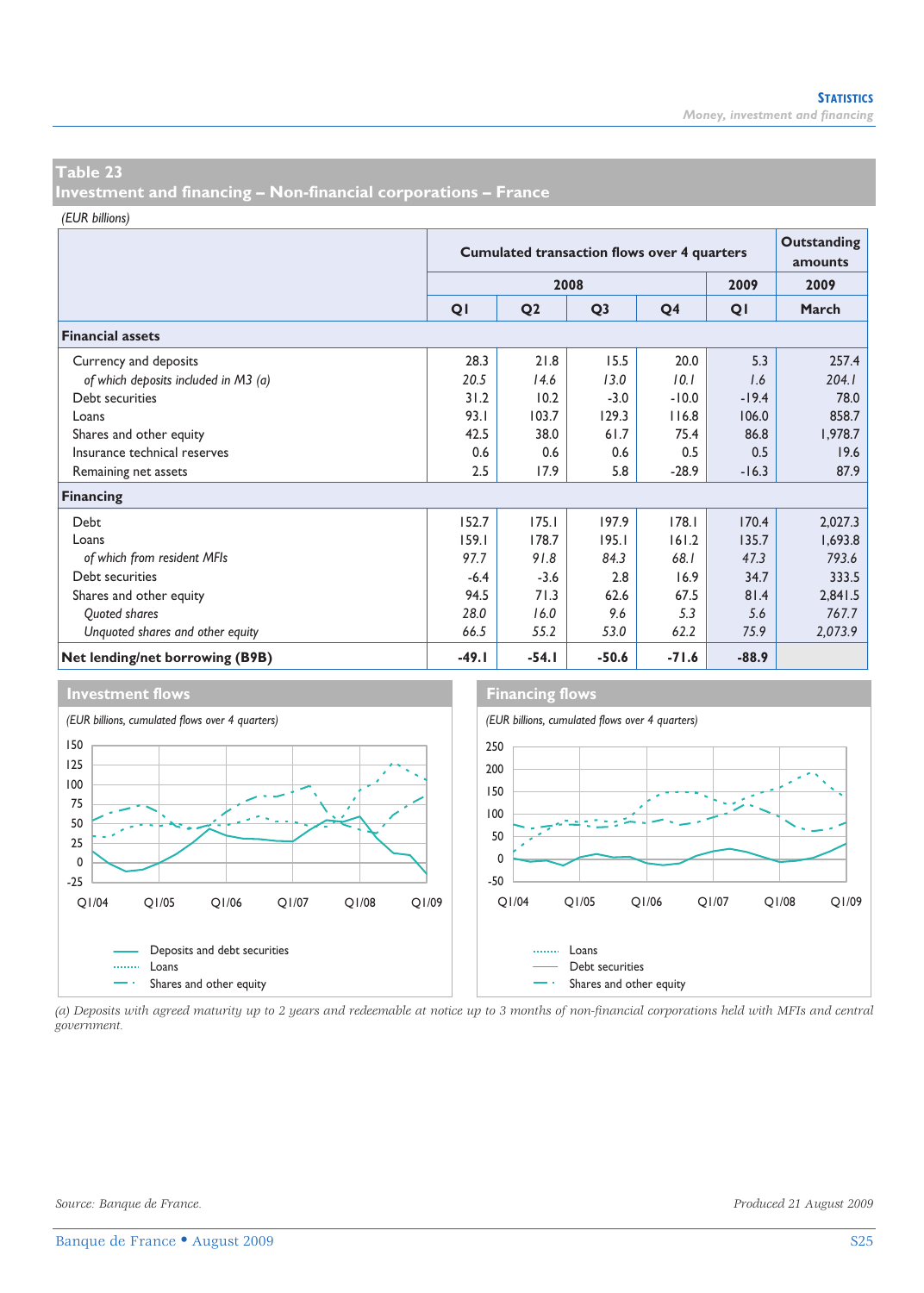*Money, investment and financing* 

# **Table 24**

**Interest rates on deposits – France and the euro area** 

*(average monthly rates – %)*

|                                                                                 | 2007 | 2008 | 2008 | 2009 |       |       |      |      |
|---------------------------------------------------------------------------------|------|------|------|------|-------|-------|------|------|
|                                                                                 | Dec. | Dec. | June | Feb. | March | April | May  | June |
| Euro area                                                                       |      |      |      |      |       |       |      |      |
| Overnight deposits - households                                                 | 1.18 | 1.16 | 1.24 | 0.90 | 0.80  | 0.66  | 0.61 | 0.56 |
| Deposits redeemable at notice up to 3 months - households                       | 2.57 | 2.95 | 2.74 | 2.49 | 2.31  | 2.22  | 1.98 | 1.94 |
| Time deposits with agreed maturity over 2 years -<br>non-financial corporations | 4.17 | 4.09 | 4.01 | 3.89 | 3.30  | 3.07  | 3.12 | 2.64 |
| France                                                                          |      |      |      |      |       |       |      |      |
| "A" passbooks (end of period)                                                   | 3.00 | 4.00 | 3.50 | 2.50 | 2.50  | 2.50  | 1.75 | 1.75 |
| Regulated savings deposits                                                      | 3.07 | 3.96 | 3.50 | 2.51 | 2.51  | 2.51  | 1.78 | 1.78 |
| Market rate savings deposits                                                    | 2.94 | 3.73 | 3.25 | 3.07 | 2.69  | 2.61  | 1.95 | 1.92 |
| Deposits with agreed maturity up to 2 years                                     | 4.11 | 4.44 | 4.29 | 3.99 | 3.63  | 3.34  | 3.16 | 3.13 |
| Deposits with agreed maturity over 2 years                                      | 3.54 | 3.50 | 3.55 | 3.71 | 3.50  | 3.64  | 3.50 | 3.57 |





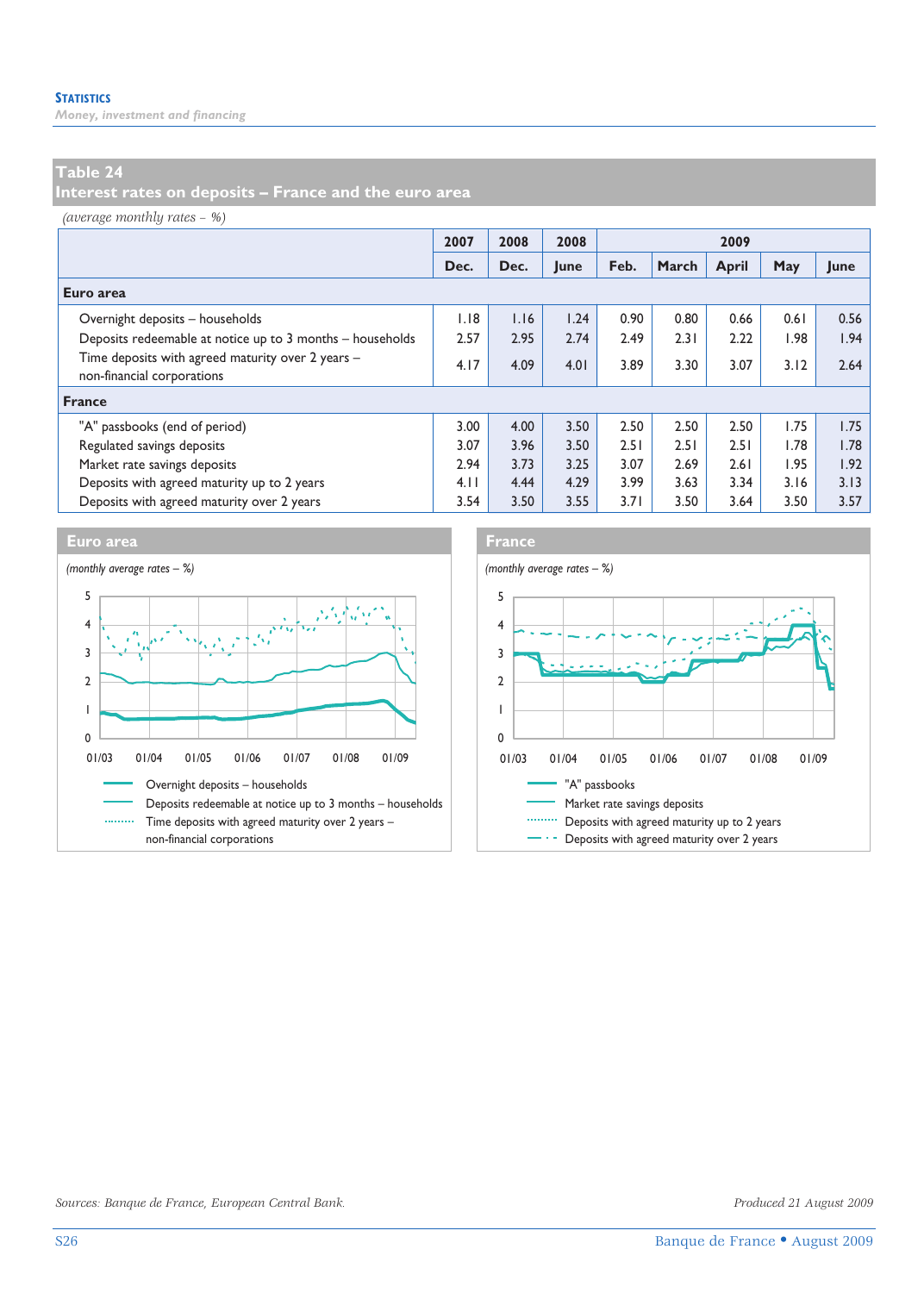**Cost of credit – France and the euro area** 

*(average monthly rate – %)*

|                                            | 2008        |      |       |      |      |      | 2009 |      |             |      |      |      |
|--------------------------------------------|-------------|------|-------|------|------|------|------|------|-------------|------|------|------|
|                                            | <b>July</b> | Aug. | Sept. | Oct. | Nov. | Dec. | Jan. | Feb. | March April |      | May  | June |
| Euro area                                  |             |      |       |      |      |      |      |      |             |      |      |      |
| <b>Consumer loans</b>                      |             |      |       |      |      |      |      |      |             |      |      |      |
| Floating rate and IRFP of up to 1 year (a) | 8.82        | 8.85 | 8.77  | 8.88 | 8.98 | 8.22 | 8.33 | 8.18 | 7.55        | 7.44 | 7.88 | 7.27 |
| Loans for house purchase                   |             |      |       |      |      |      |      |      |             |      |      |      |
| Floating rate and IRFP of between          | 5.27        | 5.36 | 5.43  | 5.42 | 5.34 | 5.06 | 4.77 | 4.54 | 4.33        | 4.19 | 4.13 | 4.05 |
| I and 5 years                              |             |      |       |      |      |      |      |      |             |      |      |      |
| Non financial corporations                 |             |      |       |      |      |      |      |      |             |      |      |      |
| of over EUR 1 million                      |             |      |       |      |      |      |      |      |             |      |      |      |
| IRFP of up to $\overline{I}$ year (a)      | 5.44        | 5.44 | 5.62  | 5.59 | 4.86 | 4.28 | 3.51 | 3.10 | 2.83        | 2.54 | 2.48 | 2.56 |
| <b>France</b>                              |             |      |       |      |      |      |      |      |             |      |      |      |
| <b>Consumer loans</b>                      | 7.30        | 7.51 | 7.46  | 7.47 | 7.50 | 7.47 | 7.49 | 7.26 | 7.01        | 6.96 | 6.92 | 6.66 |
| Loans for house purchase                   |             |      |       |      |      |      |      |      |             |      |      |      |
| IRFP of up to $\overline{I}$ year (a)      | 5.06        | 5.09 | 5.22  | 5.22 | 5.27 | 5.38 | 5.11 | 4.65 | 4.49        | 4.13 | 3.98 | 3.90 |
| IRFP of over $\vert$ year (a)              | 4.84        | 4.90 | 5.03  | 5.06 | 5.13 | 5.19 | 5.07 | 4.90 | 4.71        | 4.55 | 4.35 | 4.33 |
| Non-financial corporations                 |             |      |       |      |      |      |      |      |             |      |      |      |
| IRFP of up to $I$ year (a)                 | 5.47        | 5.49 | 5.71  | 5.56 | 4.62 | 4.21 | 3.13 | 2.78 | 2.56        | 2.16 | 2.18 | 2.15 |
| IRFP of over 1 year (a)                    | 5.38        | 5.36 | 5.57  | 5.48 | 5.27 | 5.10 | 4.89 | 4.68 | 4.40        | 4.30 | 4.10 | 3.82 |



*(a) IRFP: initial rate fixation period i.e. the period for which the rate of a loan is fixed.* 

*IRFP* ≤ *1 year: loans for which the rate is adjusted at least once a year + fixed-rate loans with an initial maturity of up to 1 year. IRFP > 1 year: loans for which the rate is adjusted less than once a year + fixed-rate loans with an initial maturity of over 1 year.*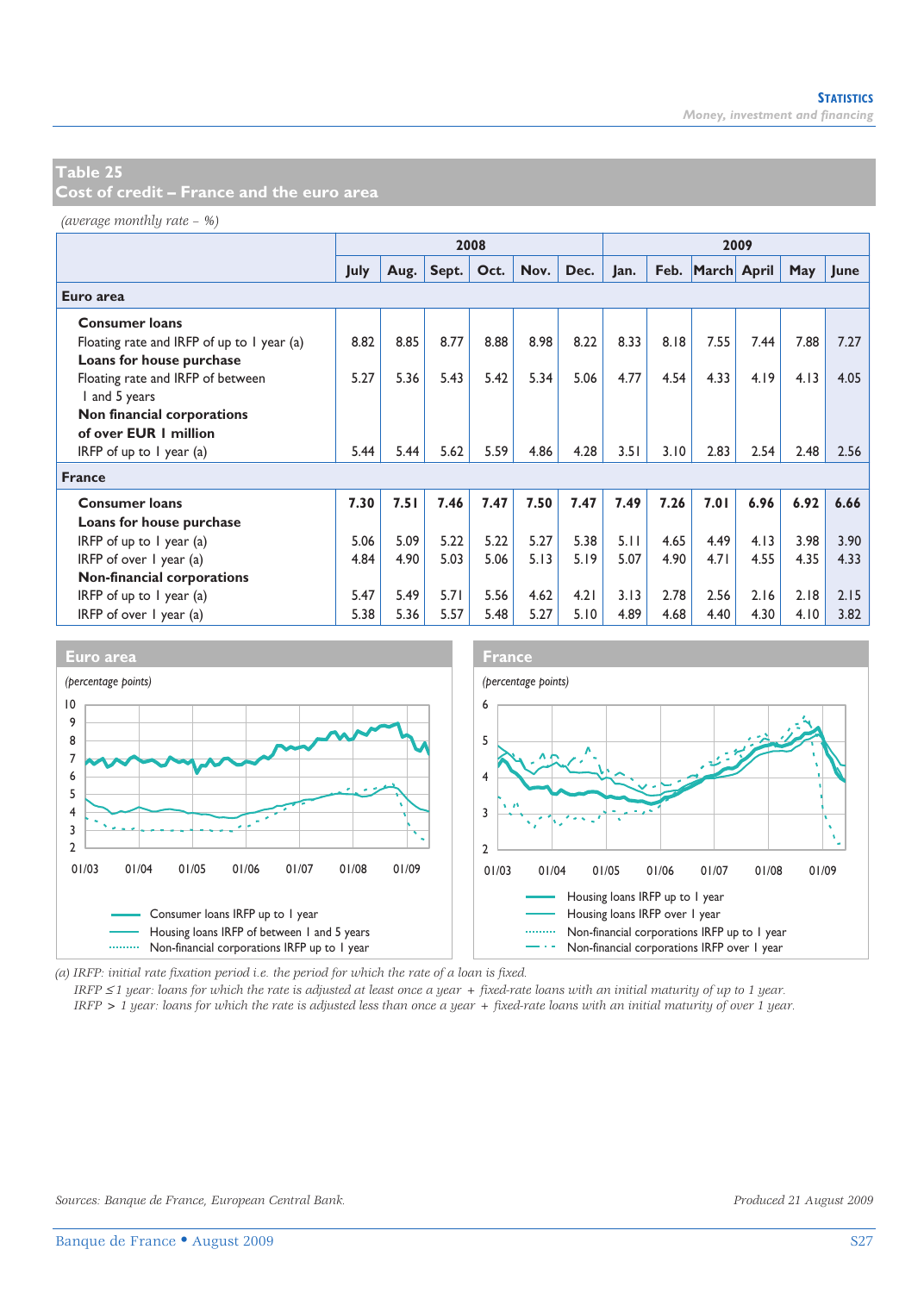*Money, investment and financing* 

# **Table 26**

**Cost of credit – France** 

*(%)*

|                                                                    | 2008           |                |                | 2009         |                |  |  |
|--------------------------------------------------------------------|----------------|----------------|----------------|--------------|----------------|--|--|
|                                                                    | Q <sub>2</sub> | Q <sub>3</sub> | Q <sub>4</sub> | QI           | Q <sub>2</sub> |  |  |
| Households - Average overall effective interest rate               |                |                |                |              |                |  |  |
| <b>Consumer loans</b>                                              |                |                |                |              |                |  |  |
| Overdrafts, revolving loans and instalment plans of over EUR 1,524 | 15.38          | 15.54          | 15.83          | 15.69        | 15.47          |  |  |
| Personal loans over EUR 1,524                                      | 7.26           | 7.33           | 7.44           | 7.53         | 7.07           |  |  |
| Loans for house purchase                                           |                |                |                |              |                |  |  |
| Fixed-rate loans                                                   | 5.48           | 5.52           | 5.85           | 5.87         | 5.26           |  |  |
| Floating-rate loans                                                | 5.39           | 5.60           | 5.85           | 5.95         | 5.27           |  |  |
|                                                                    |                | 2008           |                | 2009         |                |  |  |
| Usury ceilings in effect from the 1st day of the mentioned period  | July           | Oct.           | Jan.           | <b>April</b> | July           |  |  |
|                                                                    |                |                |                |              |                |  |  |
| Households - Usury rate                                            |                |                |                |              |                |  |  |
| <b>Consumer loans</b>                                              |                |                |                |              |                |  |  |
| Overdrafts, revolving loans and instalment plans of over EUR 1,524 | 20.51          | 20.72          | 21.11          | 20.92        | 20.63          |  |  |
| Personal loans over EUR 1,524                                      | 9.68           | 9.77           | 9.92           | 10.04        | 9.43           |  |  |
| Loans for house purchase                                           |                |                |                |              |                |  |  |
| Fixed-rate loans                                                   | 7.31           | 7.36           | 7.80           | 7.83         | 7.01           |  |  |
| Floating-rate loans                                                | 7.19           | 7.46           | 7.80           | 7.93         | 7.03           |  |  |
|                                                                    |                | 2008           |                |              | 2009           |  |  |
|                                                                    | Q <sub>2</sub> | Q <sub>3</sub> | Q <sub>4</sub> | QI           | Q <sub>2</sub> |  |  |
| <b>Business credit, loans to enterprises</b>                       |                |                |                |              |                |  |  |
| <b>Discount</b>                                                    |                |                |                |              |                |  |  |
| up to 15,245 EUR                                                   | 6.48           | 6.62           | 6.69           | 4.12         | 3.10           |  |  |
| EUR 15,245 to EUR 45,735                                           | 6.47           | 7.21           | 7.27           | 5.64         | 4.47           |  |  |
| EUR 45,735 to EUR 76,225                                           | 6.30           | 6.92           | 6.77           | 4.67         | 3.81           |  |  |
| EUR 76,225 to EUR 304,898                                          | 5.98           | 6.46           | 6.38           | 4.26         | 3.37           |  |  |
| EUR 304,898 to EUR 1,524,490                                       | 5.36           | 5.68           | 5.54           | 3.36         | 2.45           |  |  |
| over EUR 1,524,490                                                 | 4.72           | 5.20           | 5.18           | 3.06         | 1.98           |  |  |
| <b>Overdrafts</b>                                                  |                |                |                |              |                |  |  |
| up to 15,245 EUR                                                   | 9.69           | 10.24          | 10.54          | 10.52        | 9.74           |  |  |
| EUR 15,245 to EUR 45,735                                           | 7.79           | 8.39           | 8.62           | 8.02         | 6.93           |  |  |
| EUR 45,735 to EUR 76,225                                           | 6.44           | 7.26           | 7.41           | 5.98         | 4.92           |  |  |
| EUR 76,225 to EUR 304,898                                          | 6.14           | 6.27           | 6.22           | 4.88         | 3.55           |  |  |
| EUR 304,898 to EUR 1,524,490                                       | 5.09           | 5.85           | 5.71           | 4.03         | 2.78           |  |  |
| over EUR 1,524,490                                                 | 4.66           | 5.12           | 5.40           | 3.45         | 2.46           |  |  |
| Other short-term loans                                             |                |                |                |              |                |  |  |
| up to 15,245 EUR                                                   | 5.34           | 6.02           | 5.90           | 5.69         | 4.52           |  |  |
| EUR 15,245 to EUR 45,735                                           | 5.44           | 6.20           | 6.17           | 5.50         | 3.72           |  |  |
| EUR 45,735 to EUR 76,225                                           | 5.43           | 6.41           | 6.63           | 5.02         | 3.63           |  |  |
| EUR 76,225 to EUR 304,898                                          | 5.42           | 6.11           | 6.28           | 4.24         | 3.26           |  |  |
| EUR 304,898 to EUR 1,524,490                                       | 5.36           | 5.82           | 5.82           | 3.54         | 2.50           |  |  |
| over EUR 1,524,490                                                 | 4.95           | 5.37           | 5.58           | 3.11         | 2.09           |  |  |
| Medium and long-term loans                                         |                |                |                |              |                |  |  |
| up to 15,245 EUR                                                   | 5.09           | 5.44           | 5.72           | 5.29         | 4.48           |  |  |
| EUR 15,245 to EUR 45,735                                           | 4.97           | 5.28           | 5.57           | 5.20         | 4.38           |  |  |
| EUR 45,735 to EUR 76,225                                           | 4.88           | 5.18           | 5.42           | 5.10         | 4.39           |  |  |
| EUR 76,225 to EUR 304,898                                          | 4.86           | 5.10           | 5.34           | 5.03         | 4.41           |  |  |
| EUR 304,898 to EUR 1,524,490                                       | 4.84           | 5.23           | 5.36           | 4.63         | 3.88           |  |  |
| over EUR 1,524,490                                                 | 5.06           | 5.56           | 5.50           | 3.74         | 2.83           |  |  |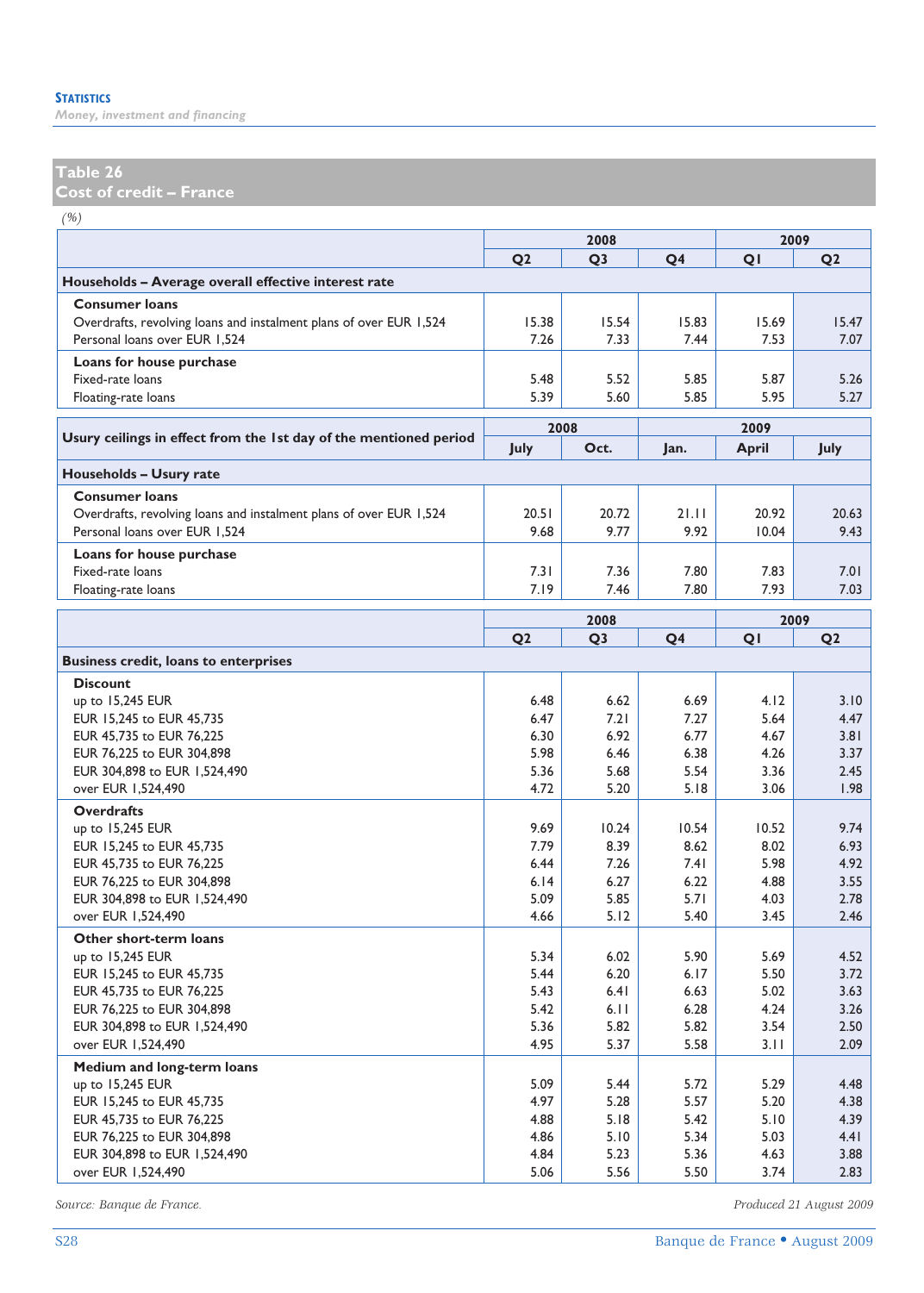### **Table 27 Interest rates**

*(%)*

|                                          | Monthly average (a) |      |      |      |      |       |              |      |      | <b>Key</b>  |          |
|------------------------------------------|---------------------|------|------|------|------|-------|--------------|------|------|-------------|----------|
|                                          |                     | 2008 |      |      |      |       | 2009         |      |      |             | interest |
|                                          | Oct.                | Nov. | Dec. | lan. | Feb. | March | <b>April</b> | May  | lune | <b>July</b> | rates at |
| Short-term interbank interest rates      |                     |      |      |      |      |       |              |      |      |             | 19/08/09 |
| Euro                                     |                     |      |      |      |      |       |              |      |      |             | 1.00     |
| Overnight                                | 3.65                | 3.22 | 2.50 | .8   | 1.28 | 0.98  | 0.75         | 0.72 | 0.64 | 0.30        |          |
| 3-month                                  | 5.12                | 4.28 | 3.36 | 2.47 | 1.99 | 1.68  | 1.46         | 1.28 | 1.23 | 0.96        |          |
| l-year                                   | 5.24                | 4.39 | 3.46 | 2.64 | 2.16 | 1.95  | 1.81         | 1.63 | 1.59 | .4          |          |
| <b>Pound sterling</b>                    |                     |      |      |      |      |       |              |      |      |             | 0.50     |
| Overnight                                | 4.67                | 3.00 | 1.78 | 1.47 | 1.06 | 0.65  | 0.51         | 0.44 | 0.48 | 0.50        |          |
| 3-month                                  | 6.09                | 4.30 | 3.20 | 2.33 | 1.93 | 1.62  | 1.32         | 1.17 | 1.04 | 0.94        |          |
| I-year                                   | 6.29                | 4.57 | 3.39 | 2.64 | 2.41 | 2.17  | 1.99         | 1.76 | 1.74 | 1.63        |          |
| <b>Dollar</b>                            |                     |      |      |      |      |       |              |      |      |             | 0.25     |
| Overnight                                | 1.98                | 0.51 | 0.25 | 0.17 | 0.28 | 0.28  | 0.25         | 0.22 | 0.25 | 0.24        |          |
| 3-month                                  | 5.00                | 3.04 | 2.30 | 1.48 | 1.58 | 1.64  | 1.39         | 1.03 | 0.92 | 0.88        |          |
| I-year                                   | 4.77                | 3.95 | 3.00 | 2.14 | 2.18 | 2.25  | 1.99         | 1.60 | 1.59 | 1.48        |          |
| Yen                                      |                     |      |      |      |      |       |              |      |      |             | 0.10     |
| Overnight                                | 0.72                | 0.66 | 0.56 | 0.40 | 0.21 | 0.29  | 0.27         | 0.37 | 0.29 | 0.34        |          |
| 3-month                                  | 1.33                | 1.87 | 1.43 | 0.88 | 0.82 | 0.88  | 0.62         | 0.59 | 0.49 | 0.49        |          |
| l-year                                   | 1.84                | 2.49 | 1.59 | 1.23 | 0.96 | 1.02  | 0.90         | 0.84 | 0.73 | 0.77        |          |
| 10-year benchmark government bond yields |                     |      |      |      |      |       |              |      |      |             |          |
| France                                   | 4.18                | 3.98 | 3.54 | 3.60 | 3.68 | 3.65  | 3.66         | 3.80 | 3.90 | 3.73        |          |
| Germany                                  | 3.89                | 3.57 | 3.06 | 3.09 | 3.16 | 3.06  | 3.18         | 3.44 | 3.55 | 3.37        |          |
| Euro area                                | 4.44                | 4.20 | 3.89 | 4.11 | 4.20 | 4.15  | 4.09         | 4.14 | 4.32 | 4.09        |          |
| United Kingdom                           | 4.47                | 4.08 | 3.33 | 3.38 | 3.57 | 3.19  | 3.36         | 3.62 | 3.82 | 3.81        |          |
| <b>United States</b>                     | 3.81                | 3.56 | 2.44 | 2.48 | 2.87 | 2.85  | 2.90         | 3.33 | 3.75 | 3.58        |          |
| Japan                                    | 1.51                | 1.47 | 1.31 | 1.25 | 1.29 | 1.31  | 1.44         | 1.44 | 1.47 | 1.35        |          |







*(a) Short-term: the interbank average of rates situated in the middle of the range between bid and ask rates. Quotes taken from Reuters, posted at 4.30pm for the euro and 11.30am for other currencies. Benchmark bonds: rates posted by Reuters at 4.30pm.* 

*Sources: Banque de France, European Central Bank. Produced 21 August 2009*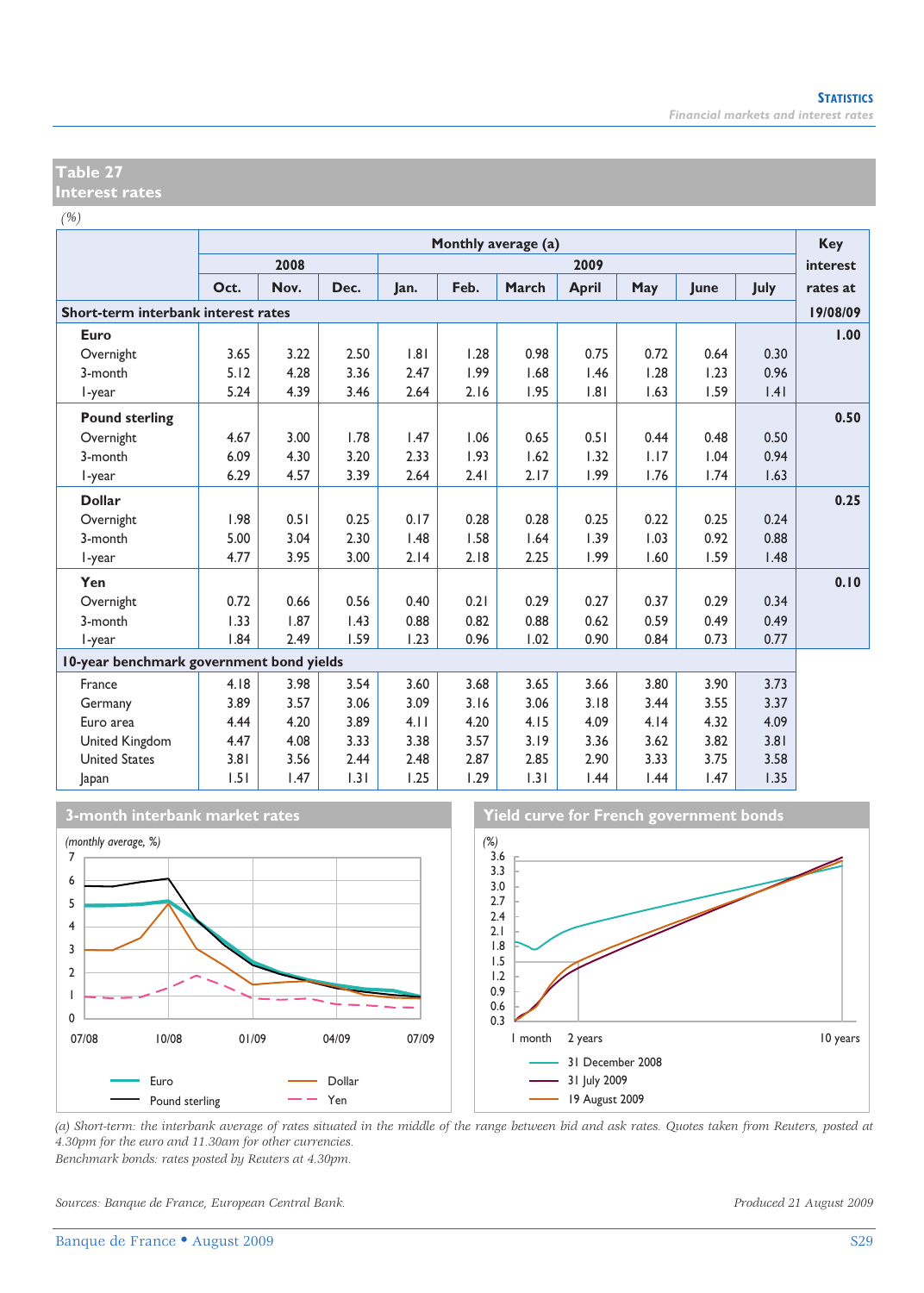*Financial markets and interest rates* 

### **Table 28**

**Banking system liquidity and refinancing operations – Euro area** 

*(EUR billions, daily average for the reserve maintenance period from 10 June to 7 July 2009)*

|                                                            | <b>Liquidity</b><br>providing | <b>Liquidity</b><br>absorbing | <b>Net</b><br>contribution |
|------------------------------------------------------------|-------------------------------|-------------------------------|----------------------------|
| Contribution to banking system liquidity                   |                               |                               |                            |
| (a) Eurosystem monetary policy operations                  | 727.6                         | 129.6                         | 598.I                      |
| Main refinancing operations                                | 221.4                         |                               | 221.4                      |
| Longer-term refinancing operations                         | 504.9                         |                               | 504.9                      |
| Standing facilities                                        | 1.3                           | 119.7                         | $-118.4$                   |
| Other                                                      | 0.0                           | 9.9                           | $-9.9$                     |
| (b) Other factors affecting banking system liquidity       | 522.1                         | 901.0                         | $-379.0$                   |
| Banknotes in circulation                                   |                               | 763.1                         | $-763.1$                   |
| Government deposits with the Eurosystem                    |                               | 137.9                         | $-137.9$                   |
| Net foreign assets (including gold)                        | 457.I                         |                               | 457.I                      |
| Other factors (net)                                        | 65.0                          |                               | 65.0                       |
| (c) Reserves maintained by credit institutions $(a) + (b)$ |                               |                               | 219.1                      |
| including reserve requirements                             |                               |                               | 218.1                      |

**Net contribution to banking system liquidity**

*(EUR billions, daily average for the reserve maintenance period from 10 June to 7 July 2009)*



I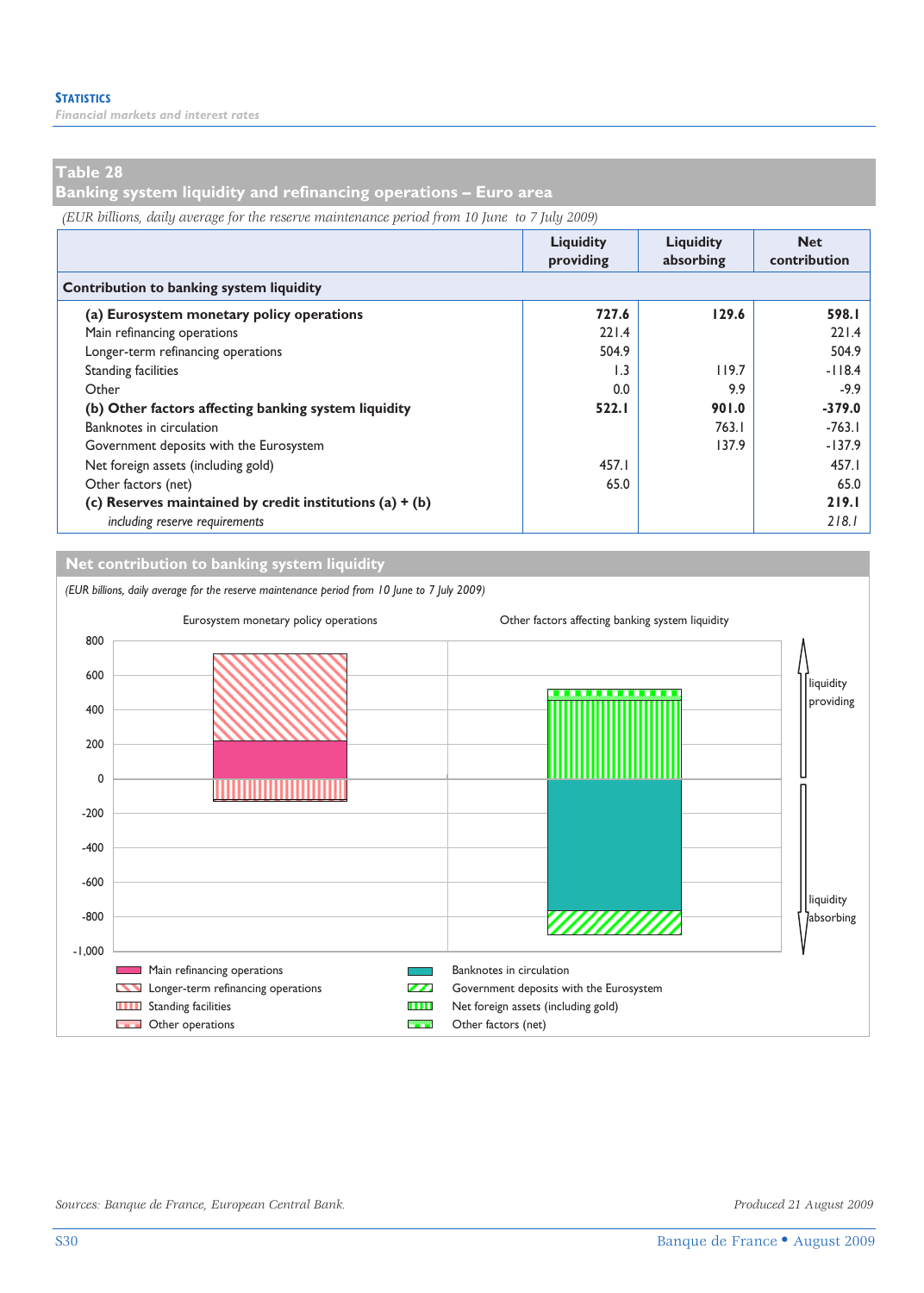**Eurosystem key rates; minimum reserves** 

### *(%)*

### **Key rates for the Eurosystem (latest changes)**

|                              | Main refinancing operations |      | <b>Standing facilities</b> |            |                |          |  |  |
|------------------------------|-----------------------------|------|----------------------------|------------|----------------|----------|--|--|
| Date of<br><b>Fixed rate</b> |                             |      | Date of                    |            |                | Marginal |  |  |
| decision                     | settlement                  |      | decision                   | settlement | <b>Deposit</b> | lending  |  |  |
| 05/03/09                     | 11/03/09                    | l.50 | 05/03/09                   | 11/03/09   | 0.50           | 2.50     |  |  |
| 02/04/09                     | 08/04/09                    | I.25 | 02/04/09                   | 08/04/09   | 0.25           | 2.25     |  |  |
| 07/05/09                     | 13/05/09                    | 00.  | 07/05/09                   | 13/05/09   | 0.25           | l.75     |  |  |

### *(%)*

|      | <b>Main refinancing operations</b> |                      | Longer-term refinancing operations |      |           |                      |  |
|------|------------------------------------|----------------------|------------------------------------|------|-----------|----------------------|--|
|      |                                    | <b>Marginal rate</b> | <b>Weighted average rate</b>       |      |           | <b>Marginal rate</b> |  |
| 2009 | $15$ July (a)                      | 00.1                 | 00.1                               | 2009 | II June   | 1.00                 |  |
|      | 22 July                            | 00.1                 | 00.1                               |      | 25 June   | 00.1                 |  |
|      | 29 July                            | 0.00                 | 00.1                               |      | 8 July    | 1.00                 |  |
|      | 5 August                           | 00.1                 | 00.1                               |      | 9 July    | 1.00                 |  |
|      | 12 August                          | .00                  | 00.1                               |      | 12 August | 0.00                 |  |
|      | 19 August                          | .00                  | 00. ا                              |      | 13 August | 00. ا                |  |

*(EUR billions – rates as a %)*

### **Minimum reserves (daily averages) Reserve maintenance Required reserves Current accounts Excess reserves period ending on** 2009 10 February 221.06 41.41 222.05 41.56 1.00 0.15 2.00 10 March 217.57 40.18 218.60 40.36 1.03 0.18 2.00 7 April 220.82 40.80 221.56 40.92 0.74 0.12 1.50 12 May | 219.71 | 40.73 | 220.80 | 41.06 | 1.09 | 0.32 | 1.25 9 June | 216.68 | 40.04 | 217.86 | 40.35 | 1.18 | 0.31 | 1.00 7 July | 218.09 | 40.48 | 219.21 | 40.79 | 1.12 | 0.31 | 1.00 Euro area France **Interest rate on minimum Euro area France Euro area France Euro area France France Programment Reserves**





*(a) Fixed rate tender procedure.* 

*Sources: European Central Bank, ESCB. Produced 21 August 2009*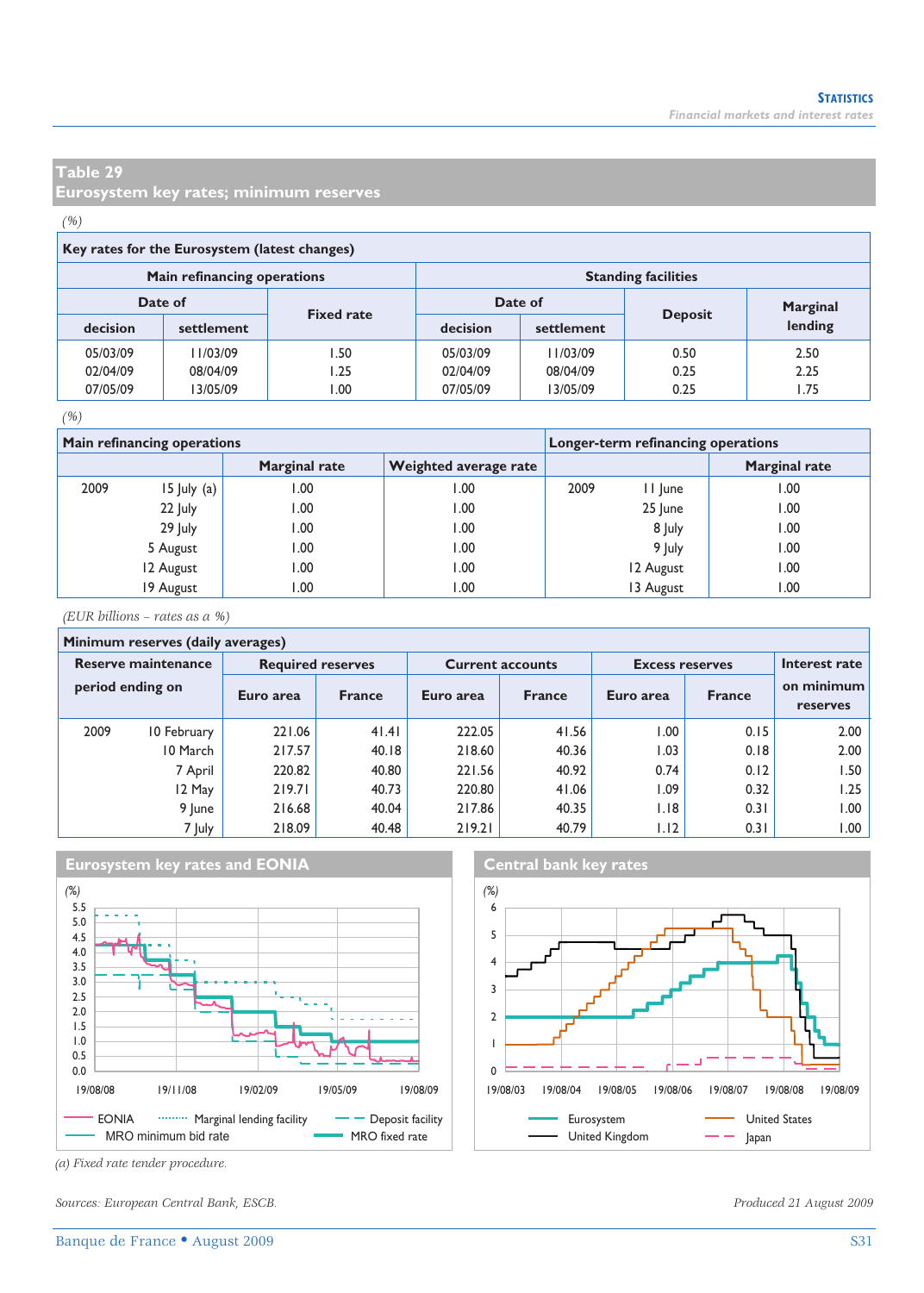**Negotiable debt securities – France** 

| <b>Certificates of deposit</b> |                         |               |               |  |  |  |  |  |  |
|--------------------------------|-------------------------|---------------|---------------|--|--|--|--|--|--|
|                                | <b>EUR billions (a)</b> |               | <b>Number</b> |  |  |  |  |  |  |
|                                | <b>Issues</b>           | <b>Stocks</b> | of issuers    |  |  |  |  |  |  |
| 16/05/09 to 22/05/09           | 127.03                  | 438.78        | 204           |  |  |  |  |  |  |
| 23/05/09 to 29/05/09           | 127.98                  | 433.89        | 203           |  |  |  |  |  |  |
| 30/05/09 to 05/06/09           | 93.30                   | 421.20        | 203           |  |  |  |  |  |  |
| 06/06/09 to 12/06/09           | 103.91                  | 412.56        | 203           |  |  |  |  |  |  |
| 13/06/09 to 19/06/09           | 103.00                  | 412.69        | 203           |  |  |  |  |  |  |
| 20/06/09 to 26/06/09           | 111.12                  | 413.24        | 202           |  |  |  |  |  |  |
| 27/06/09 to 03/07/09           | 128.94                  | 402.79        | 202           |  |  |  |  |  |  |
| 04/07/09 to 10/07/09           | 137.10                  | 409.03        | 202           |  |  |  |  |  |  |
| 11/07/09 to 17/07/09           | 109.12                  | 409.78        | 201           |  |  |  |  |  |  |
| 18/07/09 to 24/07/09           | 118.34                  | 406.48        | 201           |  |  |  |  |  |  |
| 25/07/09 to 31/07/09           | 102.44                  | 402.20        | 200           |  |  |  |  |  |  |
| 01/08/09 to 07/08/09           | 114.98                  | 399.91        | 201           |  |  |  |  |  |  |
| 08/08/09 to 14/08/09           | 108.46                  | 389.91        | 201           |  |  |  |  |  |  |

### **Commercial paper Commercial paper**

|                      | <b>EUR billions (a)</b> |               | <b>Number</b> |
|----------------------|-------------------------|---------------|---------------|
|                      | <b>Issues</b>           | <b>Stocks</b> | of issuers    |
| 16/05/09 to 22/05/09 | 11.79                   | 55.30         | 71            |
| 23/05/09 to 29/05/09 | 16.70                   | 55.08         | 73            |
| 30/05/09 to 05/06/09 | 10.98                   | 55.24         | 74            |
| 06/06/09 to 12/06/09 | 9.45                    | 55.10         | 73            |
| 13/06/09 to 19/06/09 | 12.57                   | 54.02         | 73            |
| 20/06/09 to 26/06/09 | 13.13                   | 55.29         | 74            |
| 27/06/09 to 03/07/09 | 9.41                    | 50.36         | 74            |
| 04/07/09 to 10/07/09 | 11.75                   | 50.22         | 75            |
| 11/07/09 to 17/07/09 | 8.05                    | 48.78         | 76            |
| 18/07/09 to 24/07/09 | 13.59                   | 48.11         | 76            |
| 25/07/09 to 31/07/09 | 15.62                   | 50.48         | 76            |
| 01/08/09 to 07/08/09 | 13.37                   | 51.69         | 76            |
| 08/08/09 to 14/08/09 | 10.52                   | 50.35         | 77            |

### **Negotiable medium-term notes Negotiable medium-term notes**

|                      | <b>EUR billions (a)</b> |               | <b>Number</b> |
|----------------------|-------------------------|---------------|---------------|
|                      | <b>Issues</b>           | <b>Stocks</b> | of issuers    |
| 16/05/09 to 22/05/09 | 0.11                    | 66.26         | 129           |
| 23/05/09 to 29/05/09 | 0.19                    | 65.73         | 130           |
| 30/05/09 to 05/06/09 | 0.09                    | 65.53         | 130           |
| 06/06/09 to 12/06/09 | 1.04                    | 66.08         | 131           |
| 13/06/09 to 19/06/09 | 0.35                    | 66.15         | 131           |
| 20/06/09 to 26/06/09 | 0.42                    | 66.26         | 131           |
| 27/06/09 to 03/07/09 | 0.70                    | 66.38         | 131           |
| 04/07/09 to 10/07/09 | 0.39                    | 66.64         | 132           |
| 11/07/09 to 17/07/09 | 0.26                    | 66.73         | 132           |
| 18/07/09 to 24/07/09 | 0.39                    | 66.87         | 132           |
| 25/07/09 to 31/07/09 | 0.26                    | 66.93         | 133           |
| 01/08/09 to 07/08/09 | 0.22                    | 66.96         | 133           |
| 08/08/09 to 14/08/09 | 0.33                    | 67.18         | 133           |









*(a) Issues in euro are cumulative over the reference period. Outstanding amounts are calculated from the cut-off date (the last day of the period under review).*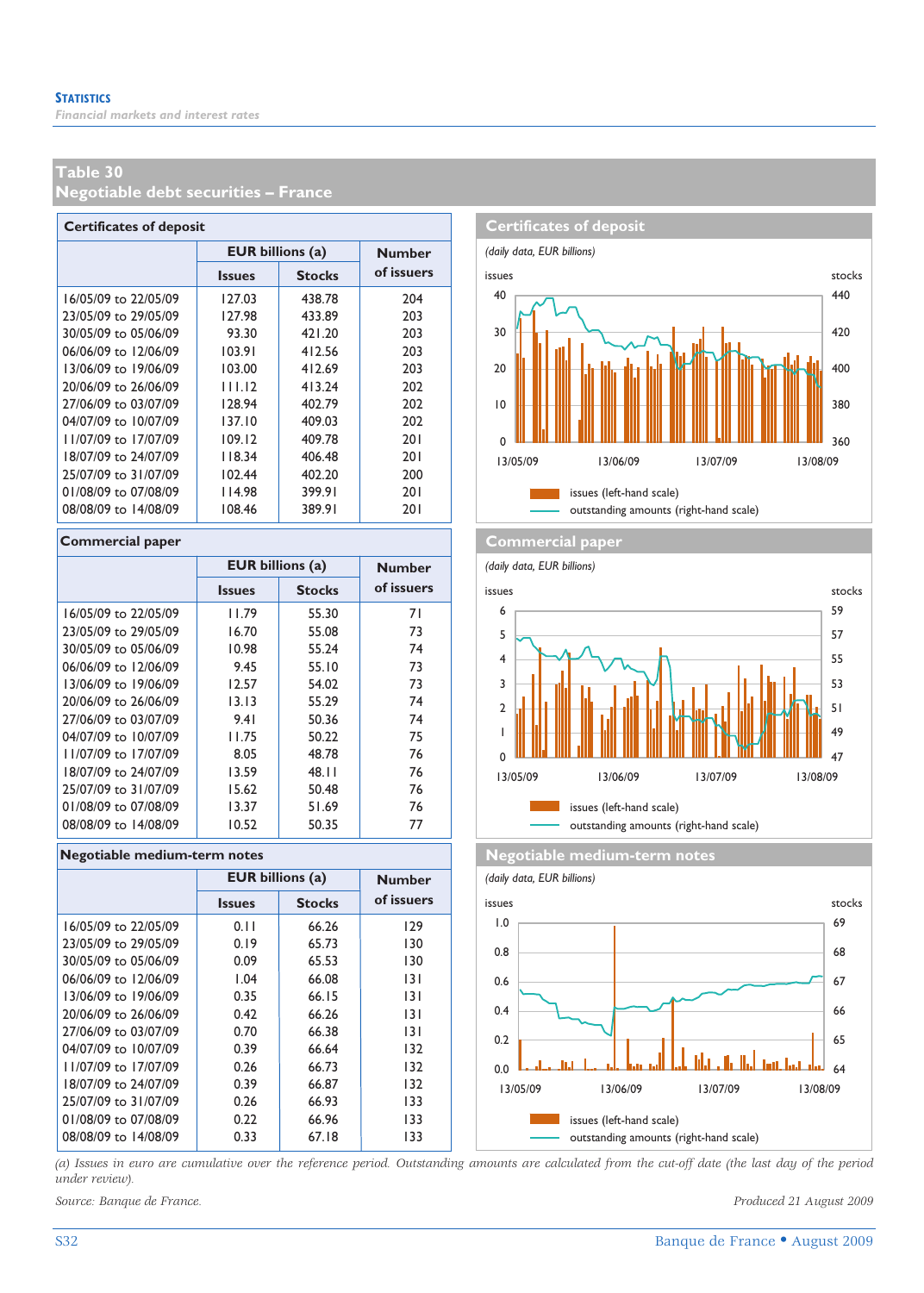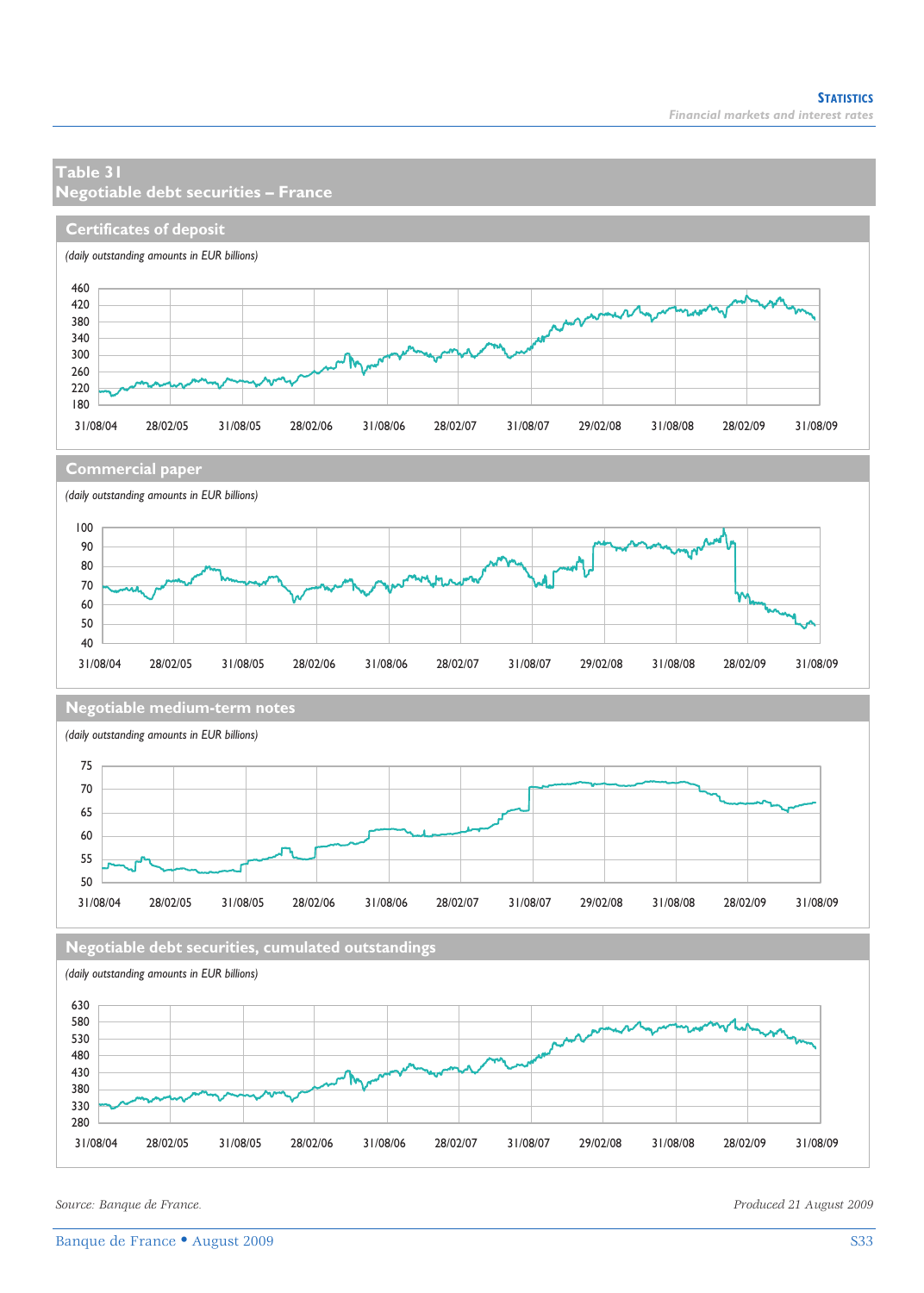*Financial markets and interest rates* 

### **Table 32**

**Mutual fund shares/units – France** 

*(EUR billions)*

|                                                    |        | 2008   | 2009   | 2009   |
|----------------------------------------------------|--------|--------|--------|--------|
|                                                    | Sept.  | Dec.   | March  | June   |
| Net assets of mutual fund shares/units by category |        |        |        |        |
| Money-market funds                                 | 467.71 | 483.29 | 529.64 | 524.11 |
| Bond mutual funds                                  | 159.95 | 153.98 | 155.46 |        |
| Equity mutual funds                                | 235.11 | 190.00 | 172.21 |        |
| Mixed funds                                        | 245.32 | 221.26 | 211.35 |        |
| Funds of alternative funds                         | 29.85  | 21.75  | 18.46  |        |
| Guaranteed-performance mutual funds                | 0.01   | 0.01   | 0.01   |        |
| Structured funds ("fonds à formule")               | 70.42  | 70.34  | 69.64  |        |



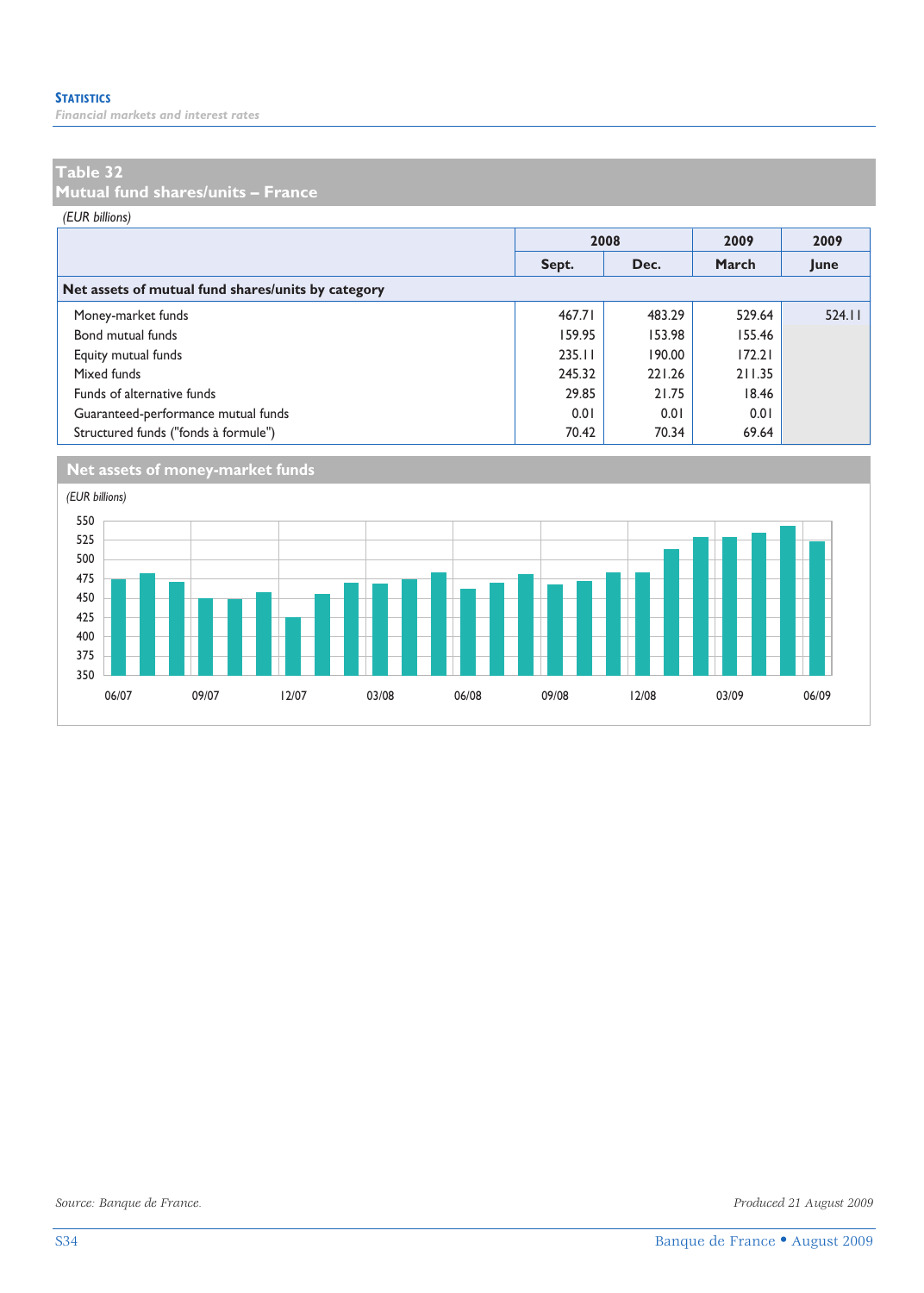**Debt securities and quoted shares issued by French residents** 

### *(EUR billions)*

|                                            | (a)     | <b>Outstanding amounts</b> | <b>Net issues</b><br>(b) |              |             |        |  |  |  |  |  |  |
|--------------------------------------------|---------|----------------------------|--------------------------|--------------|-------------|--------|--|--|--|--|--|--|
|                                            | 2008    | 2009                       | 12-month                 |              | 2009        |        |  |  |  |  |  |  |
|                                            | June    | June                       | total                    | <b>April</b> | May         | June   |  |  |  |  |  |  |
|                                            | (c)     |                            |                          | (c)          | (c)         |        |  |  |  |  |  |  |
| Debt securities issued by French residents |         |                            |                          |              |             |        |  |  |  |  |  |  |
| Total                                      | 2,483.I | 2,843.5                    | 350.2                    | 28.7         | 22.1        | 36.8   |  |  |  |  |  |  |
| Non-financial corporations                 | 283.2   | 324.0                      | 40.2                     | 2.2          | 5.0         | 3.9    |  |  |  |  |  |  |
| Short-term $( \leq l$ year)                | 29.3    | 25.3                       | $-4.1$                   | $-3.1$       | $-0.9$      | $-1.1$ |  |  |  |  |  |  |
| Long-term $(> 1$ year)                     | 253.8   | 298.7                      | 44.3                     | 5.4          | 5.9         | 5.0    |  |  |  |  |  |  |
| General government                         | 1,049.3 | 1,216.3                    | 166.5                    | 15.0         | $  \cdot  $ | 25.0   |  |  |  |  |  |  |
| Short-term $( \leq l$ year)                | 105.6   | 208.2                      | 101.9                    | 5.8          | 2.7         | 6.4    |  |  |  |  |  |  |
| Long-term $(> 1$ year)                     | 943.7   | 1,008.1                    | 64.6                     | 9.2          | 8.4         | 18.6   |  |  |  |  |  |  |
| Monetary financial institutions            | 1,038.0 | 1,116.2                    | 68.2                     | 2.5          | $-2.7$      | $-0.2$ |  |  |  |  |  |  |
| Short-term $( \leq l$ year)                | 362.7   | 371.8                      | 9.1                      | 1.7          | $-2.6$      | $-2.0$ |  |  |  |  |  |  |
| Long-term $(> I$ year)                     | 675.3   | 744.4                      | 59.I                     | 0.9          | $-0.1$      | 1.9    |  |  |  |  |  |  |
| Non-monetary financial institutions (d)    | 112.7   | 187.0                      | 75.3                     | 9.0          | 8.8         | 8.2    |  |  |  |  |  |  |

### *(EUR billions)*

|                                     | <b>Outstanding amounts</b><br>(e) |         |          | <b>Net issues</b><br>(b) | <b>Gross</b><br><i>issues</i><br>(f) | Repurchases<br>(f) |          |  |
|-------------------------------------|-----------------------------------|---------|----------|--------------------------|--------------------------------------|--------------------|----------|--|
|                                     | 2009<br>2008                      |         | 12-month | 2009                     |                                      | 12-month           | 12-month |  |
|                                     | June                              | June    | total    | May                      | June                                 | total              | total    |  |
| <b>French quoted shares</b>         |                                   |         |          |                          |                                      |                    |          |  |
| Total                               | 1,358.2                           | 1.004.1 | 27.9     | 2.8                      | 7.2                                  | 32.4               | 4.6      |  |
| Non-financial corporations          | 1.175.5                           | 855.0   | 15.4     | 2.5                      | 5.4                                  | 19.5               | 4.1      |  |
| Monetary financial institutions     | 125.4                             | 104.4   | 12.0     | 0.3                      | 1.8                                  | 12.4               | 0.5      |  |
| Non-monetary financial institutions | 57.3                              | 44.8    | 0.5      | 0.0                      | 0.0                                  | 0.5                | 0.0      |  |

*(a) Nominal values for outstanding amounts of debt securities.* 

*(b) Monthly data are seasonally adjusted. The 12-month total is unadjusted.* 

*(c) Data possibly revised.* 

*(d) Including units issued by SPVs.* 

*(e) Market values for outstanding amounts of quoted shares.* 

*(f) Non-seasonally adjusted data.*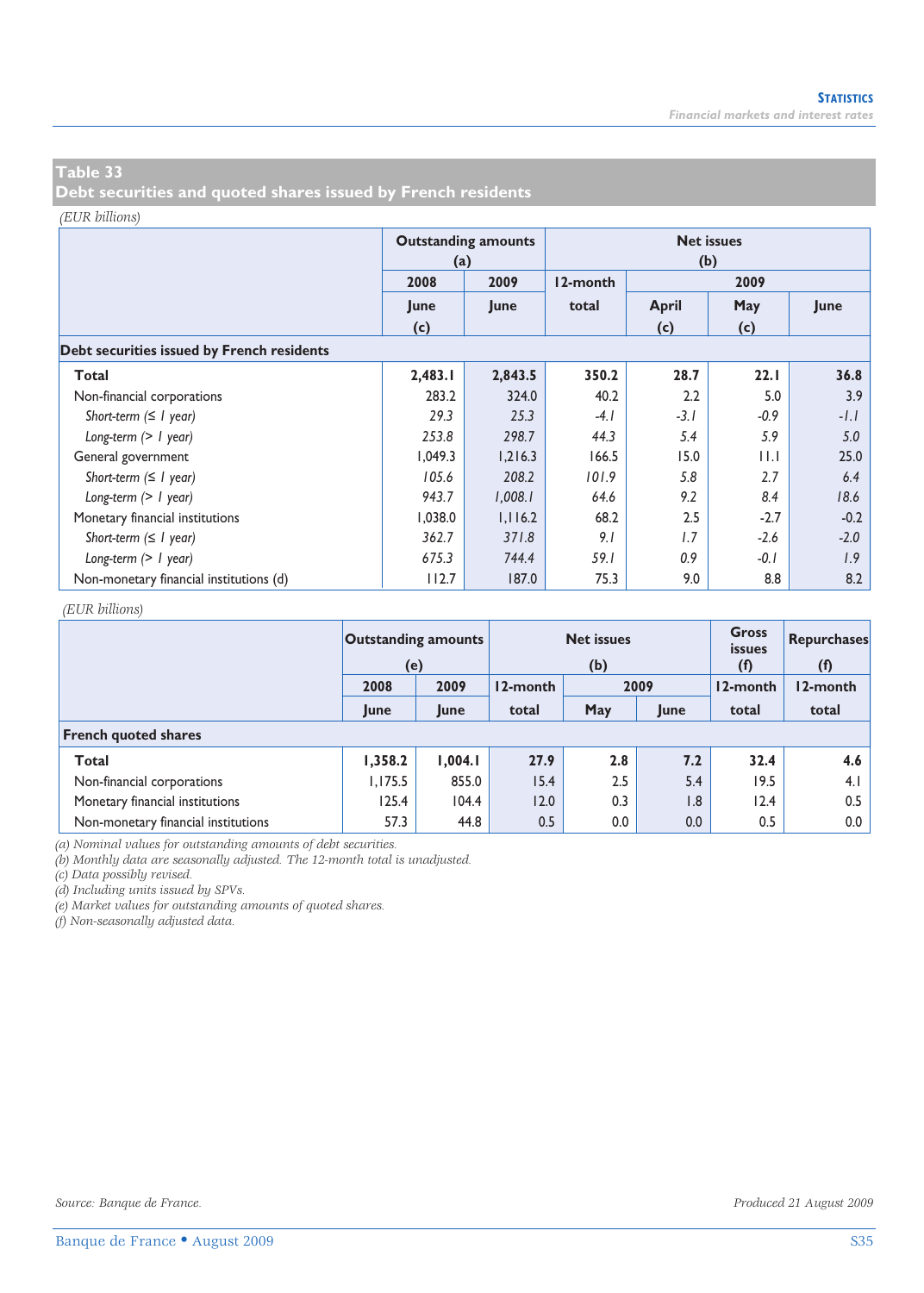**Debt securities and quoted shares issued by French residents, by sector** 





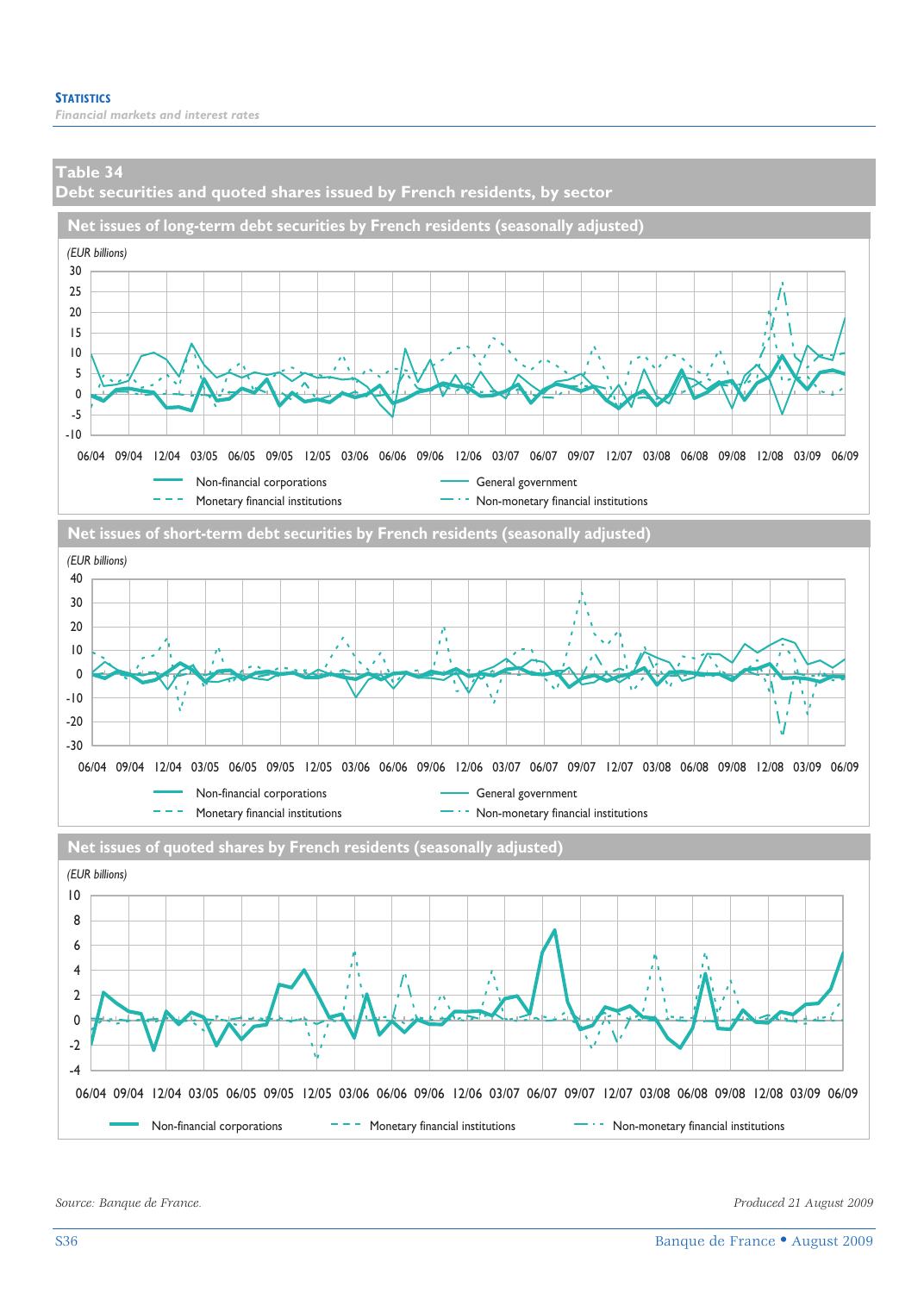**Company failures by economic sector – France** 

*(number of companies, unadjusted data, 12-month total)*

|                                                 |        | 2008   |        |        |        |        |        |        |        | 2009   |        |              |        |  |
|-------------------------------------------------|--------|--------|--------|--------|--------|--------|--------|--------|--------|--------|--------|--------------|--------|--|
|                                                 | May    | June   | July   | Aug.   | Sept.  | Oct.   | Nov.   | Dec.   | Jan.   | Feb.   | March  | <b>April</b> | May    |  |
| Agriculture, Forestry<br>and Fishing (AZ)       | 1,313  | 1,319  | 1,320  | 1,306  | 1,296  | 1,286  | 1,283  | 1,314  | 1,319  | 1,308  | 1,349  | 1,334        | 1,330  |  |
| Industry (BE)                                   | 4,408  | 4.361  | 4,412  | 4,423  | 4,508  | 4,565  | 4,597  | 4,688  | 4,722  | 4,834  | 5,043  | 5,193        | 5,316  |  |
| Construction (FZ)                               | 13,586 | 13,563 | 13.679 | 13,703 | 13,908 | 14,083 | 14,249 | 14.608 | 14,842 | 15,105 | 15,545 | 15,765       | 15,931 |  |
| Trade and<br>automotive repair (G)              | 12,058 | 12,058 | 12,060 | 12,149 | 12,211 | 12,374 | 12,518 | 12,747 | 12,866 | 13,006 | 13,317 | 13,358       | 13,547 |  |
| Transportation<br>and storage (H)               | 1,498  | 1.516  | 1,525  | 1.532  | 1.608  | 1.649  | 1.675  | 1,698  | 1.760  | 1,795  | 1.882  | 1.934        | 1,965  |  |
| Accomodation and<br>restaurant services (I)     | 5,714  | 5,754  | 5,863  | 5.875  | 5.983  | 6.120  | 6,228  | 6,345  | 6.391  | 6.468  | 6.652  | 6.743        | 6,789  |  |
| Information and<br>communication sector<br>( Z) | 1,463  | 1,429  | 1,417  | I,420  | 1,454  | 1,459  | 1,471  | 1,490  | 1,485  | 1,494  | 1.523  | 1,558        | 1,552  |  |
| Financial and<br>insurance<br>activities (KZ)   | 857    | 856    | 845    | 852    | 850    | 866    | 871    | 889    | 920    | 951    | 992    | 1.015        | 1,053  |  |
| Real estate<br>activities (LZ)                  | 1,535  | 1.570  | 1,594  | 1.603  | 1,691  | 1.785  | 1.881  | 1,979  | 2,088  | 2,161  | 2,286  | 2,349        | 2,427  |  |
| Services activities<br>(MN)                     | 5,478  | 5,582  | 5,603  | 5,580  | 5,707  | 5,734  | 5.803  | 5,893  | 5,928  | 6.004  | 6,144  | 6,225        | 6,304  |  |
| Education, health and<br>social work (OQ)       | 1,479  | 1.432  | 1.438  | 1.427  | 1.407  | 1.405  | 1.408  | 1,404  | 1.397  | 1.363  | 1.355  | 1.308        | 1,321  |  |
| Other services<br>activities (RU)               | 2,647  | 2.656  | 2.674  | 2.716  | 2.795  | 2.828  | 2.849  | 2.884  | 2.950  | 2.956  | 3,018  | 3.036        | 3,070  |  |
| Sector unknown                                  | 73     | 71     | 68     | 67     | 73     | 76     | 80     | 90     | 99     | 108    | 2      | 124          | 122    |  |
| <b>Total - sectors</b>                          | 52.109 | 52,167 | 52.498 | 52,653 | 53,491 | 54,230 | 54,913 | 56,029 | 56,767 | 57,553 | 59,227 | 59.942       | 60.727 |  |





*NB: The two-letter codes correspond to the aggregation level A10, and the one-letter codes to revised NAF sections 2 A21.*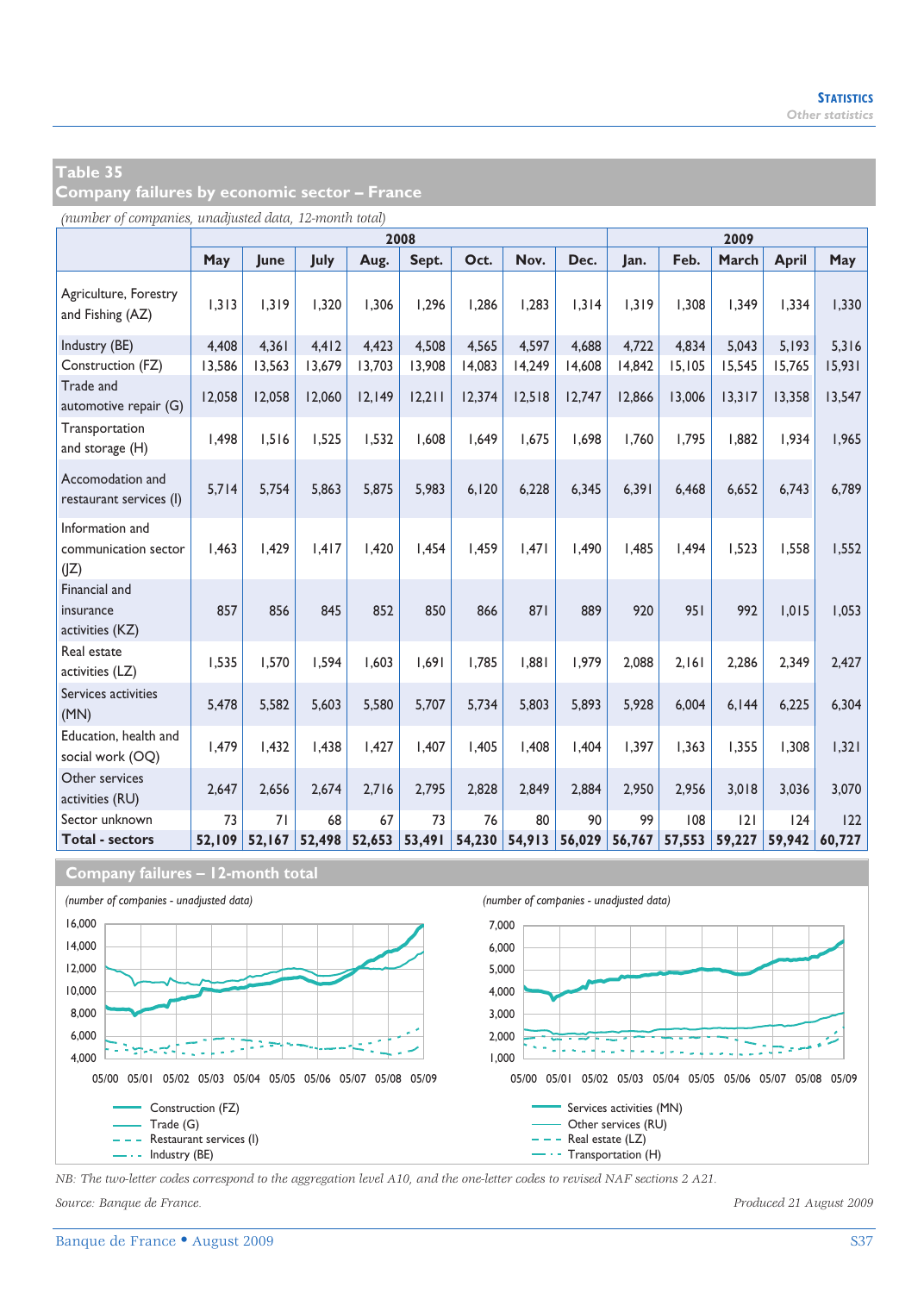### **Retail payment systems – France**

*(daily average in EUR millions, % share for the last month)*

|                           | 2005   | 2006   | 2007   | 2008   | 2009   |        |        | 2009         |
|---------------------------|--------|--------|--------|--------|--------|--------|--------|--------------|
|                           |        |        |        |        | May    | June   | July   | <b>Share</b> |
| Cheques                   | 6.974  | 7.132  | 6.974  | 6.533  | 5.669  | 5.606  | 6.298  | 31.5         |
| Credit transfers          | 6.648  | 7.342  | 7.904  | 8.413  | 8.043  | 8.625  | 8.581  | 42.9         |
| Promissory notes          | 1.595  | 1.593  | 1.555  | 1,523  | 1.134  | 1.187  | 1,235  | 6.2          |
| Direct debits             | 1.574  | 1.705  | 1.739  | 1,814  | 1.721  | 1.769  | 1,681  | 8.4          |
| Interbank payment orders  | 157    | 155    | 150    | 147    | 138    | 106    | 76     | 0.4          |
| Electronic payment orders | 660    | 842    | 975    | 1.061  | 1.180  | 1.214  | 993    | 5.0          |
| Card payments             | 760    | 819    | 864    | 921    | 967    | 988    | 966    | 4.8          |
| ATM withdrawals           | 134    | 139    | 140    | 142    | 152    | 151    | 152    | 0.8          |
| Total                     | 18,501 | 19,727 | 20,300 | 20,554 | 19,004 | 19,647 | 19,982 | 100.0        |

*(daily average in thousands of transactions, % share for the last month)*

|                           | 2005   | 2006   | 2007   | 2008   | 2009   |        |        | 2009         |
|---------------------------|--------|--------|--------|--------|--------|--------|--------|--------------|
|                           |        |        |        |        | May    | June   | July   | <b>Share</b> |
| Cheques                   | 12,585 | 12.159 | 11,561 | 10.996 | 10.170 | 10.329 | 10.264 | 20.7         |
| Credit transfers          | 6.929  | 7.239  | 7.344  | 7,425  | 7,257  | 7,677  | 7,349  | 14.8         |
| Promissory notes          | 394    | 390    | 370    | 355    | 323    | 324    | 335    | 0.7          |
| Direct debits             | 7.067  | 7.628  | 7.863  | 7.864  | 7.830  | 8.271  | 7.924  | 16.0         |
| Interbank payment orders  | 503    | 491    | 458    | 425    | 352    | 328    | 339    | 0.7          |
| Electronic payment orders | 17     | 27     | 38     | 47     | 65     | 36     | 58     | 0.1          |
| Card payments             | 16.247 | 17.339 | 18.146 | 19.219 | 21.024 | 21.244 | 20,853 | 42.0         |
| ATM withdrawals           | 2.437  | 2.497  | 2.467  | 2.462  | 2.645  | 2.664  | 2.521  | 5.1          |
| Total                     | 46.180 | 47.771 | 48,248 | 48,794 | 49,665 | 50,873 | 49,642 | 100.0        |



**Market share developments Market share developments**



*(a) Debits: direct debits, interbank payment orders and electronic payment orders.*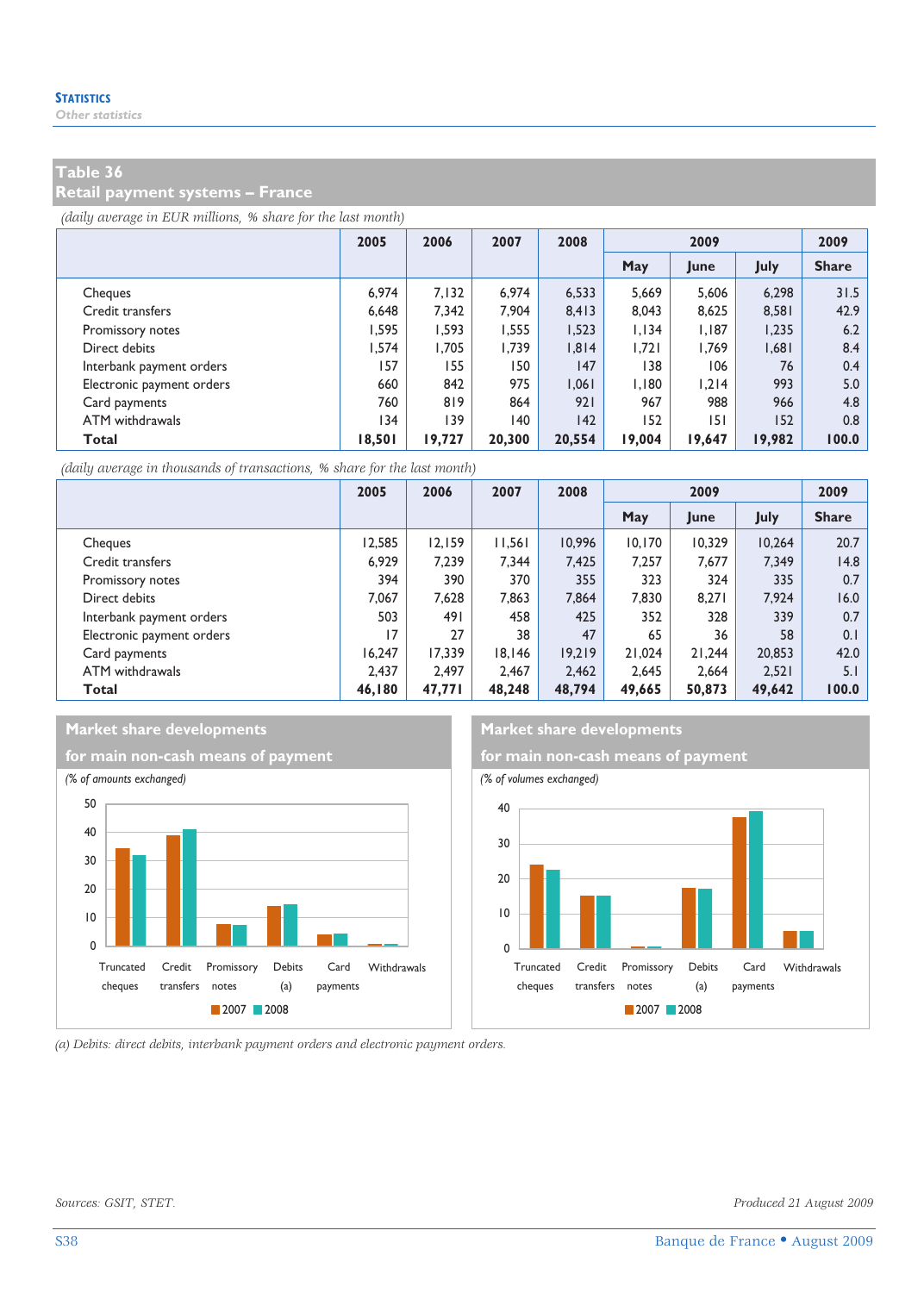**Large-value payment systems – EU** 

*(daily average in EUR billions, % share for the last month)*

|                                                   | 2005  | 2006  | 2007  | 2008  |                          | 2008                     |              | 2008         |
|---------------------------------------------------|-------|-------|-------|-------|--------------------------|--------------------------|--------------|--------------|
|                                                   |       |       |       |       | Oct.                     | Nov.                     | Dec.         | <b>Share</b> |
| France                                            | 535   | 588   | 633   | 401   | 458                      | 413                      | 422          | 12.8         |
| Cross border TARGET                               | 94    | 107   | 122   | 133   | 147                      | 133                      | 124          | 3.7          |
| Domestic TARGET                                   | 380   | 423   | 448   | 265   | 311                      | 279                      | 298          | 9.0          |
| Net system (PNS) (a)                              | 61    | 58    | 64    | 3     | $\overline{\phantom{a}}$ | $\overline{\phantom{a}}$ |              |              |
| Germany                                           | 539   | 591   | 711   | 972   | 997                      | 1.048                    | 1,149        | 34.8         |
| Cross border TARGET                               | 161   | 183   | 215   | 252   | 266                      | 242                      | 241          | 7.3          |
| <b>Domestic TARGET</b>                            | 378   | 408   | 496   | 720   | 732                      | 807                      | 909          | 27.5         |
| Spain                                             | 291   | 296   | 344   | 331   | 338                      | 383                      | 397          | 12.0         |
| Cross border TARGET                               | 23    | 27    | 36    | 32    | 27                       | 27                       | 27           | 0.8          |
| <b>Domestic TARGET</b>                            | 269   | 269   | 308   | 299   | 311                      | 355                      | 370          | 11.2         |
| Italy                                             | 128   | 48    | 165   | 221   | 226                      | 220                      | 217          | 6.6          |
| Cross border TARGET                               | 40    | 47    | 57    | 49    | 36                       | 35                       | 36           | 1.1          |
| Domestic TARGET                                   | 87    | 101   | 108   | 173   | 190                      | 185                      | 181          | 5.5          |
| United Kingdom (b)                                | 147   | 169   | 187   | 27    |                          |                          |              |              |
| Cross border TARGET                               | 112   | 126   | 148   | 24    |                          |                          |              |              |
| <b>Domestic TARGET</b>                            | 35    | 42    | 39    | 3     | $\overline{\phantom{a}}$ |                          |              |              |
| Other systems                                     | 492   | 549   | 663   | 1,006 | 1,223                    | 1.095                    | 1,121        | 33.9         |
| <b>Total EU</b>                                   | 2,132 | 2,342 | 2,703 | 2,958 | 3,242                    | 3,159                    | 3,307        | 100.0        |
| of which TARGET                                   | 1,902 | 2,092 | 2,409 | 2,667 | 2,902                    | 2,853                    | 2,993        | 90.5         |
| Cross border TARGET                               | 641   | 725   | 868   | 845   | 878                      | 797                      | 789          | 23.9         |
| <b>Domestic TARGET</b>                            | 1,261 | 1,368 | 1,541 | 1,823 | 2,024                    | 2,056                    | 2,205        | 66.7         |
| of which Euro I (EBA)(c)                          | 167   | 189   | 228   | 287   | 338                      | 304                      | 311          | 9.4          |
| of which other net systems<br>(PNS(FR), POPS(FI)) | 63    | 60    | 66    | 5     | $\mathbf{2}$             | $\overline{2}$           | $\mathbf{2}$ | 0.1          |



*(a) Closed on 15 February 2008.* 

*(b) Since 18 May 2008, the UK has stopped participating in TARGET.* 

*(c) Euro1 (EBA): clearing system of the Euro Banking Association. Euro1 data include retail payments recorded in STEP1.* 

*NB: The data concern euro transactions only. They are derived from the various payment systems, whose specific modes of operation they reflect.*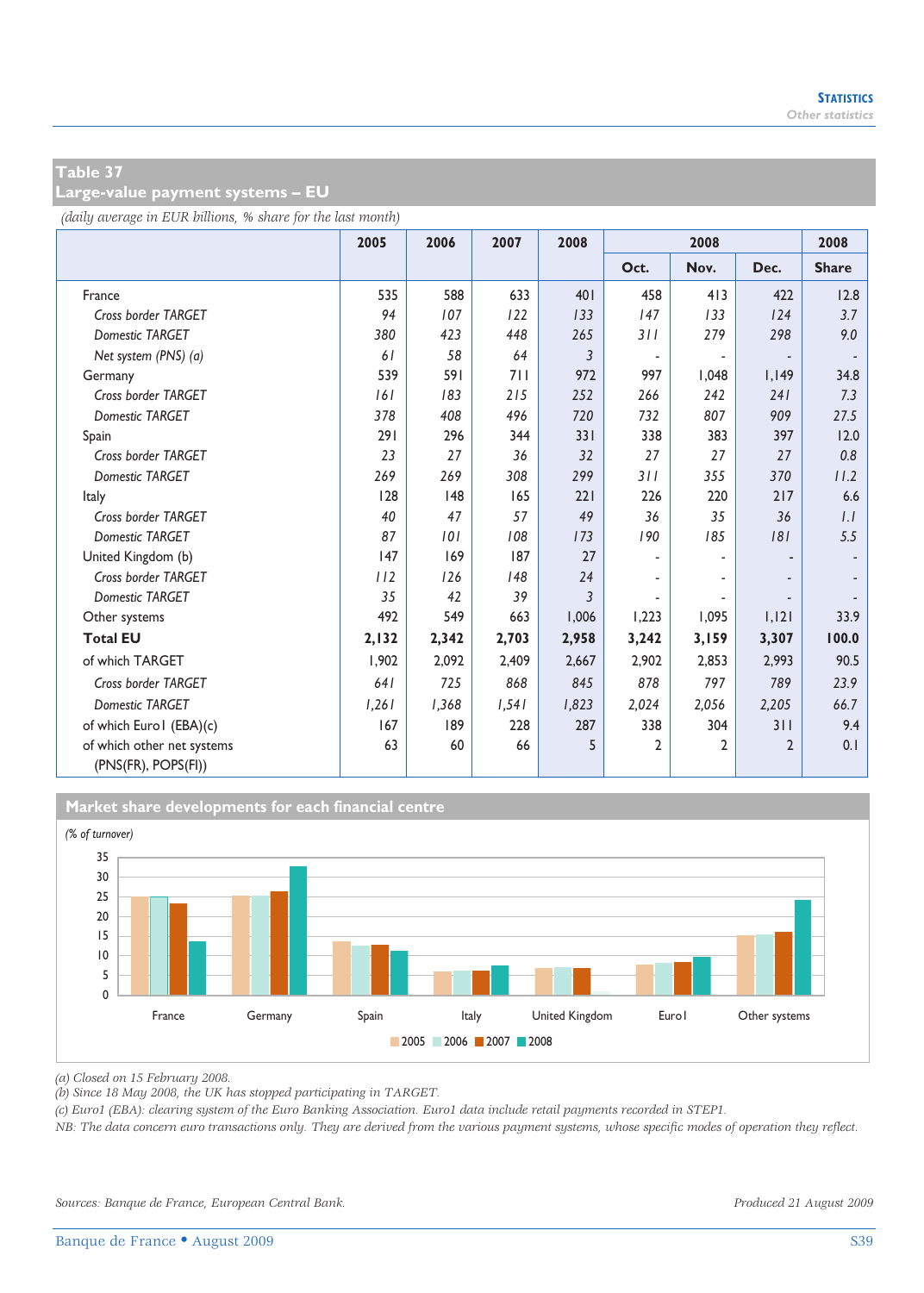### **Large-value payment systems – EU**

*(daily average in number of transactions, % share for the last month)*

|                                                   | 2004    | 2005    | 2006     | 2007    | 2008    |         |         | 2008         |
|---------------------------------------------------|---------|---------|----------|---------|---------|---------|---------|--------------|
|                                                   |         |         |          |         | Oct.    | Nov.    | Dec.    | <b>Share</b> |
| France                                            | 42,509  | 43.421  | 43,890   | 44,405  | 28,147  | 25,763  | 30,844  | 4.8          |
| Cross border TARGET                               | 7,384   | 8,368   | 9,631    | 10,794  | 13,674  | 12,541  | 14,065  | 2.2          |
| <b>Domestic TARGET</b>                            | 8,071   | 8.455   | 8,321    | 8.398   | 14,474  | 13.221  | 16,779  | 2.6          |
| Net system (PNS) (a)                              | 27,054  | 26,598  | 25,937   | 25,213  |         |         |         |              |
| Germany                                           | 131,503 | 139,195 | 148,613  | 164,187 | 180,352 | 176,967 | 192,687 | 29.9         |
| Cross border TARGET                               | 19.231  | 19.538  | 20.186   | 22,232  | 42.118  | 39,565  | 41,738  | 6.5          |
| <b>Domestic TARGET</b>                            | 112,272 | 119,657 | 128,427  | 141,955 | 138,234 | 137,402 | 150,949 | 23.4         |
| Spain                                             | 14.378  | 26.307  | 37.439   | 41,792  | 33.652  | 31,988  | 35,326  | 5.5          |
| Cross border TARGET                               | 2.760   | 3,355   | 4.046    | 4,819   | 5,754   | 5,542   | 6,252   | 1.0          |
| <b>Domestic TARGET</b>                            | 11,618  | 22,952  | 33,393   | 36,973  | 27,898  | 26,446  | 29,074  | 4.5          |
| Italy                                             | 35,060  | 40,406  | 42,934   | 45.111  | 35,388  | 34,089  | 39,340  | 6.1          |
| Cross border TARGET                               | 7,269   | 7,677   | 8,151    | 8,452   | 8,793   | 8,471   | 9,084   | 1.4          |
| <b>Domestic TARGET</b>                            | 27,791  | 32.729  | 34,782   | 36,659  | 26,595  | 25,619  | 30,256  | 4.7          |
| United Kingdom (b)                                | 18.119  | 19,777  | 21.871   | 22.397  |         |         |         |              |
| Cross border TARGET                               | 12,799  | 14,002  | 16, 144  | 16,690  |         |         |         |              |
| <b>Domestic TARGET</b>                            | 5,320   | 5.775   | 5.728    | 5,708   |         |         |         |              |
| Other systems                                     | 220,077 | 236,710 | 246,850  | 286,920 | 345,324 | 329,310 | 346,263 | 53.7         |
| <b>Total EU</b>                                   | 461,647 | 505,815 | 541,597  | 604,812 | 622,863 | 598,116 | 644,461 | 100.0        |
| of which TARGET                                   | 267.234 | 296,306 | 326.196  | 366,025 | 369,786 | 357,287 | 394,897 | 61.3         |
| Cross border TARGET                               | 65.040  | 68.806  | 74.580   | 81.556  | 104.844 | 98.990  | 105,709 | 16.4         |
| <b>Domestic TARGET</b>                            | 202,193 | 227,500 | 251,617  | 284,470 | 264,942 | 258,297 | 289,188 | 44.9         |
| of which Euro I (EBA) (c)                         | 161,097 | 180,595 | 187, 163 | 211,217 | 250,236 | 238,515 | 247,380 | 38.4         |
| of which other net systems<br>(PNS(FR), POPS(FI)) | 33,316  | 28,914  | 28,237   | 27,570  | 2,841   | 2,314   | 2,183   | 0.3          |



Market share developments for each financial centre **Average transaction amount in the EUR systems** 





*(a) Closed on 15 February 2008.* 

*(b) Since 18 May 2008, the UK has stopped participating in TARGET.* 

*(c) Euro1 (EBA): clearing system of the Euro Banking Association. Euro1 data include retail payments recorded in STEP1.* 

*NB: The data concern euro transactions only. They are derived from the various payment systems, whose specific modes of operation they reflect.* 

*Sources: Banque de France, European Central Bank. Produced 21 August 2009*